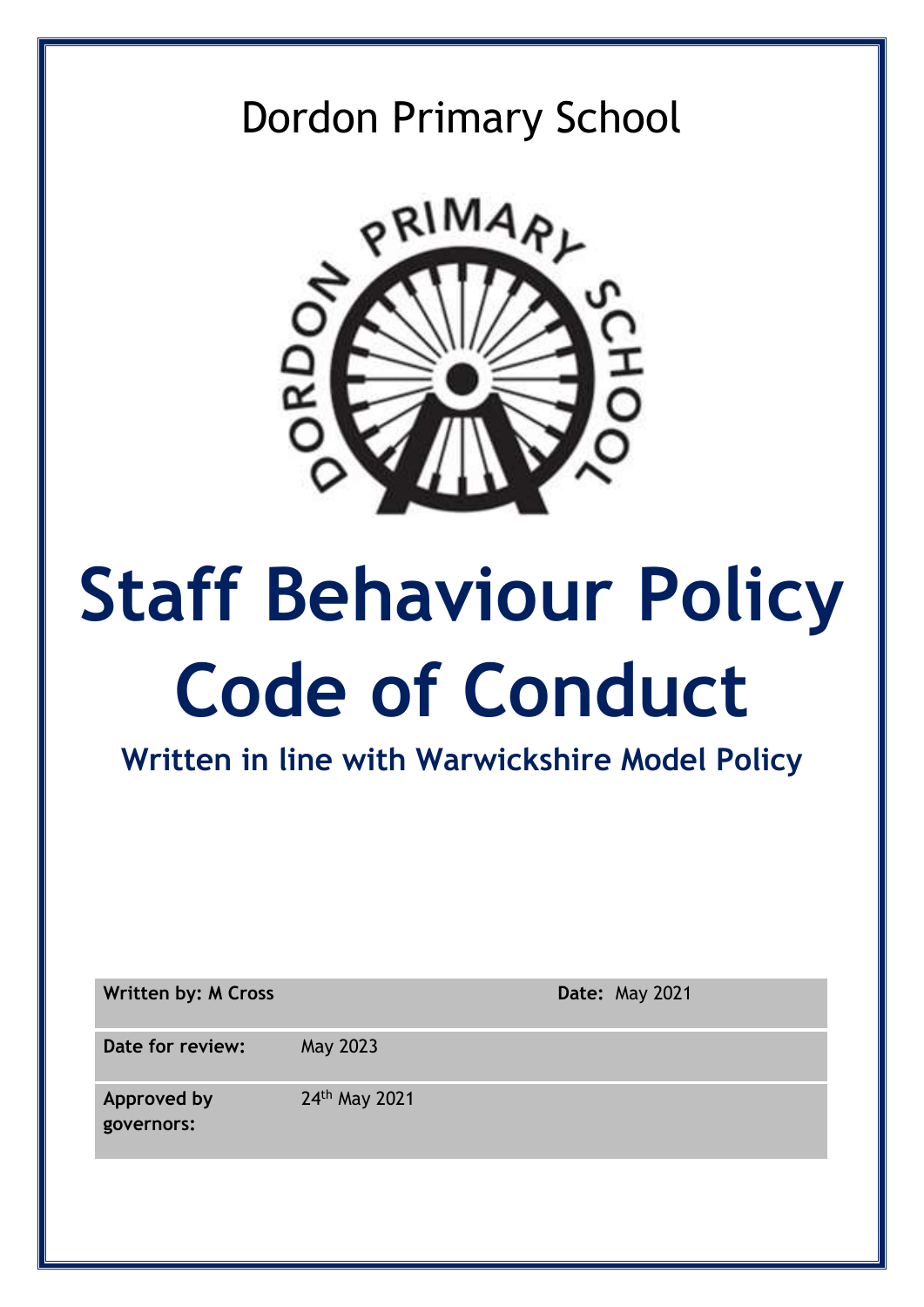## **Dordon Primary School**

## **Staff Behaviour Policy – Code of Conduct**

#### **Introduction**

This Code of Conduct is the school's Staff Behaviour Policy (Code of Conduct) as required by statutory guidance *Keeping Children Safe in Education* (DfE 2020). It is a core component of the school's strategy to fulfil its statutory responsibilities to safeguard and promote the welfare of all pupils/students. The Code of Conduct is referred to throughout the document as 'the Code'*.* 

All employees and volunteers have personal and legal responsibilities that are wider than their safeguarding responsibilities, including treating others with dignity and respect; acting honestly; using public funds and school equipment appropriately; adhering to health and safety guidelines; and practising equal opportunities at all times. These expectations are also set out in the Code and should be fully observed by all staff and volunteers, including the Executive Headteacher/ Principal, Senior Management team and any volunteers permitted to work in the school/setting.

Employees and volunteers should ensure they are familiar with other specific policies that underpin these expectations, which are referred to as "Required Reading" throughout the Code.

#### **1.2 Definitions**

References made to 'child' and 'children' refer to children and young people under the age of 18 years. However, the principles of the Code apply to professional behaviours towards all pupils, including those over the age of 18 years. 'Child' should therefore be read to mean **any pupil** at the school or setting.

References made to adults and staff refer to all those who work with pupils in an educational establishment, in either a paid or unpaid capacity. This would also include, for example, those who are not directly employed by the school or setting, e.g. Local Authority staff, independent/ peripatetic sports coaches and music tutors, governors, trustees and volunteers.

The term 'allegation' may be interpreted to include any breach of or failure to comply with this code but will always include behaviour that would warrant referral to the Designated Officer (DO) in the Local Authority (formerly known as the  $LADO<sup>1</sup>$ ). Please refer to 1.3 below for criteria for referral to the Designated Officer.

#### **Purpose of the Code of Conduct**

1

This Code is based on an update by the Safer Recruitment Consortium of a document previously published for schools by DfES. It was initially issued as those working with children had expressed concern about their vulnerability and requested clearer advice about what constitutes illegal behaviour and what might be considered as misconduct. Education staff asked for practical guidance about which behaviours constitute safe practice and which behaviours should be avoided.

<sup>1</sup> Working Together 2018 refers to the Designated Officer. Agencies in Warwickshire continue to refer to the LADO (Local Authority Designated Officer).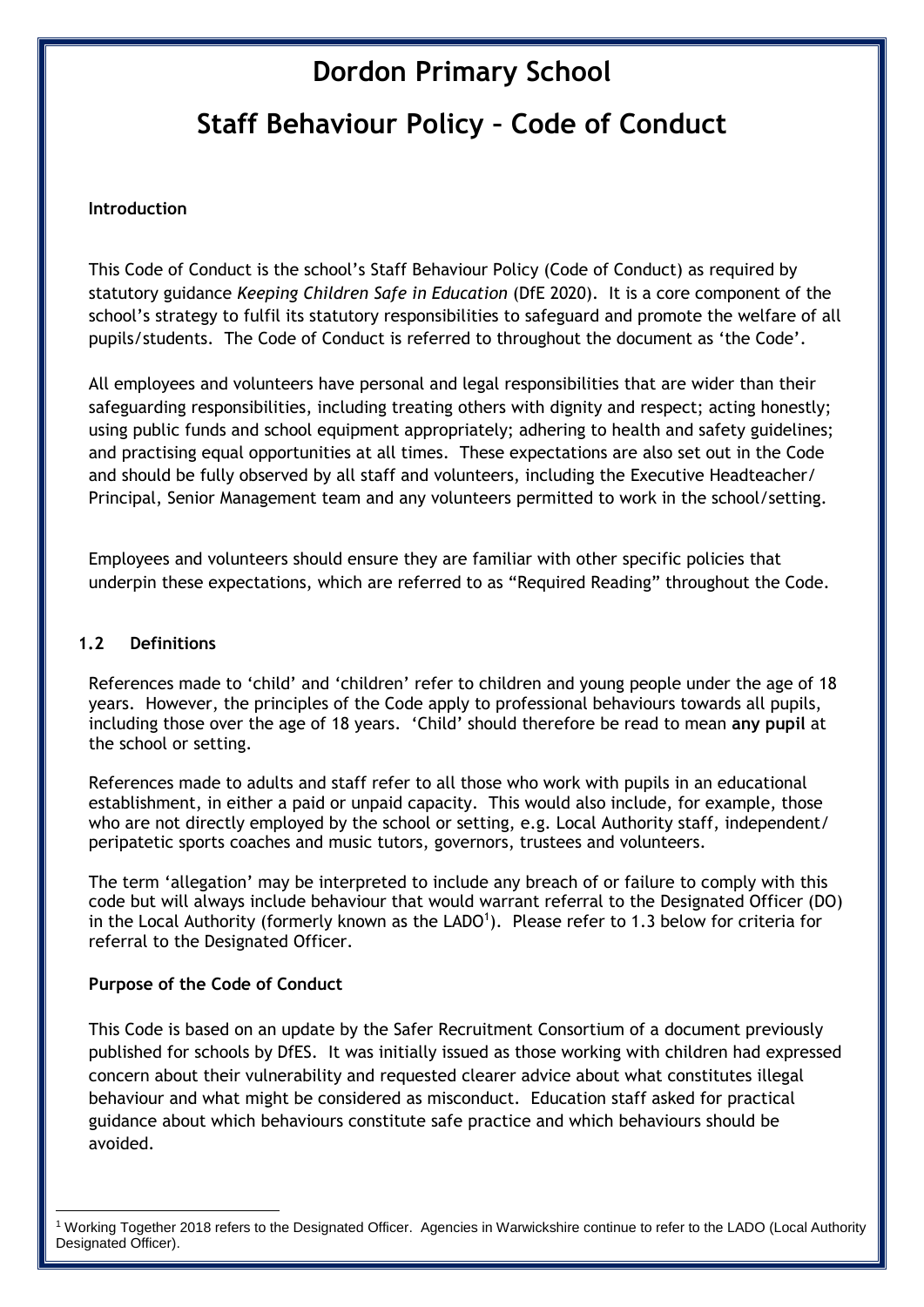The Code seeks to ensure that the responsibilities of school and education settings leaders towards children and staff are discharged by:

- raising awareness of illegal, unsafe, unprofessional and unwise behaviour;
- clarifying which behaviours constitute safe practice and which behaviours should be avoided;
- assisting staff to monitor their own standards and practice and reduce the risk of allegations being made against them;
- reducing the incidence of positions of trust being abused or misused;
- supporting safer recruitment practice.

It is also recognised that not all people who work with children work are paid or contracted employees. It is important that all adults working with children understand that the nature of their work and the responsibilities related to that work place them in a position of trust. The principles and guidance outlined in the Code apply and should be followed by any person whose work brings them into contact with children.

The Code is intended to provide a clear message that unacceptable behaviour will not be tolerated and that, where appropriate, legal or disciplinary action is likely to follow. The school/setting may refer to the Code in any disciplinary proceedings.

Whilst every attempt has been made to cover a wide range of situations, it is recognised that any guidance cannot cover all eventualities. There may be times when professional judgements are made in situations not covered by this Code, or which directly contravene the Code. It is expected that in these circumstances staff will always advise their senior colleagues of the justification for any such action already taken or proposed.

All adults who work with children have a responsibility to be aware of systems within their school/setting which support safeguarding and these should be explained to them as part of staff induction and in regular staff training sessions. That includes this Code and the school's safeguarding and child protection policy.

It is recognised that the vast majority of adults who work with children act professionally and aim to provide a safe and supportive environment which secures the well-being and very best outcomes for children in their care. However, it is also recognised that achieving those aims is not always straightforward, as much relies on child and staff interactions where tensions and misunderstandings can occur. This Code aims to reduce the risk of those misunderstandings.

It must be recognised that some allegations will be genuine as there are people who seek out, create or exploit opportunities to harm children. However, allegations may also be false or misplaced and may arise from differing perceptions of the same event. When they occur, they are inevitably distressing and difficult for all concerned. It is therefore essential that all possible steps are taken to safeguard children and ensure that the adults working with them do so safely.

The Designated Officer (DO) in the Local Authority (formerly known as the LADO<sup>2</sup>) will be informed within one working day of all allegations that a member of staff or volunteer has:

- $\circ$  behaved in a way that has harmed a child, or may have harmed a child;
- o possibly committed a criminal offence against or related to a child;
- $\circ$  behaved towards a child or children in a way that indicates he or she would pose a risk of harm if they work regularly or closely with children; or

1

<sup>2</sup> Working Together 2018 refers to the Designated Officer. Agencies in Warwickshire continue to refer to the LADO (Local Authority Designated Officer).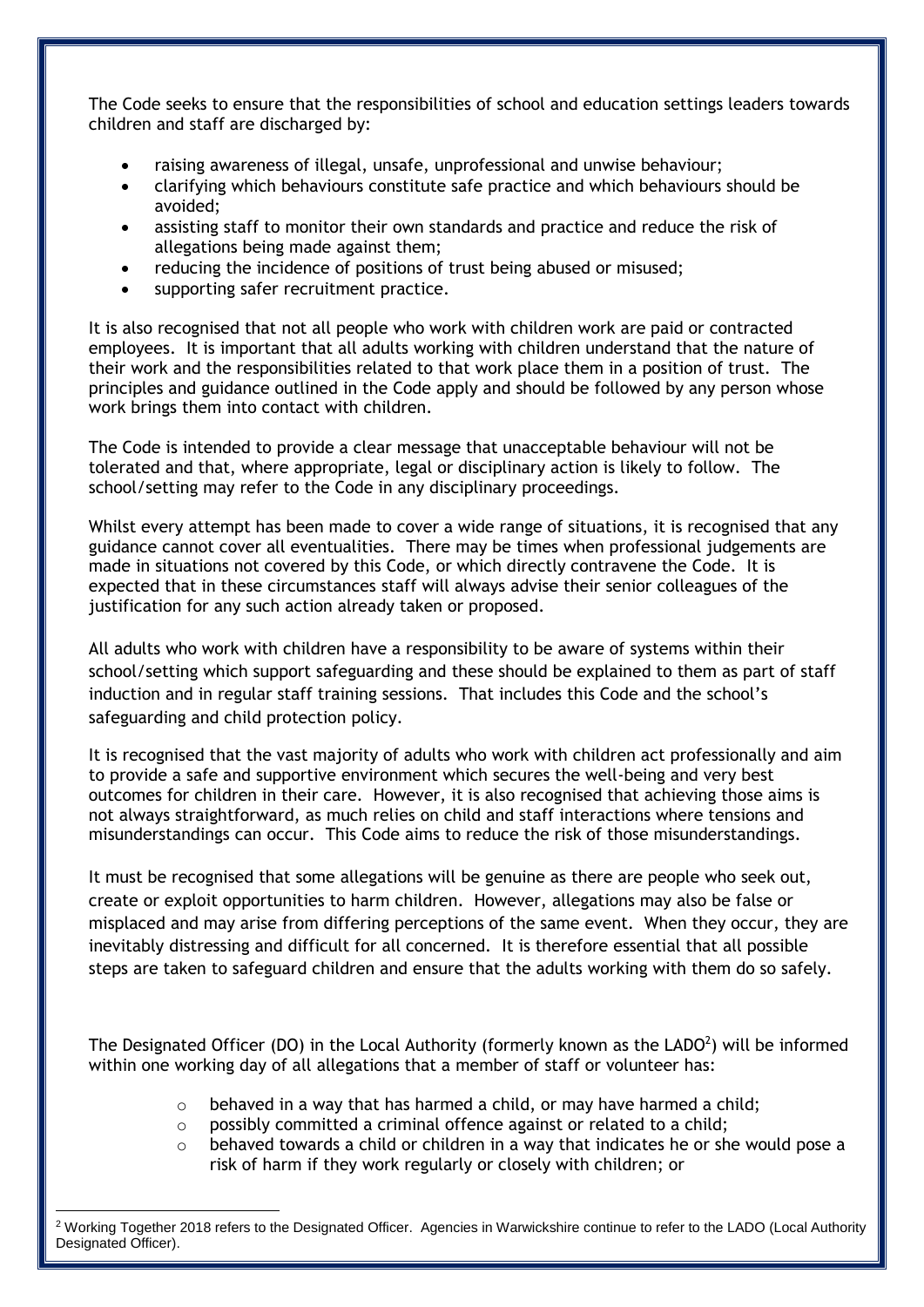$\circ$  behaved or may have behaved in a way that indicates they may not be suitable to work with children.

#### **Compliance with the Code of Conduct**

o

The Code forms part of an employee's contract of employment. Failure to comply with it and with the associated school policies as highlighted in 'Required Reading' may result in disciplinary action being taken where breaches of the Code warrant such action.

The Code should be provided for all staff and volunteers (either electronically or by providing a paper copy) to read before they commence work at the school or setting. Before having any contact with pupils, all staff and volunteers should be given an opportunity to discuss the Code with a member of the school leadership team and ask any questions in order to clarify understanding. They should then be asked to sign a pro forma to confirm that they have read, understood and agree to comply with the Code.

All employees are expected to treat pupils, other colleagues, parents and external contacts with dignity and respect and to comply with all relevant school policies. Unacceptable behaviour such as discrimination, bullying, harassment or intimidation will not be tolerated in the school. This includes physical and verbal abuse and use of inappropriate language or unprofessional behaviour with colleagues, pupils and parents.

#### **Background**

**.** 

All adults who come into contact with children in their work whether paid or unpaid have a duty of care<sup>3</sup> to safeguard and promote their welfare.

The Education Act 2002 (section 175), the Education (Independent School Standards) Regulations 2014 and the Education (Non-Maintained Special Schools) (England) Regulations 2015 place duties upon all schools and colleges to carry out their duties with regard to safeguarding and promoting the welfare of children.

The Children Act 2004 places a duty on organisations to safeguard and promote the well-being of children and young people. This includes the need to ensure that all adults who work with or on behalf of children and young people in these organisations are competent, confident and safe to do so.

Working Together to Safeguard Children<sup>4</sup> (DfE2018) and *Keeping Children Safe in Education*<sup>5</sup> (DfE 2020) define safeguarding as 'protecting children from maltreatment; preventing impairment of

<sup>3</sup> The duty which rests upon an individual to ensure that all reasonable steps are taken to ensure the safety of a child or young person involved in any activity, or interaction for which that individual is responsible. Any person in charge of,or working with children and young people in any capacity is considered, both legally and morally, to owe them a duty of care. <sup>4</sup> Working Together to Safeguard Children - A guide to interagency working to safeguard and promote the welfare of children - DfE 2018

<sup>5</sup> Keeping Children Safe in Education - statutory guidance for schools and colleges – DfE 2020.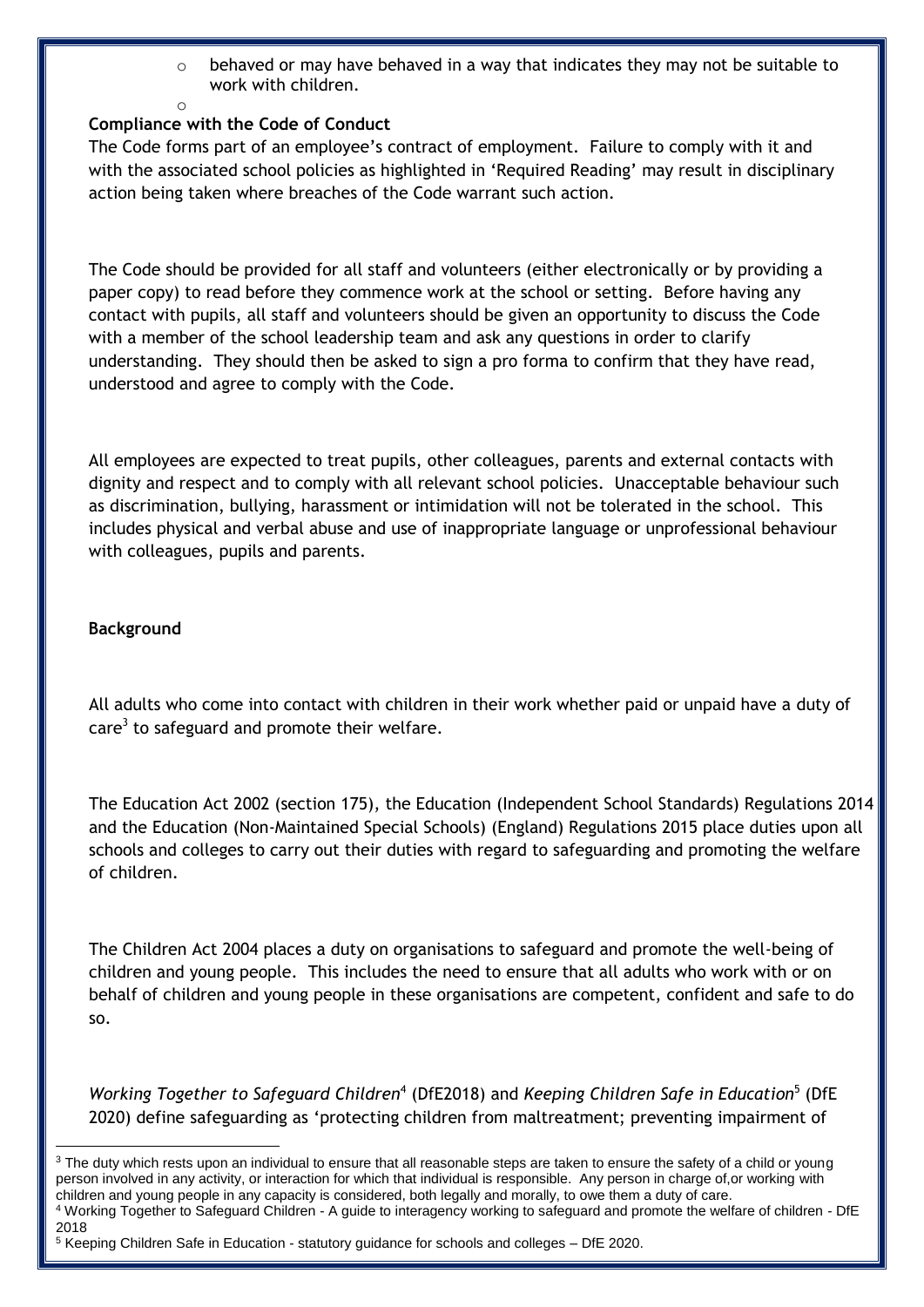children's mental and physical health or development; ensuring that children grow up in circumstances consistent with the provision of safe and effective care; and taking action to enable all children to have the best outcomes'.

The Code has due regard to current legislation and statutory guidance.

#### **What to do if you are worried a child is being abused**

Staff and volunteers must be familiar with the school's child protection & safeguarding policy and whistle blowing policy. If a member of staff or a volunteer has a concern about a child they should raise that concern with the school's Designated Safeguarding Lead as set out in the child protection and safeguarding policy.

However, **concerns about abuse of children by or the conduct of staff members must be referred to the Executive Headteacher or Principal** using yellow forms. Concerns about the conduct of the Executive Headteacher or Principal should be referred to the Chair of Governors, Board of Trustees or Academy Trust. Such referrals can also be made directly to the Designated Officer in the Local Authority (formerly known as the LADO). Please refer to section 31 'Sharing concerns and recording incidents'.

**If, at any point, there is a risk of immediate serious harm to a child a referral should be made to the Multi-Agency Safeguarding Hub (INTEGRATED FRONT DOOR) or – in extreme circumstances – to the Police directly. Anybody can make a referral. If the child's situation does not appear to be improving the staff member/volunteer with concerns should press for re-consideration.** 

#### **Underpinning Principles**

- The welfare of the child is paramount.<sup>6</sup>
- Staff and volunteers should understand their responsibilities to safeguard and promote the welfare of pupils.
- Staff and volunteers are responsible for their own actions and behaviour and should avoid any conduct which would lead any reasonable person to question their motivation and intentions.
- Staff and volunteers should work, and be seen to work, in an open and transparent way.
- Staff and volunteers should acknowledge that deliberately invented/malicious allegations by children are extremely rare and that all concerns should be reported and recorded.
- Staff and volunteers should discuss and/or take advice promptly from their line manager if they have acted in a way which may give rise to concern.
- Staff and volunteers should apply the same professional standards regardless of culture, disability, gender, language, racial origin, religious belief and sexual orientation.
- Staff and volunteers should not consume or be under the influence of alcohol or any substance,

1

<sup>6</sup> Children Act 1989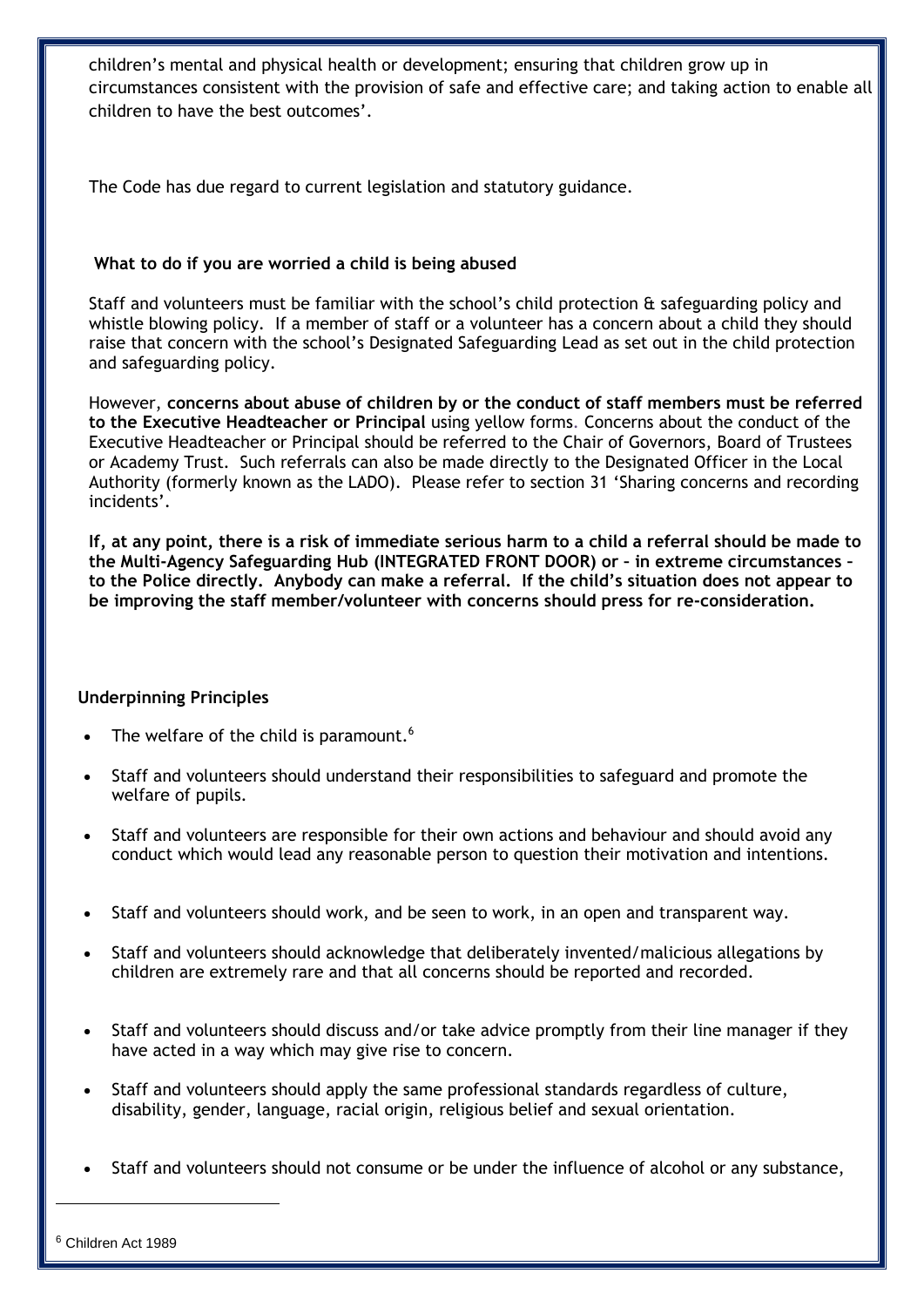including prescribed medication, which may affect their ability to care for children.

- Staff and volunteers should be aware that breaches of the law and other professional guidelines could result in disciplinary action being taken against them, criminal action and/or other proceedings including barring by the Disclosure & Barring Service (DBS) from working in regulated activity, or, for acts of serious misconduct by teachers, prohibition from teaching by the Teaching Regulation Agency (TRA).
- Staff and managers should continually monitor and review practice to ensure this guidance is followed.
- Staff and volunteers should be aware of and understand the school/setting's child protection and safeguarding policy, arrangements for managing allegations against staff, staff behaviour policy, whistle blowing procedure and the local inter-agency safeguarding procedures established by the local multi-agency partnership Warwickshire Safeguarding

**Code of Safe Working Practice and appropriate professional conduct**

#### **Context**

All adults who work with children and young people have a crucial role to play in their lives. They have a unique opportunity to interact with children and young people in ways that are both affirming and inspiring. This guidance has been produced to help them establish the safest possible learning and working environments which safeguard children and reduce the risk of them being falsely accused of improper or unprofessional conduct.

COVID-19 – DfE guidance issued during the COVID-19 pandemic makes it very clear that whilst acknowledging the pressure that schools and colleges are under, it remains essential that as far as possible they and other education settings continue to be safe places for children. This guidance has been updated to support all adults who work in education settings to maintain the safest possible learning and working environments which safeguard children and reduce the risk of staff being falsely accused of improper or unprofessional conduct at times when they may be called upon to work in different ways from the norm, e.g. delivering lessons virtually or online and working with small groups of children in 'bubbles' .

Whilst every attempt had been made to cover a wide range of situations, it should be recognised that any guidance cannot cover all eventualities. The COVID-19 pandemic with its associated closure of schools to most children is one such example of a circumstance which had not been foreseen and where Government, local authorities, school leaders and staff are having to review and amend guidance rapidly and repeatedly.

In that situation more than ever before, professional judgements may need to be made in situations not covered *This means that this Code:*

 *applies to all adults working in all education and early years settings, whatever their position, role, or responsibilities*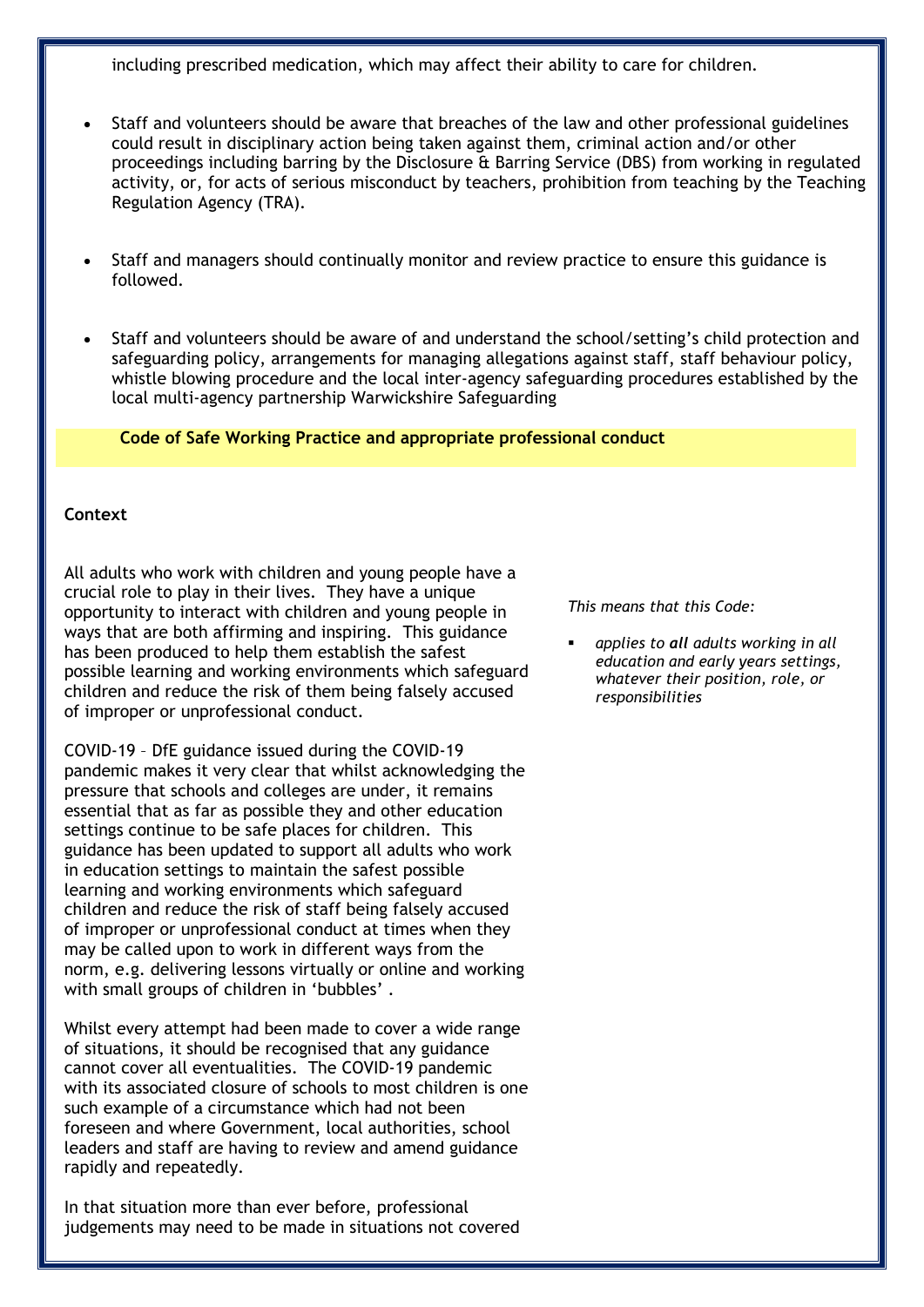by existing guidance, or which directly contravene guidance previously issued. In such circumstances, staff are expected always to advise their Executive Executive Headteacher, Designated Safeguarding lead, officer in charge or line manager of the justification for any such action already taken or proposed.

All staff have a responsibility to be aware of systems within their school which support safeguarding and any temporary amendment to these should be explained to them by senior managers. This includes the school's safeguarding and child protection policy, this staff behaviour policy (or code of conduct) and the online safety/acceptable use policy.

*This means that employees and volunteers should:*

 *inform their Executive Headteacher, officer in charge, designated safeguarding lead or line manager immediately of any situation or action taken that is in contravention of any school/ setting policy and the reasons/ justification for taking that action*

*This means that Managers/* 

*Proprietors/ Governing Bodies*

*should:* 

 *communicate all updates and temporary changes to policies and systems to support safeguarding to staff; and check that staff have received and understood any changes*

#### **1. 'Unsuitability'**

The guidance contained in this Code is an attempt to identify what behaviours are expected of staff and volunteers who work with children and young people in or on behalf of the school/setting. Adults whose practice deviates from this Code may bring into question their suitability to work with children and young people. The guidance may be used as reference by managers and the Designated Officers in the Local Authority when responding to allegations made against *or concerns about the behaviour of* staff in education and early years settings.

*This means that employees and volunteers should:*

- *have a clear understanding about the nature and content of this Code*
- *discuss any uncertainties or confusion with their line*

*manager*

 *understand what behaviours may call into question their* 

> *suitability to continue to work with children and young people*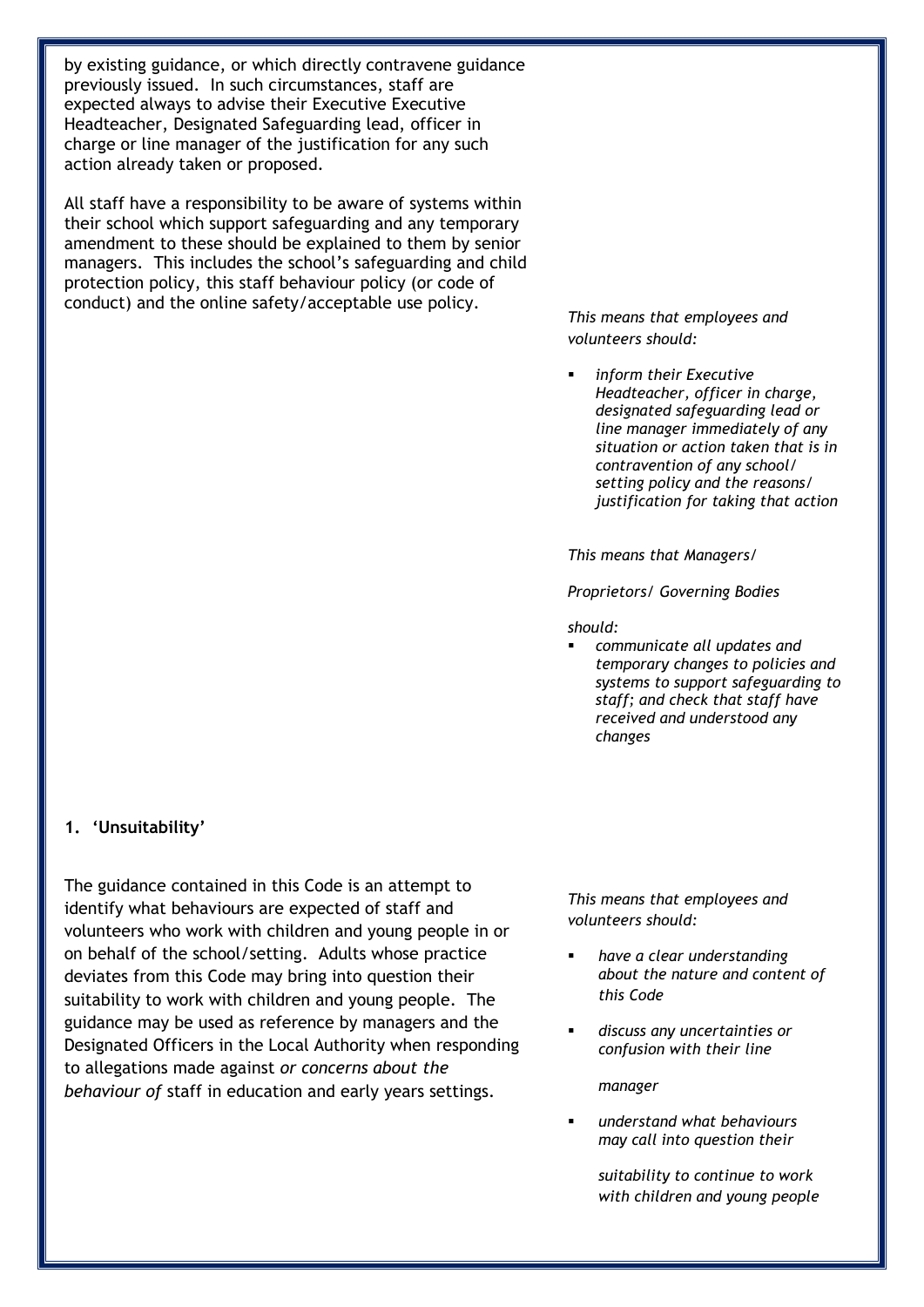#### **2. Duty of Care**

All adults who work with and on behalf of children are accountable for the way in which they exercise authority; manage risk; use resources; and safeguard children and young people.

Whether working in a paid or voluntary capacity, those adults have a responsibility to keep children and young people safe and to protect them from sexual, physical and emotional harm, neglect and contextual safeguarding concerns including sexual and criminal exploitation. Children and young people have a right to be safe and to be treated with respect and dignity. It follows that trusted adults are expected to take reasonable steps to ensure the safety and well-being of children and young people. Failure to do so may be regarded as professional misconduct.

The safeguarding culture of a school or setting is, in part, exercised through the development of respectful, caring and professional relationships between adults and children and young people. It is also exercised through the behaviour of adults, which at all times should demonstrate integrity, maturity and good judgement.

The public, local authorities, employers and parents/carers will have expectations about the nature of professional involvement in the lives of children and young people. When individuals accept a role working in an education or early years setting, they should understand and acknowledge the responsibilities and trust involved in that role.

Employers also have a duty of care towards their employees, both paid and unpaid, under Health and Safety legislation which requires them to provide a safe working environment for staff.

Legislation also imposes a duty on employees<sup>7</sup> to take care of themselves and anyone else who may be affected by their actions or failings. Health and Safety duties and the adults' responsibilities towards children should not conflict. *This means that employees and volunteers should:*

- *understand the responsibilities that are part of their employment or role including any temporary amendments in extraordinary circumstances and be aware that sanctions will be applied if those responsibilities are breached*
- *always act and be seen to act in the best interests of children*
- *avoid any conduct which would lead any reasonable person to question their motivation and intentions*
- *take responsibility for their own actions and behaviour*

#### *This means that employers should:*

- *promote a culture of openness and support*
- *ensure that systems are in place for concerns to be raised*
- *ensure that adults are not placed in situations which render them particularly vulnerable*
- *ensure that all adults are aware of expectations, policies and procedures*
- *ensure that this Code of Conduct and safer working practices are continually monitored and reviewed*
- *ensure that, where services or activities are provided by another body, the body concerned has*

*appropriate safeguarding polices and procedures* 

 *ensure all employees and volunteers have access to and* 

*understand this Code and* 

*related policies and procedures*

 *ensure that all job and role descriptions and person specifications clearly identify* 

> *each member of staff and volunteer's responsibility for*

*safeguarding children in school* 

1

<sup>7</sup> Health and Safety at Work Act 1974 Part I, Section.7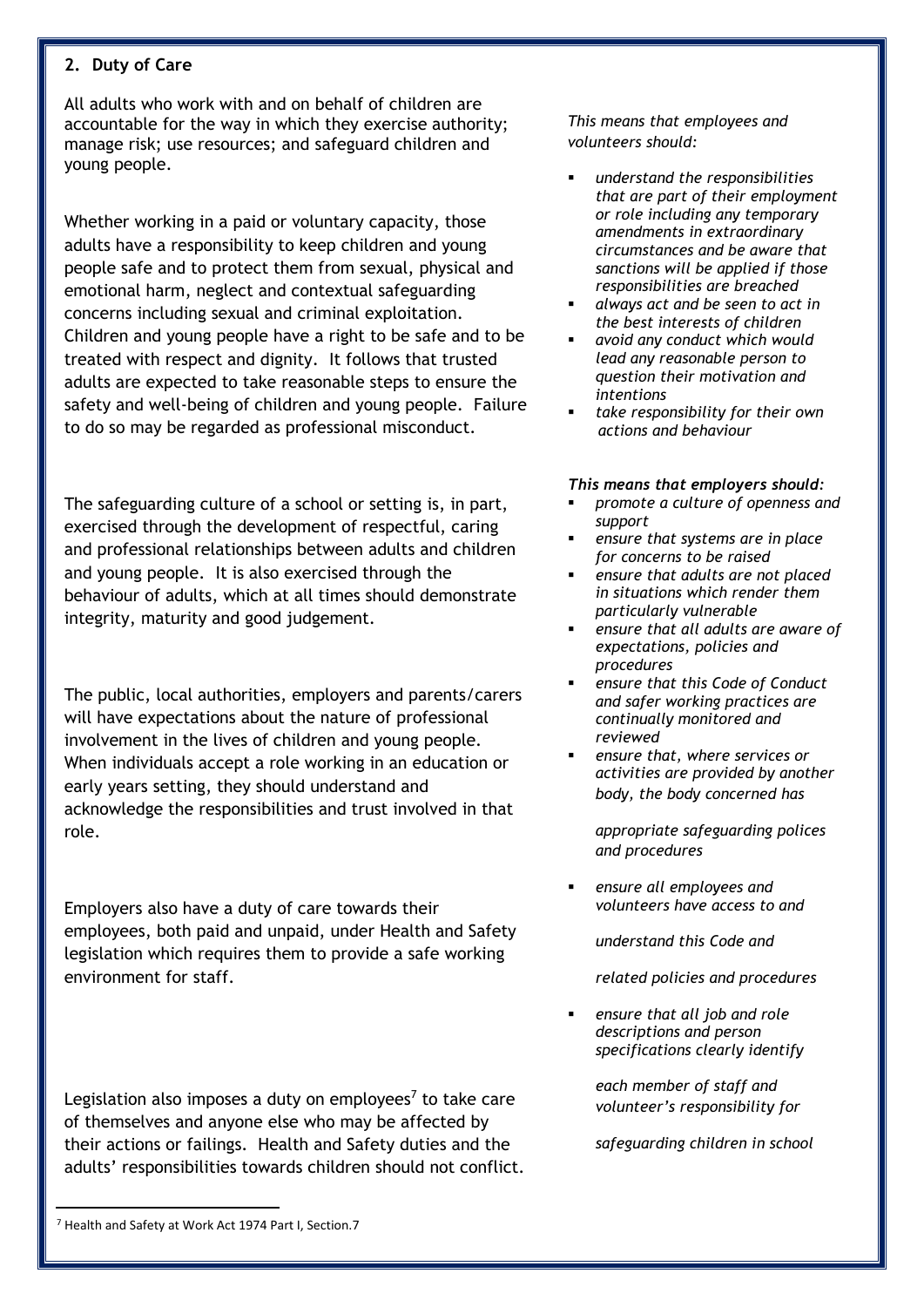Safe practice can be demonstrated through the use and implementation of this guidance.

*and the competences necessary to fulfil the school's and the individual's duty of care*

*This means that Managers/* 

*Proprietors/ Governing Bodies*

#### *should:*

 *ensure that appropriate safeguarding and child protection policies and procedures are* 

*distributed, adopted,* 

*implemented and monitored* 

 *ensure there is a senior member of staff who is identified to be the recipient of safeguarding issues in relation to the behaviour of staff in the Executive Headteacher's absence; and to respond to any other safeguarding concerns in the absence of a trained DSL*

#### **3. Making professional judgements**

This guidance cannot provide a complete checklist of what is or is not appropriate behaviour for employees and volunteers in all circumstances. It does highlight, however, behaviour which is illegal, inappropriate or inadvisable. There will be rare occasions and circumstances in which employees or volunteers have to make decisions or take action in the best interests of a pupil/student which could contravene this guidance or where no guidance exists. Individual members of staff and volunteers are expected to make judgements about their behaviour in order to secure the best interests and welfare of the pupils/students in their charge and, in so doing, will be seen to be acting reasonably. Such judgements, in those circumstances, should always be recorded and shared with a senior manager. Staff and volunteers should always consider whether their actions are warranted, proportionate, safe and applied equitably.

This means that where no specific guidance exists employees and volunteers should:

 *discuss the circumstances that informed their action, or their* 

*proposed action, with a senior manager or, where appropriate,*

*the school's Designated* 

*Safeguarding Lead. This will help to ensure that the safest practices are employed and reduce the risk of actions being misinterpreted. Staff will:*

> *always discuss any action which could be misinterpreted, misunderstanding, accident or threat with the Executive Headteacher or Designated Safeguarding Lead.*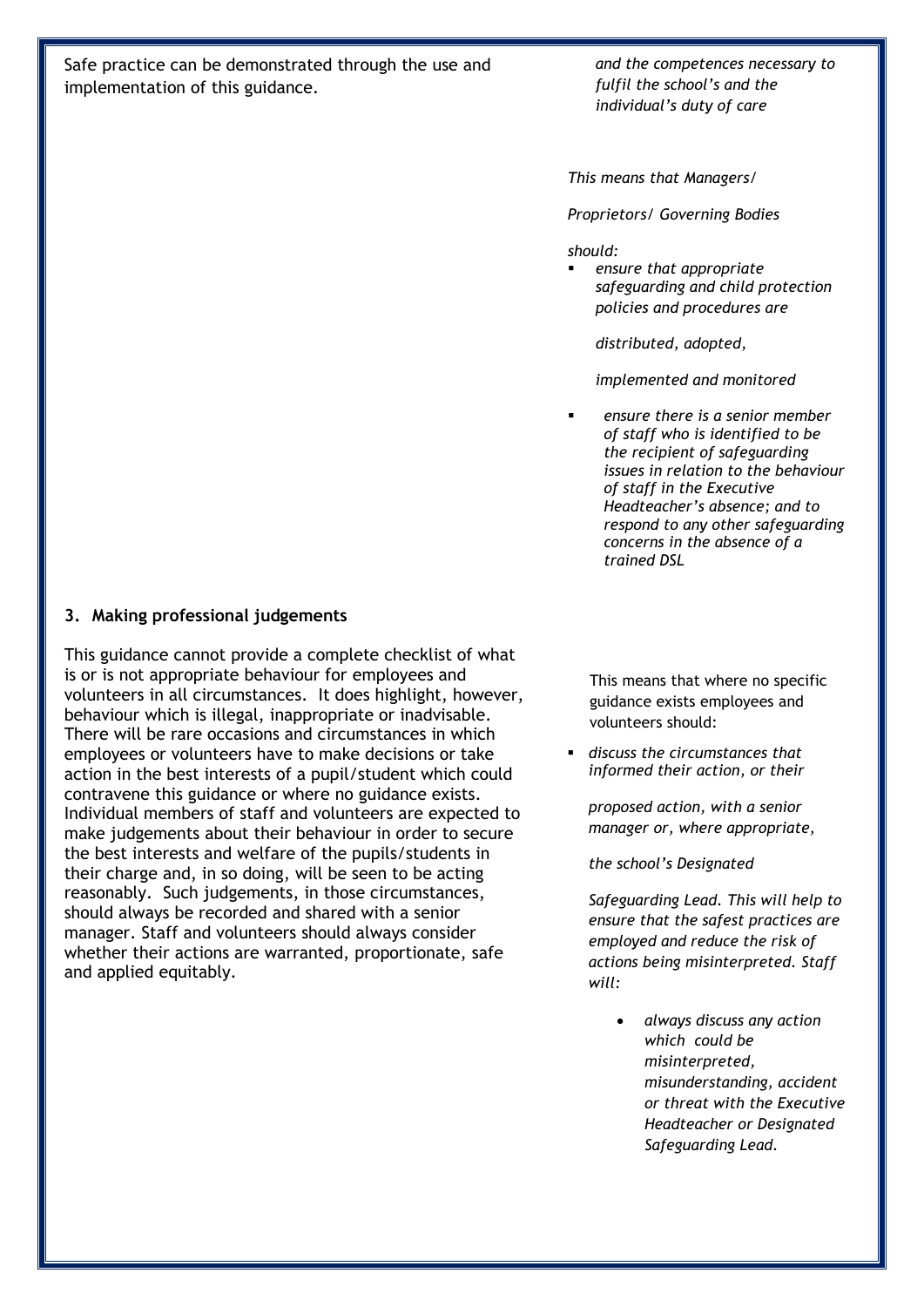**4. Power and positions of trust and authority**

As a result of their knowledge, position and/or the authority invested in their role, all adults working with children in a school are in positions of trust in relation to those children.

The relationship between an adult working with a child/ren is one in which the adult has a position of power or influence. It is vital for all such adults to understand this power; that the relationship cannot be one between equals and the responsibility they must exercise as a consequence.

The potential for exploitation and harm of vulnerable children and young people means that adults have a responsibility to ensure that an unequal balance of power is not used for personal advantage or gratification.

Employees and volunteers should always maintain appropriate professional boundaries and avoid behaviour which could be misinterpreted by others. They should report and record any such incident. This is as relevant in the online world as it is in the classroom. Staff engaging with pupils and/or parents online have a responsibility to model safe practice at all times. Please also see sections 12 & 13.

Where a person aged 18 or over is in a specified position of trust with a child under 18, it is an offence<sup>8</sup> for that person to engage in sexual activity with or in the presence of that child, or to cause or incite that child to engage in or watch sexual activity.

#### **5. Confidentiality**

The storing and processing of personal information is governed by the General Data Protection Regulations 2017 (GDPR) and Data Protection Act 2018. Employers should provide clear advice to employees and volunteers about

1

- *always record discussions and actions taken with their justifications.*
- *record any areas of disagreement about a course of action taken and, if necessary, refer to another agency/the LA/DO/Ofsted/ TRA/ other regulatory body*

This means that employees and volunteers should not:

- *use their position to gain access to information for their own or others' advantage and/or a child or family's detriment*
- *use their position to intimidate, bully, humiliate, threaten, coerce or undermine pupils/students*
- *use their status and standing to form or promote relationships with children or young people which are of a sexual nature or which may become so*

*This means that Managers/ Proprietors/ Governing Bodies*

<sup>8</sup> Sexual Offences Act 2003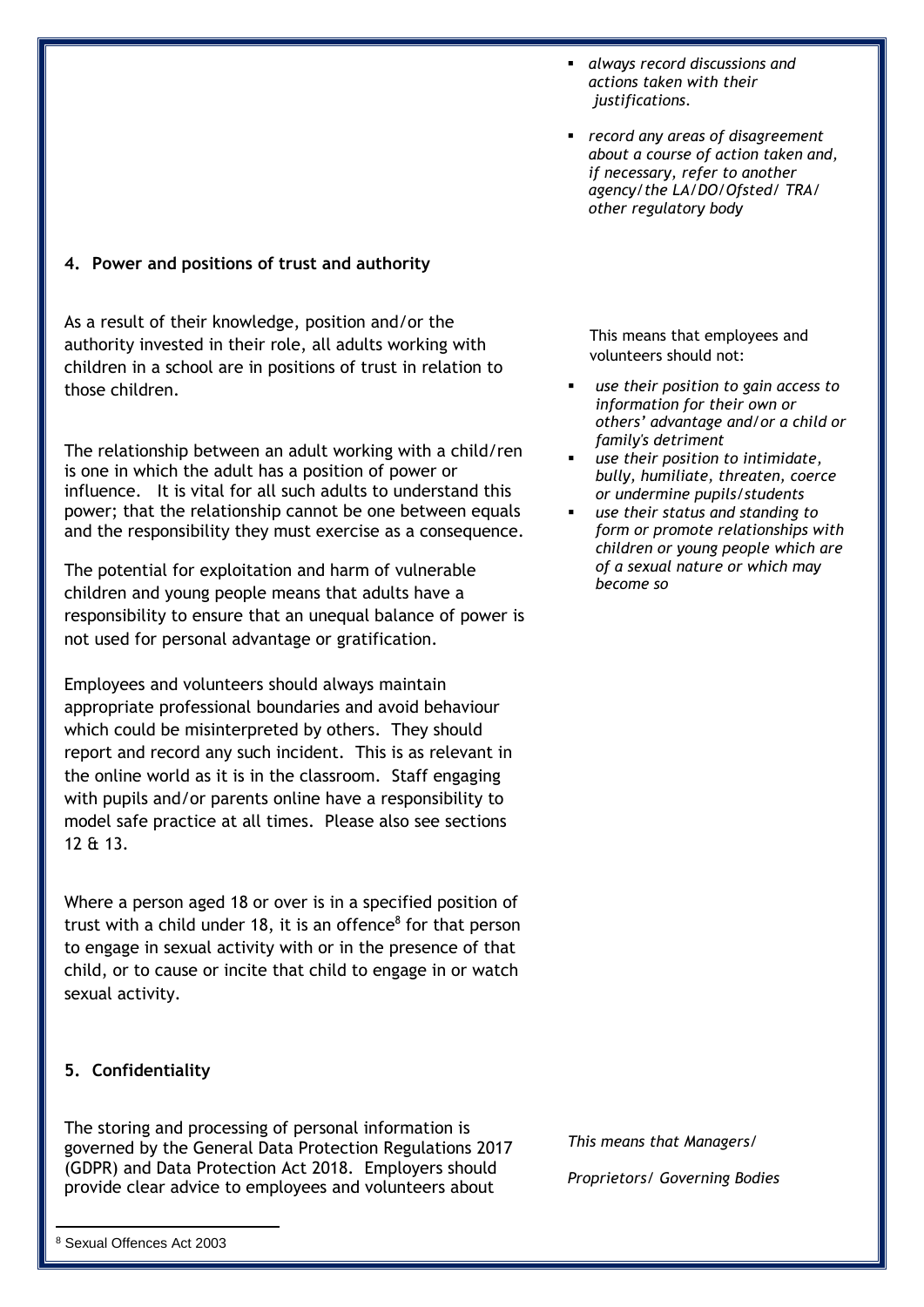their responsibilities under this legislation so that, when considering sharing confidential information, those principles are applied.

Employees and volunteers may have access to special category personal data about children, young people and their families which must be kept confidential at all times and only shared when legally permissible to do so and in the interests of the child or young person. Records should only be shared with those who have a legitimate professional need to see them.

Employees and volunteers should never use confidential or personal information about a pupil or her/his family for their own, or others' advantage (including that of partners, friends, relatives or other organisations). Information must never be used to intimidate, humiliate, or embarrass the child. Confidential information should never be used casually in conversation or shared with any person other than on a need-to-know basis. In circumstances where the child's identity does not need to be disclosed, the information should be used anonymously.

There are some circumstances in which an employee or volunteer may be expected to share information about a child, for example when abuse is alleged or suspected. In such cases, individuals have a duty to pass information on without delay but only to those with designated safeguarding responsibilities or to statutory services.

If a child – or their parent / carer – makes a disclosure regarding abuse or neglect, the member of staff or volunteer should follow the school/setting's procedures. Whilst employees and volunteers need to be aware of the need to listen to and support children and young people, they must also understand the importance of not promising a child or parent/carer that they will keep secrets that relate in any way to the safety or well-being of any individual but should give reassurance that the information will be treated sensitively.

If a member of staff or volunteer is in any doubt about whether to share information or keep it confidential he or she should seek guidance from the Designated Safeguarding Lead. Any media or legal enquiries should be passed to senior management.

Additionally, concerns and allegations about adults should be treated as confidential and passed to the Executive Headteacher or Principal (or the Chair of Governors, Board

#### *should:*

 *Ensure that all staff who need to share 'special category personal data' are aware that the DPA 2018 contains 'safeguarding of children and individuals at risk' as a processing condition that allows practitioners to share information without consent, if it is not possible to gain consent, it cannot be reasonably expected that a practitioner gains consent or if to gain consent would place a child at risk* 

*This means that employees and volunteers:*

- *need to know the name of their Designated Safeguarding Lead and be familiar with WSB child protection procedures and guidance*
- *are expected to treat information they receive about children, young people and families in a discreet and confidential manner*
- *should seek advice from a Designated Safeguarding Lead if they are in any doubt about sharing information they hold or which has been requested of them*
- *need to be clear about when information can/must be shared and in what circumstances*
- *need to know the procedures for responding to allegations against staff and volunteers and to whom any concerns or allegations should be reported*
- *need to ensure that where personal information is recorded electronically that systems and devices are kept secure*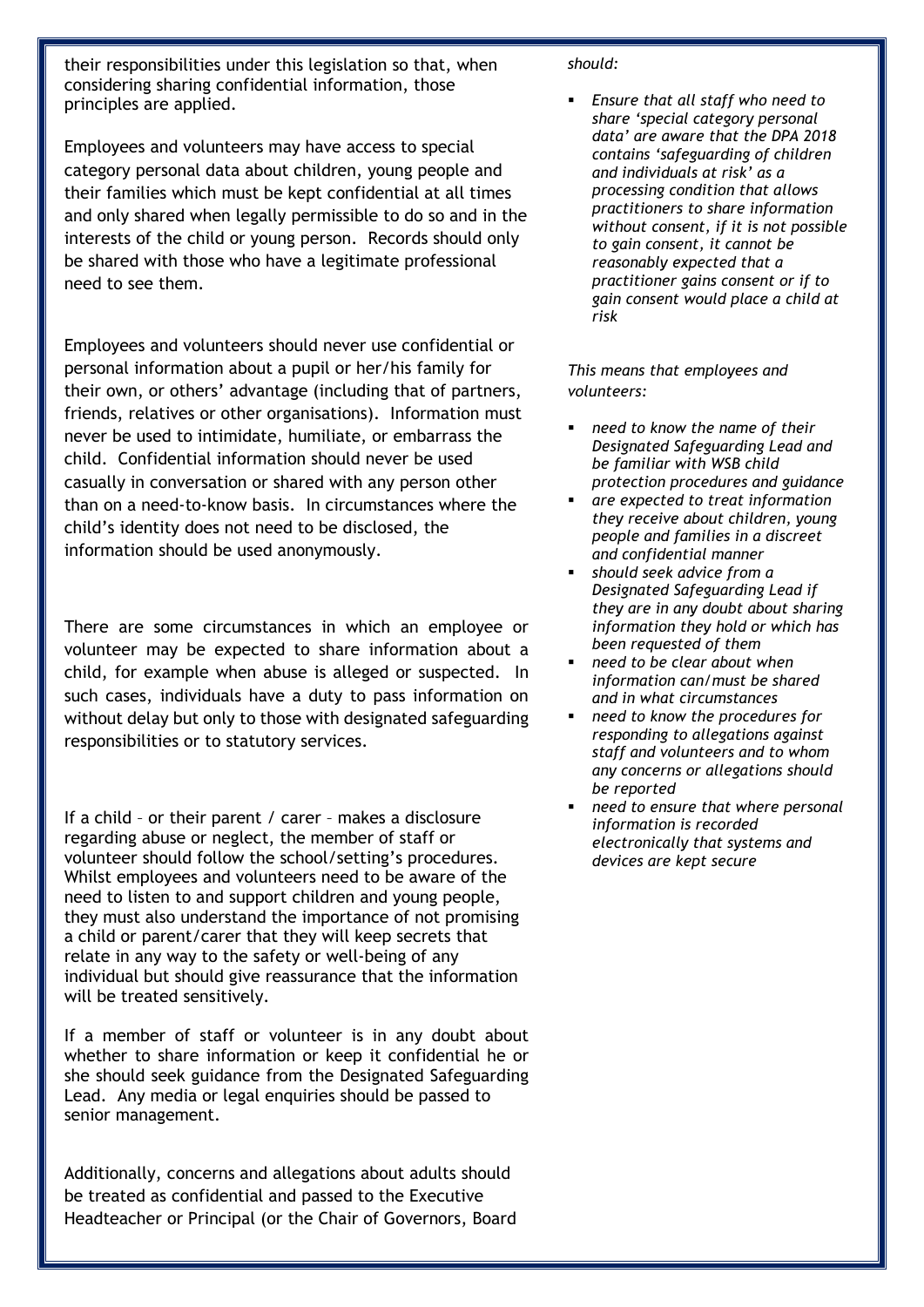of Trustees, Academy Trust or DO if the concerns are about the Executive Headteacher or Principal) without delay.

There are circumstances in which staff are obliged to release pupil data, e.g. parents seeking information about pupil progress or other colleagues in the school. Staff should be aware that, from time to time, information about employees' salaries is matched with other public sector information (tax office records, police) in terms of a legal obligation and in order to prevent fraudulent claims.

Everyone has the right to request access to data that is held about them and such requests should be made to the Executive Headteacher/principal.

#### **6. Standards of Behaviour**

All employees and volunteers have a responsibility to maintain public confidence in their ability to safeguard the welfare and best interests of children and young people. They should adopt high standards of personal conduct in order to maintain the confidence and respect of the general public and all those with whom they work.

This includes the way in which staff and volunteers speak to pupils/students. A positive, respectful and encouraging tone should be used at all times. Where it is necessary to challenge inappropriate behaviour or to get pupils/students' attention, it is reasonable for staff and volunteers to raise their voices and/or use an authoritative tone. However, it is not appropriate for employees/volunteers to shout at pupils/students habitually or speak to them disrespectfully.

Employees/volunteers should never set out to cause a pupil/student to feel frightened, ashamed or humiliated. Admonishments should focus on behaviour rather than the pupil/student's personality or character and targets for desired behaviour should be described by the member of staff or volunteer.

Employees and volunteers should refer to pupils/students by name. Disrespectful nicknames, words and terms should be avoided. Staff and volunteers should exercise caution in referring to pupils/students by affectionate nicknames and more general terms of endearment or familiarity such as 'Dear, Love, Petal, Mate, Dude'.

Employees and volunteers should be aware that use of such terms might cause some pupils/students to feel confused and/or uncomfortable, could be construed as being part of a 'grooming' process and as such will give rise to concerns about their behaviour.

*This means that employees and volunteers should not:*

- *behave in a manner which would lead any reasonable person to question their suitability to work with children or to act as an appropriate role model*
- *make, or encourage others to make sexual remarks to, or about, a pupil*
- *use inappropriate language to or in the presence of pupils*
- *discuss their personal or sexual relationships with or in the presence of pupils*
- *make (or encourage others to make) unprofessional personal comments which scapegoat, demean or humiliate, or might be interpreted as such*
- *withhold information about any issues in respect of their relationships, associations or any other matters both within and outside of the school (including online) which may have implications*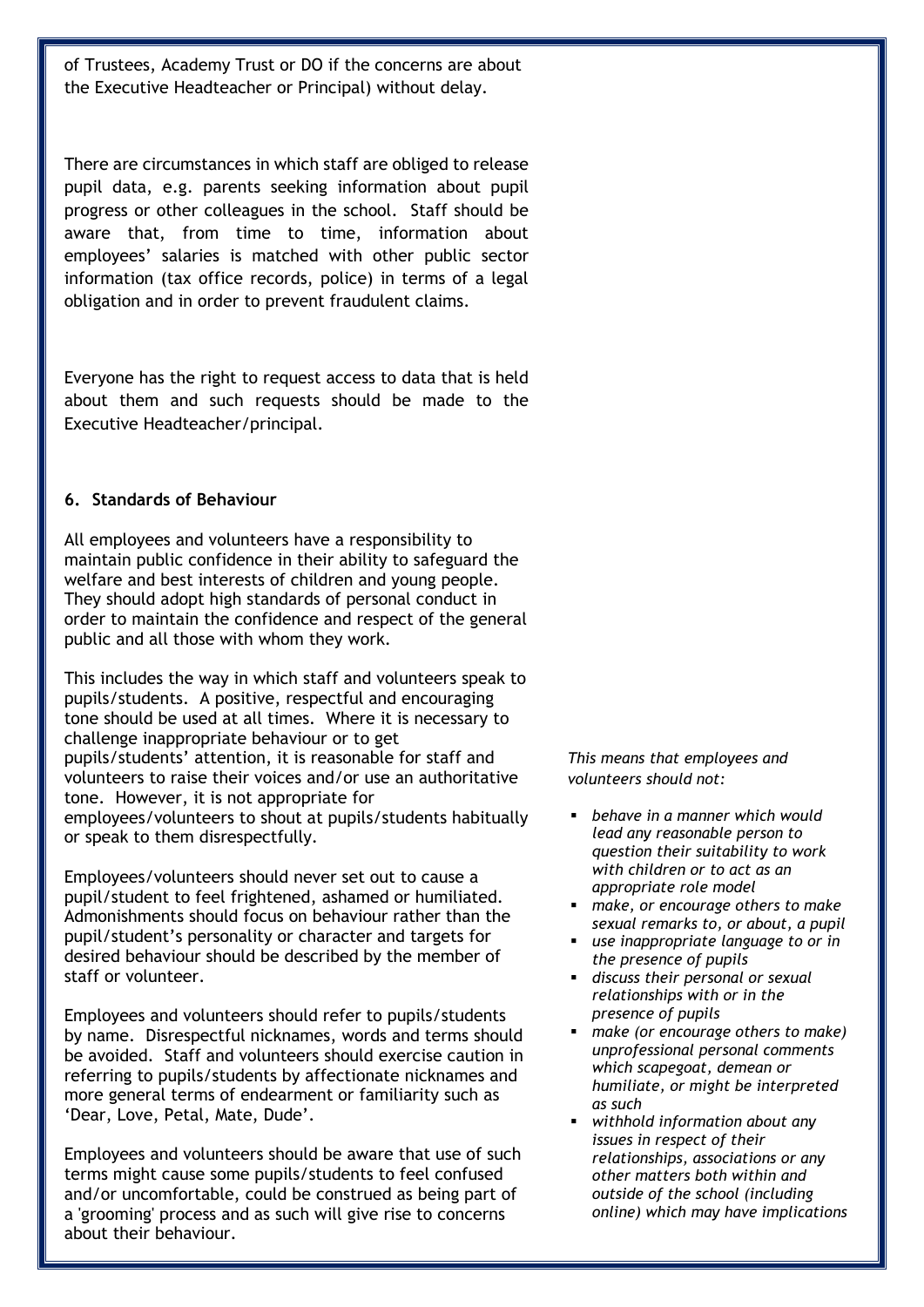If members of staff or volunteers choose to speak to pupils/students using such informal language, they should ensure it is not reserved for particular individuals in order to avoid any allegations of favouritism or concern about grooming behaviour. Staff and volunteers should be particularly careful not to refer to pupils/students using words that are specifically associated with grooming such as 'Sweetheart, Princess, Angel, Darling'.

Employees and volunteers should understand and comply with the expectations of them in relation to their use of and behaviour when using telephones (both landline and mobile) when working with children on the school site and during offsite visits and residential visits.

There may be times when an employee or volunteer's behaviour or actions in their personal life come under scrutiny from local communities, the media or public authorities, including with regard to their own children, or children or adults in the community. This could be because their behaviour is considered to compromise their position in the school/setting or indicates an unsuitability to work with children or young people. Misuse of drugs, alcohol or acts of violence would be examples of such behaviour.

Employees and volunteers should therefore understand and be aware that safe practice also involves using judgement and integrity about behaviours in places other than the work setting. That includes behaviours on social media websites and other online behaviours.

The behaviour of an employee or volunteer's partner or other family members may raise similar concerns and require careful consideration by the Executive Headteacher/principal as to whether there may be a potential risk to children and young people in school.

Employees and volunteers should be aware that any such behaviour, either in or out of the workplace, could compromise their position within the work setting in relation to the protection of children, loss of trust and confidence, or bringing the school/setting into disrepute. Such behaviour may also result in prohibition from teaching by the Teaching Regulation Agency (TRA), a bar from engaging in regulated activity, or action by another relevant regulatory body.

The Childcare (Disqualification) Regulations 2018 set out grounds for disqualification under the Childcare Act 2006 where an individual meets certain criteria set out in the Regulations. For example, an individual will be disqualified where they have committed a relevant offence against a child; been subject to a specified order relating to the care of a child; committed certain serious sexual or physical offences against an adult; been included on the DBS children's barred list; been made subject to a disqualification order by the court; previously been refused

*for the safeguarding of children in school*

 *use personally owned mobile telephones or landlines while working with children in a manner that compromises the safety and wellbeing of children; or in any way that contravenes this code and/or any other school policy*

*This means that employees and volunteers should:* 

- *inform the Executive Headteacher/principal or specified person of any cautions, convictions or relevant orders accrued and/or if they are charged with a criminal offence; and/or any matter which might have implications for the safeguarding of children in school during their employment*
- *be aware that behaviour including online behaviour by themselves, those with whom they have a relationship or association or others in their personal lives may impact upon their work with children and young people*

*This means that school leaders should:* 

- *have a clear expectation that staff will discuss with the Executive Headteacher/principal/specified person any relationship/ association (in or out of school or online) that may have implications for the safeguarding of children in school*
- *create a culture where staff feel able to raise these issues*
- *safeguard their employees' welfare and contribute to their duty of care towards their staff*
- *identify whether arrangements are needed to support these staff*
- *consider whether there are measures that need to be put in place to safeguard children (e.g. by putting arrangements in place to stop or restrict a person coming into school where a potential risk to children has been identified)*
- *define expectations of employees and volunteers in relation to the use of landline telephones and personally owned mobile telephones while working with children*

*Schools must not:*

 *ask intrusive questions of staff regarding those they live with or have relationships/associations with*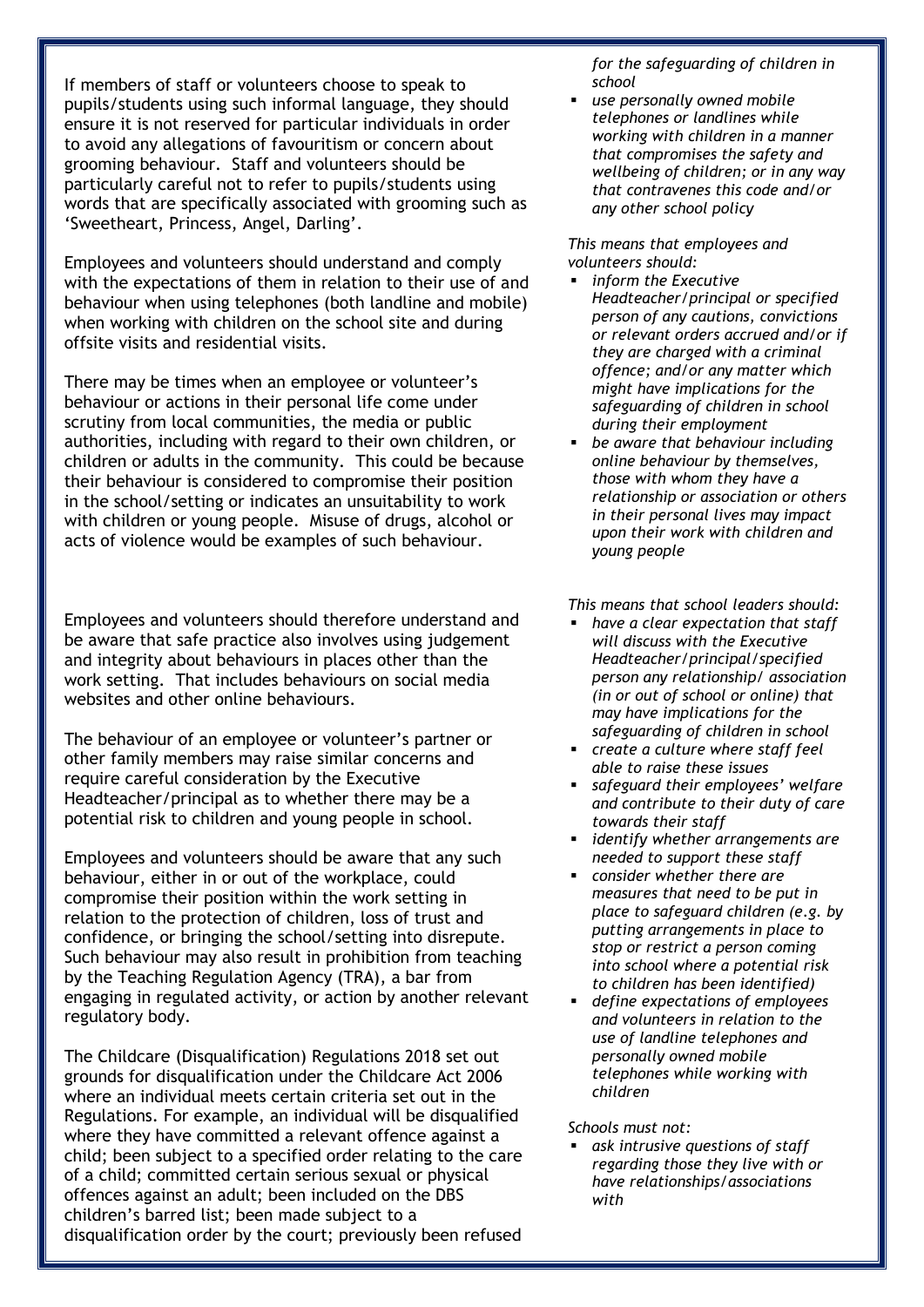registration as a childcare provider or provider or manager of a children's home or had such registration cancelled*.*

A disqualified person is prohibited from providing relevant early or later years childcare as defined in the Childcare Act 2006 or being directly concerned in the management of such childcare. Schools and private childcare settings are also prohibited from employing a disqualified person in respect of relevant early or later years childcare.

The Disqualification under the Childcare Act 2006 (Regulations 2018) state that schools should make clear their expectation that staff should disclose any relationship or association (in the real world or online) that may impact on the school's ability to safeguard pupils. This applies to all staff in all schools, not just those in early or later years childcare.

Staff are expected to inform the school in writing or in discussion with the Executive Headteacher about any such matter which might have implications for the safeguarding of children in school so that the school can safeguard the welfare of the member of staff as well as pupils/students.

#### **7. Dress and Appearance**

A person's dress and appearance are matters of personal choice and self-expression and some individuals will wish to exercise their own cultural customs. However, employees and volunteers should select a manner of dress and appearance appropriate to their professional role and those may need to be different to how they dress when not at work. That also applies to online or virtual teaching or when working with smaller groups than usual on site.

Employees and volunteers should ensure they are dressed decently, safely and appropriately for the tasks and work they undertake. Those who dress or appear in a manner which could be viewed as offensive, inappropriate or provocative will render themselves vulnerable to criticism or allegation. The school's dress code for employees and volunteers is as follows:

In our school we have agreed that our staff dress in a **smart 'professional manner'**. We therefore do not wear denim. We also understand the importance of setting a good example for the children. All of our staff wear suitable PE clothing for all PE sessions

*This means that employees and volunteers should wear clothing which:*

- *promotes a positive and professional image*
- *is appropriate to their role*
- *is not likely to be viewed as offensive, revealing, or sexually*

*provocative*

 *does not distract, cause embarrassment or give rise to* 

*misunderstanding*

- *is absent of any political or otherwise contentious slogans*
- *is not considered to be discriminatory*
- *is compliant with professional standards*
- *in online engagement, is similar to the clothing they would wear on a normal school day*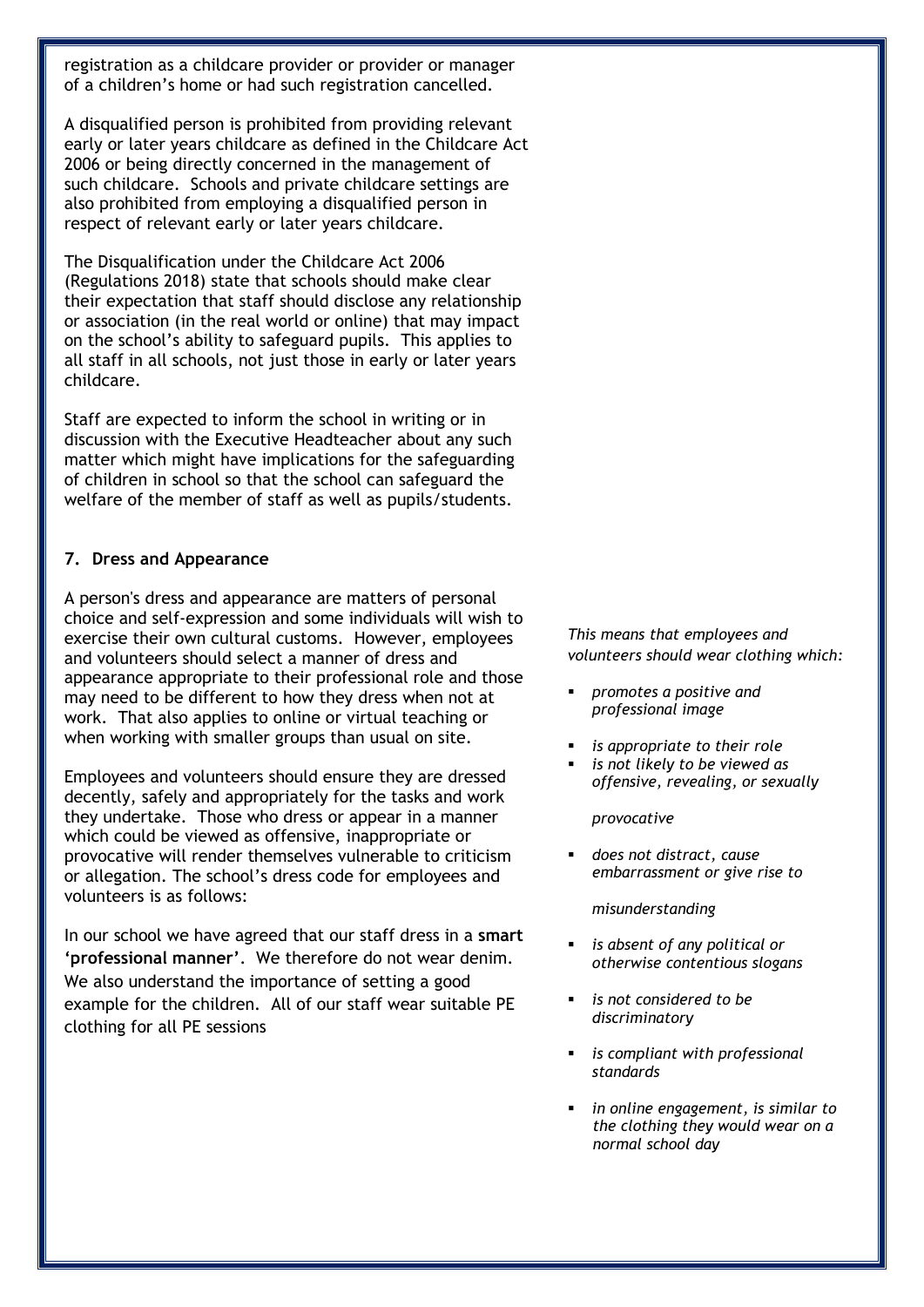#### **8. Gifts, rewards, favouritism and exclusion**

The giving of gifts or rewards to pupils/students should be in accordance with agreed practice, consistent with the school or setting's behaviour policy, recorded and not based on favouritism. In some situations, the giving of gifts as rewards may be accepted practice for a group of children, whilst in other situations the giving of a gift to an individual child or young person will be part of an agreed plan, which is recorded and discussed with a senior manager and parents/carers.

There may be specific occasions, such as when a pupil/student suffers a serious illness or accident, when staff or volunteers may wish to give a child or young person a gift. However, staff and volunteers need to be aware that the giving of gifts could be interpreted by others as a gesture either to bribe or groom<sup>9</sup>. It might also be perceived that a 'favour' of some kind is expected in return.

It is therefore recommended that when gifts are given in specific circumstances, they should be given by the whole staff group or by groups of staff (e.g. a vocational department) or on behalf of the whole school, in line with the agreed policy, by agreement with a senior manager and the action should be recorded.

Staff and volunteers should exercise care when selecting children and/or young people for specific activities, jobs or privileges in order to avoid perceptions of favouritism, unfairness or injustice. Similar care should be exercised when pupils are excluded from an activity. Methods and criteria for selection and exclusion should always be subject to clear, fair, agreed criteria and subject to scrutiny.

Staff and volunteers should take care to ensure that they do not accept any gift that might be construed as a bribe by others, or lead the giver to expect preferential treatment.

There are occasions when children, young people or parents may wish to pass small tokens of appreciation to staff and volunteers, e.g. to mark a special achievement, occasion or religious festival or as a thank you and this is usually acceptable.

*This means that employees and volunteers should:* 

- *be aware of and understand the school's relevant policies, e.g. rewarding positive behaviour and the giving and receiving of gifts*
- *ensure that gifts received or given in situations which may be misconstrued are declared and recorded*
- *generally, only give gifts to an individual child as part of an agreed reward system*
- *where giving gifts other than as above, ensure that these are of insignificant value and given to all pupils equally*
- *ensure that all selection processes which concern children and young people are fair and that wherever practicable these are undertaken and agreed by more than one member of staff*
- *ensure that they do not behave in a manner which is or could be construed as either favourable or unfavourable to individual pupils*

 $\overline{\phantom{a}}$  $9$  grooming' – the act of gaining the trust of a child so that some form of abuse or exploitation can take place.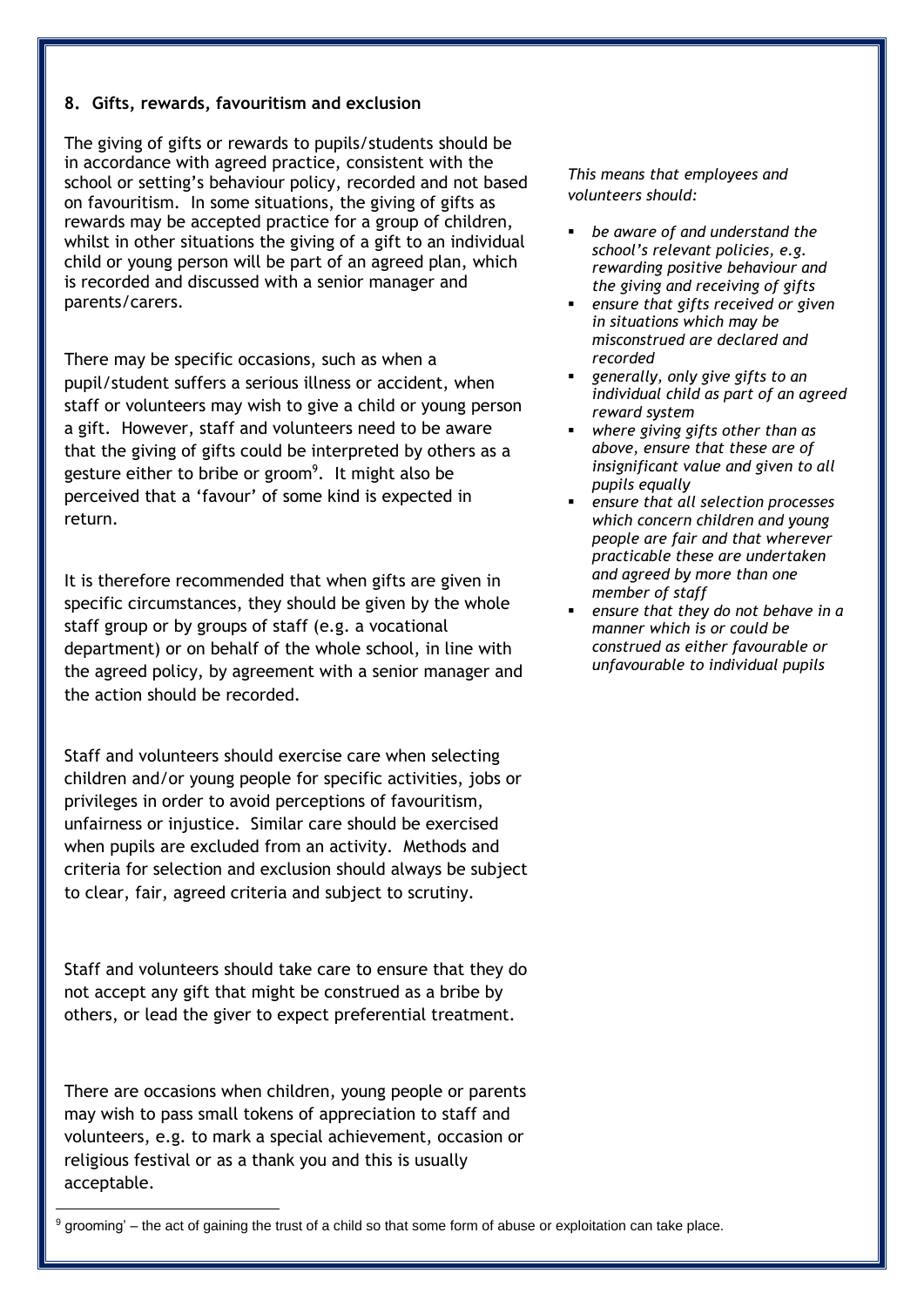However, it is unacceptable for staff or volunteers to receive gifts on a regular basis or that are of any significant value.

See 37.3-37.5 for declaration of gifts.

#### **9. Infatuations and 'crushes'**

All staff and volunteers need to recognise that it is not uncommon for a child or young person to be strongly attracted to an adult who works with them and/or develop a 'crush' or infatuation. They should make every effort to ensure that their own behaviour cannot be brought into question, does not appear to encourage this and be aware that such infatuations may carry a risk of their words or actions being misinterpreted.

Any member of staff or volunteer who receives a report, overhears something, or otherwise notices any sign, however small or seemingly insignificant, that a child or young person has become or may be becoming infatuated with either themselves or a colleague, should immediately report this to the Executive Headteacher<sup>10</sup>. In this way appropriate early intervention can be taken which can prevent escalation and avoid hurt, embarrassment or distress for those concerned.

**The Executive Headteacher (or chair of governors) should give careful thought to those circumstances where the staff member/volunteer, child or young person and their parents/carers should be spoken to and should ensure a plan to manage the situation is put in place. This plan should respond sensitively to the child and staff member/volunteer and maintain the dignity of all. This plan should involve all parties, be robust and regularly monitored and reviewed.** 

This means that employees and

volunteers should:

 *Record and report to the Executive Headteacher any incidents or indications (verbal, written or physical) that suggest a pupil/student may have developed an infatuation with a member of staff or volunteer always acknowledge and maintain professional boundaries*

*This means that senior managers should:* 

 *put action plans in place when concerns are brought to their attention* 

#### **10.Social Contact outside of the workplace**

 $\overline{\phantom{a}}$ 

Members of staff and volunteers should not establish or seek to establish social contact with pupils/students or their families for the purposes of securing a friendship or to pursue or strengthen a relationship.

*This means that employees and*

#### *volunteers should:*

 *inform senior management in writing of any relationship with a parent/carer which extends beyond the usual parent/professional* 

<sup>&</sup>lt;sup>10</sup> If the Executive Headteacher has the concern that a young person is becoming infatuated with them, they should report this to the chair of governors.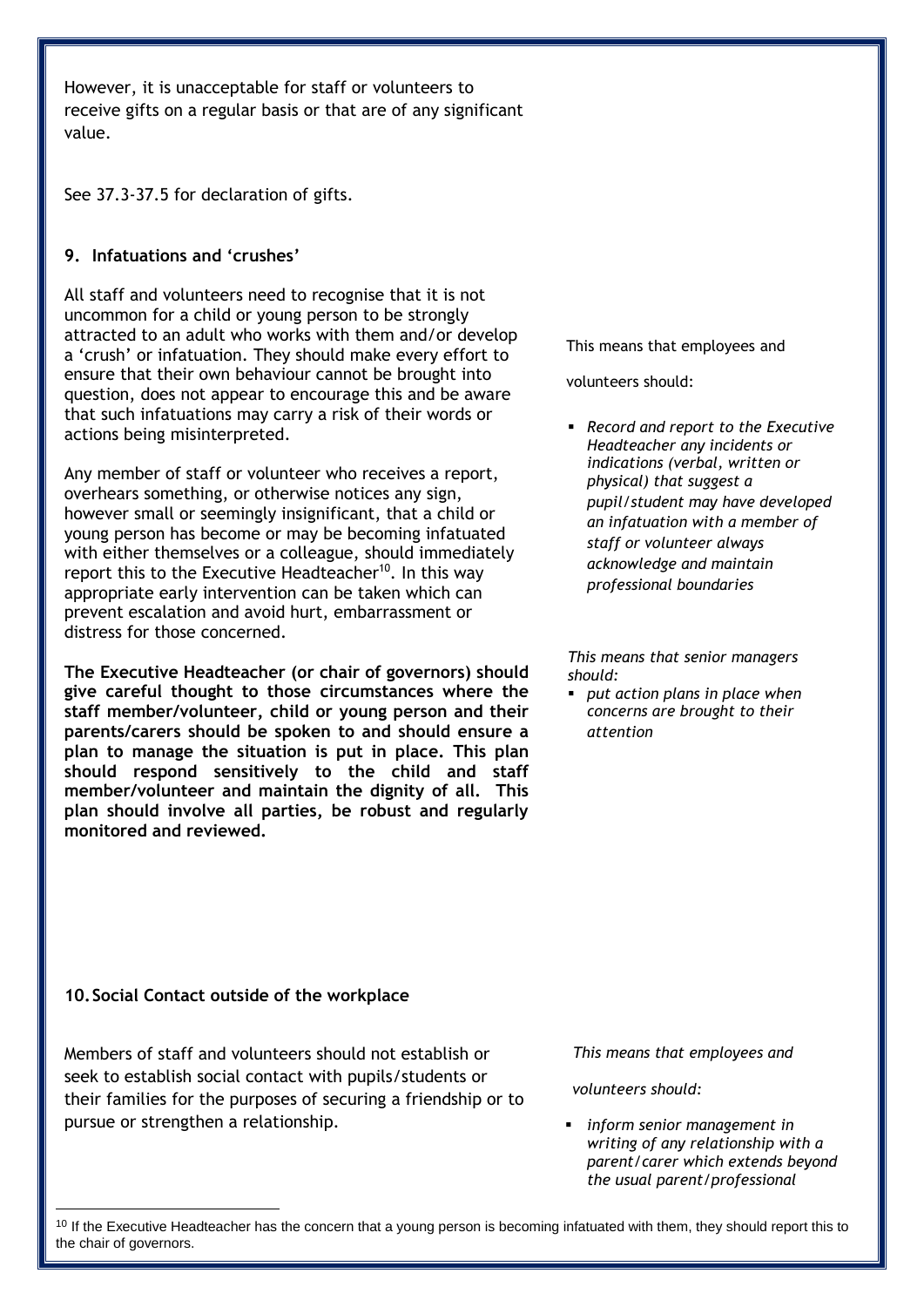However, it is acknowledged that staff and volunteers may have genuine friendships and social contact with parents/ carers of pupils/students, independent of the professional relationship, such as when a parent and teacher are part of the same family/personal network or social/recreational circle. Those circumstances will usually be easily recognised, openly acknowledged and should be explicitly declared in writing by staff/volunteers to the Executive Headteacher. Members of staff and volunteers should always take care to maintain appropriate personal and professional boundaries in any such circumstances

Furthermore, staff and volunteers should also be aware that professionals who sexually harm children often seek to establish relationships and contact outside of the workplace with both the child and their parents, in order to 'groom' the adult and the child and/or create opportunities for sexual abuse.

It is also important to recognise that social contact may provide opportunities for other types of grooming such as for the purposes of sexual exploitation or radicalisation.

Staff should recognise that some types of social contact with pupils or their families could be perceived as harmful or exerting inappropriate influence on children and may bring the school/setting into disrepute (e.g. attending a political protest, circulating propaganda).

Staff and volunteers should therefore be aware that social contact in certain situations could be misconstrued as grooming.

If a pupil/student or parent seeks to establish social contact, or if this occurs coincidentally, the member of staff or volunteer should exercise her/his professional judgement in making a response but should always discuss the situation with their manager and, if advised to do so by their manager, with the parent of the child or young person.

This also applies to social contacts made through outside interests or the staff member/volunteer's own family.

Some staff and volunteers may, as part of their professional role, be required to support a parent or carer, for instance when initiating an Early Help assessment or supporting a parent who experiences difficulties in managing their child's behaviour or a personal crisis such as bereavement, domestic abuse or a relationship breakdown.

Care needs to be exercised in those situations where the parent comes to depend upon the member of staff for

*relationship and is likely to lead to social contact with pupils or their parents/carers* 

- *advise senior management of any social contact they have with a pupil or her/his family which could give rise to concern*
- *refrain from sending personal communication to pupils or parents unless agreed with senior managers*
- *report and record any situation, which may place a child at risk or which may compromise the school/setting or their own professional standing*
- *be aware that the sending of personal communications such as birthday or faith cards should always be recorded and/or discussed with their line manager.*
- *understand that some communications may be called into question and need to be justified.*
- *inform senior management of any requests or arrangements where parents wish to use their services outside of the workplace e.g. babysitting, tutoring*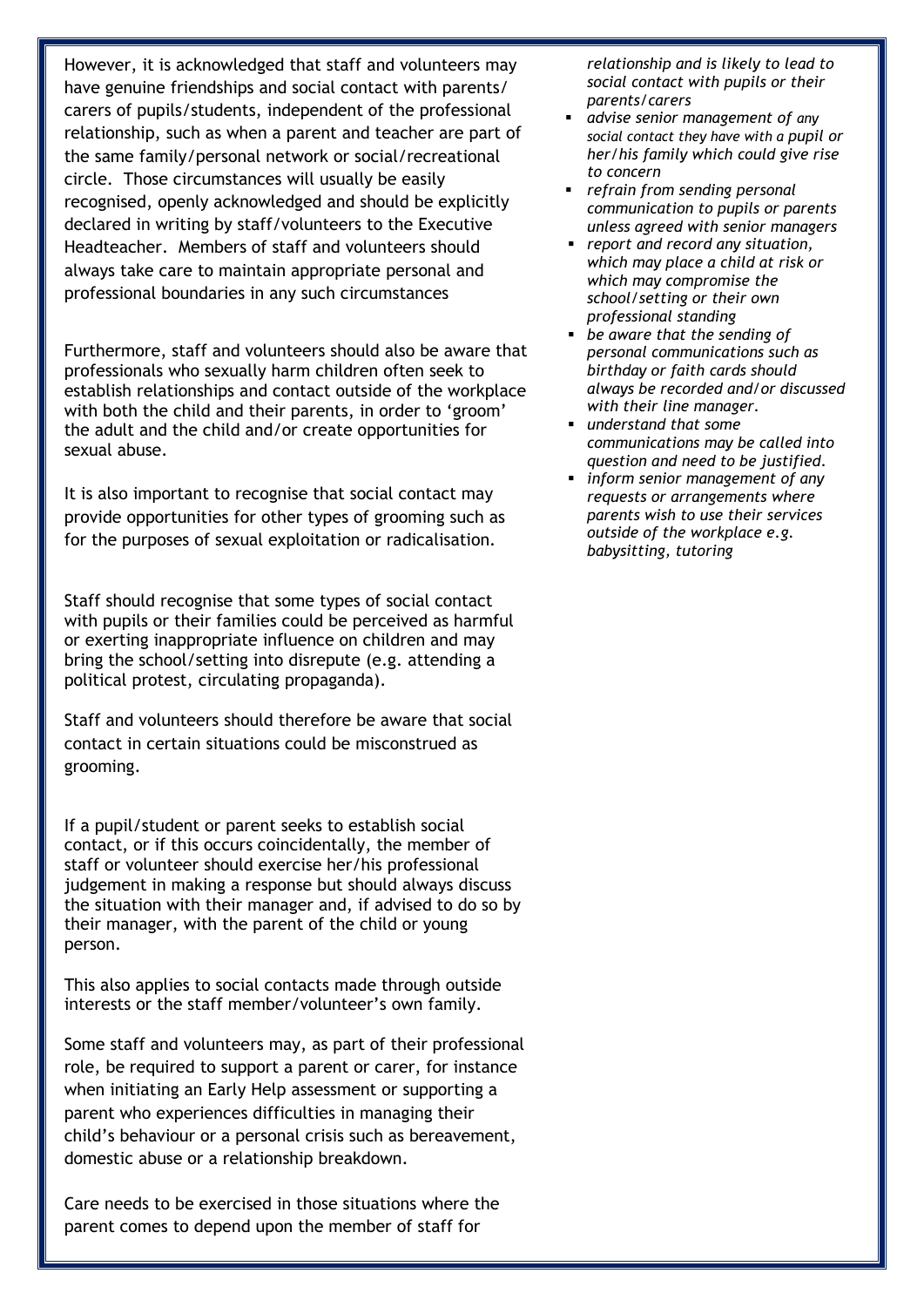support outside their professional role. This situation should be discussed with senior management and, where necessary, referrals made to the appropriate support agency.

#### *11.***Communication with children, young people and their parents/carers (including the use of technology)** (please also refer to section 13)

In order to make best use of the many educational and social benefits of new and emerging technologies, pupils need opportunities to use and explore the digital world. Online safety risks are posed more by behaviours and values than the technology itself.

Staff should ensure that they establish safe and responsible online behaviours, working to local and national guidelines and acceptable use policies which detail how new and emerging technologies may be used.

Communication with children both in the 'real' world and through web based and telecommunication interactions should take place within clear and explicit professional boundaries. This includes the use of computers, tablets, phones, texts, Emails, instant messages, social media such as Facebook and Twitter, chat-rooms, forums, blogs, websites, gaming sites, digital cameras, videos, web-cams and other handheld devices. NB Given the ever-changing world of technology it should be noted that this list gives examples only and is not exhaustive.

Staff/volunteers who communicate with pupils/students and their parents using Email, telephone, text or social networking should only do so for professional purposes and by use of school accounts and school owned ICT equipment. Emails should only be sent to the pupil/student's school Email address.

Staff should not request or respond to any personal information from pupils/students or their parents other than which may be necessary in their professional role. They should ensure that their communications are open and transparent and avoid any communication which could be interpreted as 'grooming behaviour'.

Staff and volunteers should not seek contact with or respond to requests for contact from pupils/students or their parents via personal telephone, text, Email or social networking accounts and should not therefore give their personal contact details, e.g. Email address, home or mobile telephone numbers, details of web-based identities to pupils/students or their parents. If pupils/students or their parents locate these by any other means and attempt to contact or correspond with a staff member or volunteer, the latter should not respond and must report the matter to their line manager.

*This means that the school will:*

- *have in place an up to date Acceptable Use Policy (AUP)*
- *continually review the school's online safety policy and practice in the light of new and emerging technologies*
- *have a communication policy which specifies acceptable and permissible modes of communication between staff/ volunteers and pupils/students*
- *provide school devices such as cameras and mobile phones and not expect staff/volunteers to use their own equipment (e.g. on school trips and residential visits)*

*This means that employees and volunteers should:*

- *follow the school/setting's Acceptable Use Policy (AUP) and online safety guidance*
- *ensure that privacy settings are set at maximum on any social networking sites they use privately and that pupils/students and their parents/carers are never able to*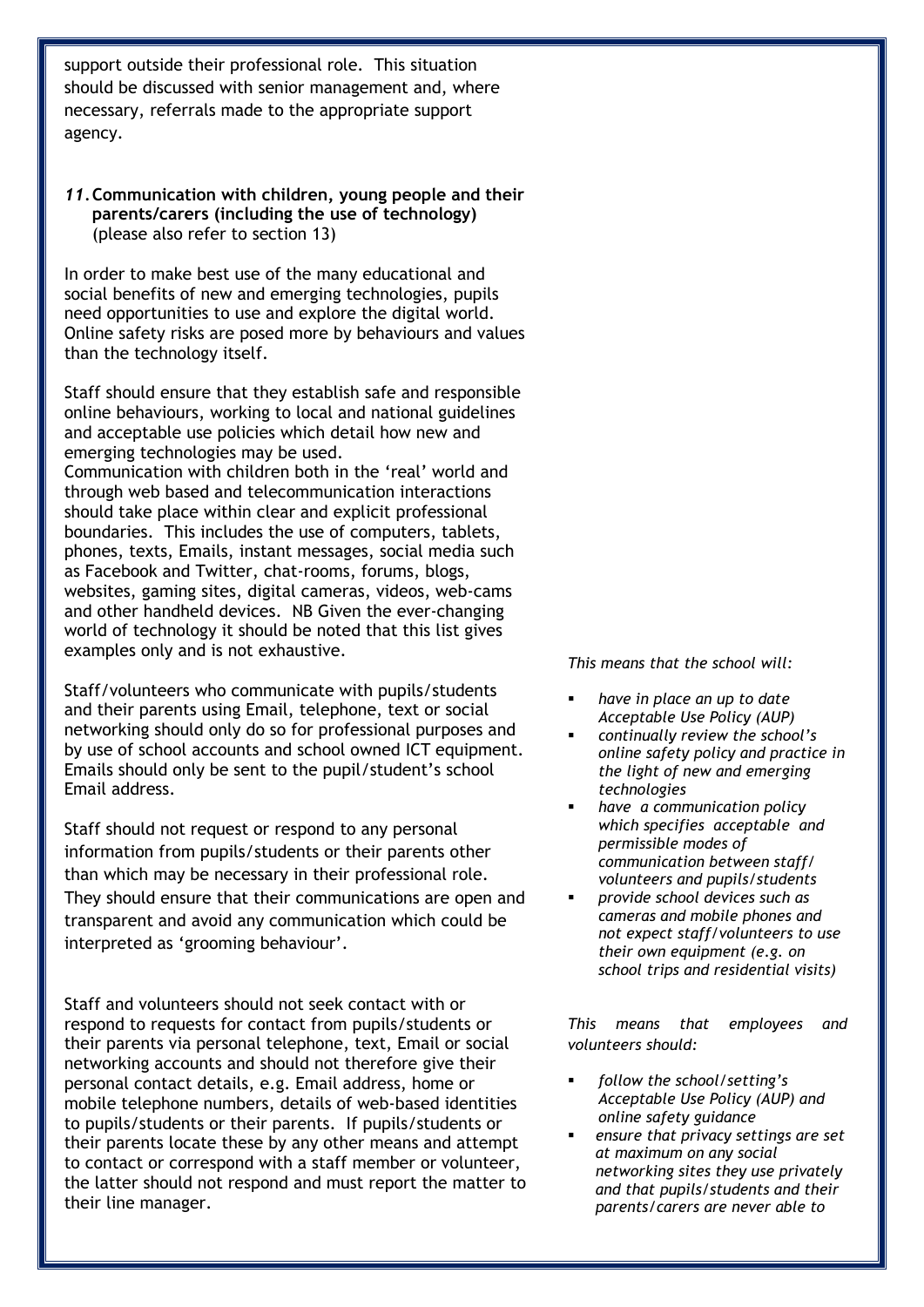The pupils/student/parent should be firmly and politely informed that this is not acceptable.

Staff should, in any communication with children, also follow the guidance in section 7 'Standards of Behaviour'.

Staff should adhere to the school/setting's policies, including those with regard to communication with parents and carers and the information they share when using the internet.

Email, text or social networking communications between a member of staff or volunteer and a pupil/student/parent outside this Code and agreed protocols may lead to disciplinary and/or criminal investigations.

School Email and social networking accounts should only be used in accordance with the school's policy.

#### *12.***Use of technology for online/virtual teaching**

The narrative of section 12 remains relevant. However, there has been a sharp increase in the use of technology for remote learning since March 2020 and this section provides further guidelines for staff and school leaders in relation to online and virtual teaching; and online/virtual communication with pupils and parents for teaching and/or welfare purposes.

The school/setting will constantly review its online safety and acceptable use policies and amend those if necessary, ensuring that all staff involved in online/virtual teaching or the use of technology to contact pupils or parents are briefed on best practice and any permanent or temporary changes to policy/procedures. The school/setting will take account of DfE guidance in relation to the planning and delivery of online learning as well as nationally recognised guidance including *[guidance](https://swgfl.org.uk/resources/safe-remote-learning/) from the UK Safer Internet Centre on safe remote [learning](https://swgfl.org.uk/resources/safe-remote-learning/) and [London](https://static.lgfl.net/LgflNet/downloads/digisafe/Safe-Lessons-by-Video-and-Livestream.pdf) Grid for*

*view the content or are listed as approved contacts*

- *never use or access social networking sites of pupils or their parents/carers.*
- *not give their personal contact details to pupils/students or their parents/carers*
- *not seek to communicate/make contact or respond to contact with pupils or their parents/carers outside of the purposes of their work*
- *only use equipment, e.g. mobile phones, and internet services provided by the school/setting to communicate with pupils/ students and their parents/ carers, making sure that parents/carers have given permission for this form of communication to be used*
- *only make contact with children for professional reasons and in accordance with this Code and other school policies*
- *recognise that text messaging should only be used as part of an agreed protocol and when other forms of communication are not possible; and recognise that text messaging is rarely an appropriate response to a child*

*in a crisis situation or at risk of* 

*harm*

- *not discuss or share data relating to children/parents/carers in staff or private social media groups*
- *ensure that their use of technologies could not bring the school/setting school/setting into disrepute*

*This means that senior leaders should:* 

- *regularly review updates and advice in statutory, sector-led and local guidance and from their online safety/monitoring software provider; reviewing and amending their online safety and acceptable use policies to reflect the current situation accordingly*
- *ensure that all relevant staff have been briefed and understand the policies and the standards of conduct expected of them*
- *have clearly defined operating times for virtual learning*
- *consider the impact that virtual teaching may have on children and their parents/carers/siblings*
- *determine whether there are alternatives to virtual teaching in*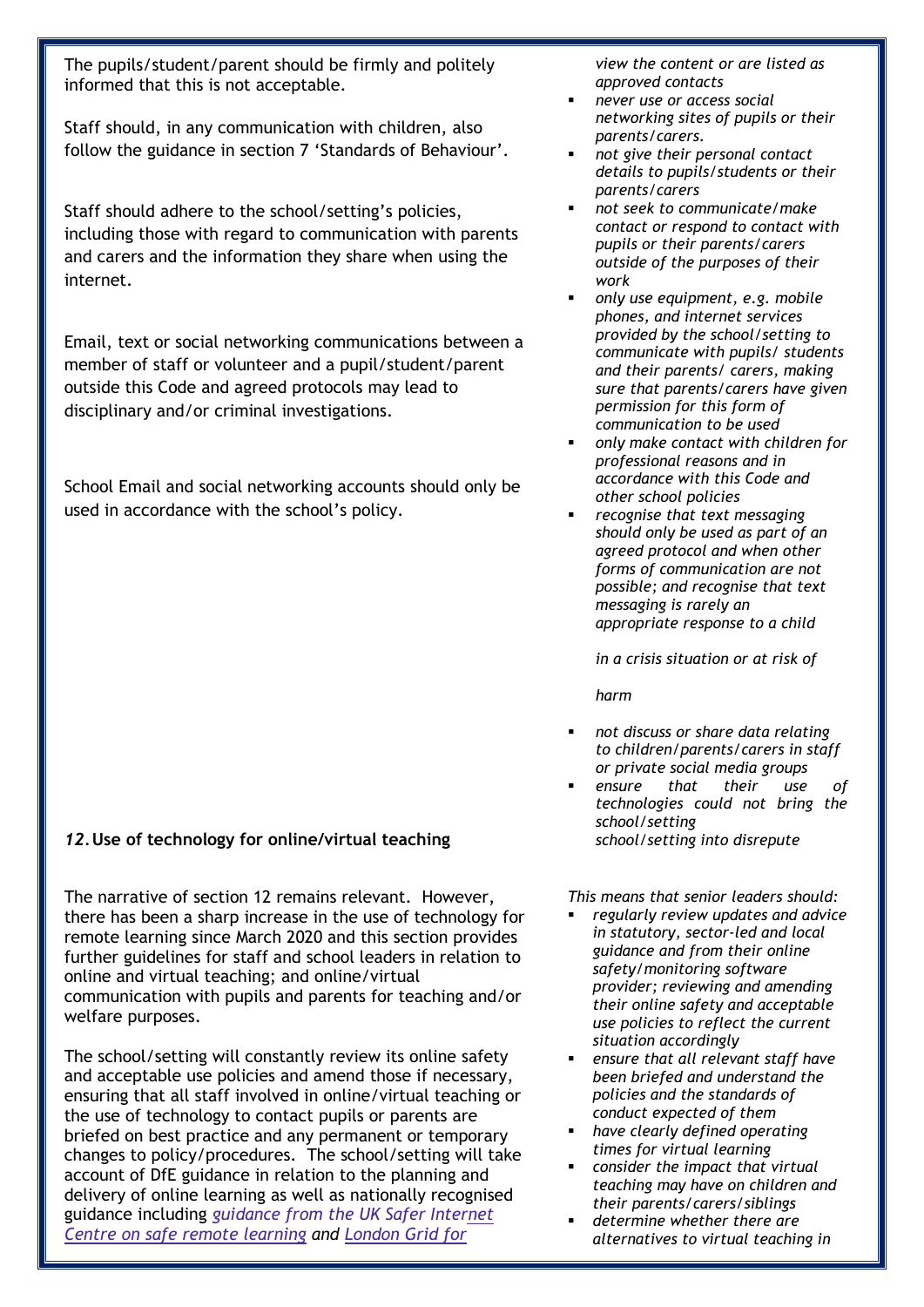#### *Learning on the use of videos and [livestreaming.](https://static.lgfl.net/LgflNet/downloads/digisafe/Safe-Lessons-by-Video-and-Livestream.pdf)*

The school will request and obtain written consent from parents/carers including consent to record lessons and video conversations before staff communicate with children online.

When selecting a platform for online/virtual teaching, the school/setting will satisfy itself that the provider has an appropriate level of security. Staff will always use school/service owned devices and accounts for the delivery of online/virtual lessons/tutorials and will contact pupils only via the pupil's school/setting Email address/log in. This ensures that the school/setting's filtering and monitoring software is enabled.

In deciding whether to provide virtual or online learning for pupils, senior leaders should take into account issues such as accessibility within the family home, the mental health and wellbeing of children including screen time, the potential for inappropriate behaviour by staff or pupils, staff access to the technology required, etc. Virtual lessons should be timetabled and the Executive Headteacher and DSL should be able to drop into any virtual lesson at any time – the online version of entering a classroom for safeguarding purposes.

Where possible, applications that facilitate the recording of lessons will be used, subject to data protection and retention/storage guidelines; although it must be emphasised that recording virtual/online lessons and conversations per se does not prevent abuse. School leaders will randomly sample recorded lessons in order to safeguard pupils/ students and staff and to ensure that policies are being followed.

When delivering online/virtual lessons on a one-to-one basis or communicating with individual children via video chat, staff will speak to parents/carers before lessons/conversations commence and when they finish before logging off. Parents/carers should be asked to ensure that a responsible adult remains in the room or in close proximity.

Staff delivering online/virtual teaching or communicating with children via video chat will be expected to display the same standards of dress and conduct that they would when working face to face in school, modelling appropriate behaviour and presentation to pupils/students and parents.

Below are other issues that staff need to take into account when delivering online/virtual lessons or communicating with children online, particularly where webcams are used:

- Staff and children must be fully dressed and wear suitable clothing, as should anyone else in the household.
- Any computers used should be in appropriate areas, for example not in bedrooms; and the background used by staff should be blurred. If it is not possible

*'real time' – e.g., using audio only, pre-recorded lessons, existing online resources* 

 *be aware of the virtual learning timetable and ensure they have the capacity to join a range of lessons* 

*This means that employees and volunteers should:* 

- *adhere to their establishment's staff behaviour, safeguarding and ICT acceptable use policies*
- *be fully dressed*
- *ensure that a senior member of staff is aware that the online lesson/ meeting is taking place and for what purpose*
- *avoid one to one situations – request that a parent is present in the room for the duration or ask a colleague or member of SLT to join the session*
- *only record a lesson or online meeting with a pupil where this has been agreed with the Executive Headteacher or other senior staff, and the pupil and their parent/carer have given explicit written consent to do so*
- *be able to justify images of pupils in their possession*

*This means that adults should not:* 

- *contact pupils outside the operating times defined by senior leaders*
- *take or record images of pupils for their personal use*
- *record virtual lessons or meetings using personal equipment (unless agreed and risk assessed by senior staff)*
- *engage online while children are in a state of undress or semi-undress*

*This means that staff and volunteers should:*

 *act in accordance with the school's ICT acceptable use policy (AUP) and/or Policy on Use of Social Networking and Internet Sites*

*This means that the school should:*

 *ensure that the acceptable use of the internet, social media and mobile smart telephones owned by members of staff and volunteers are all fully defined in the AUP and/or Policy on Use of Social Networking and Internet Sites*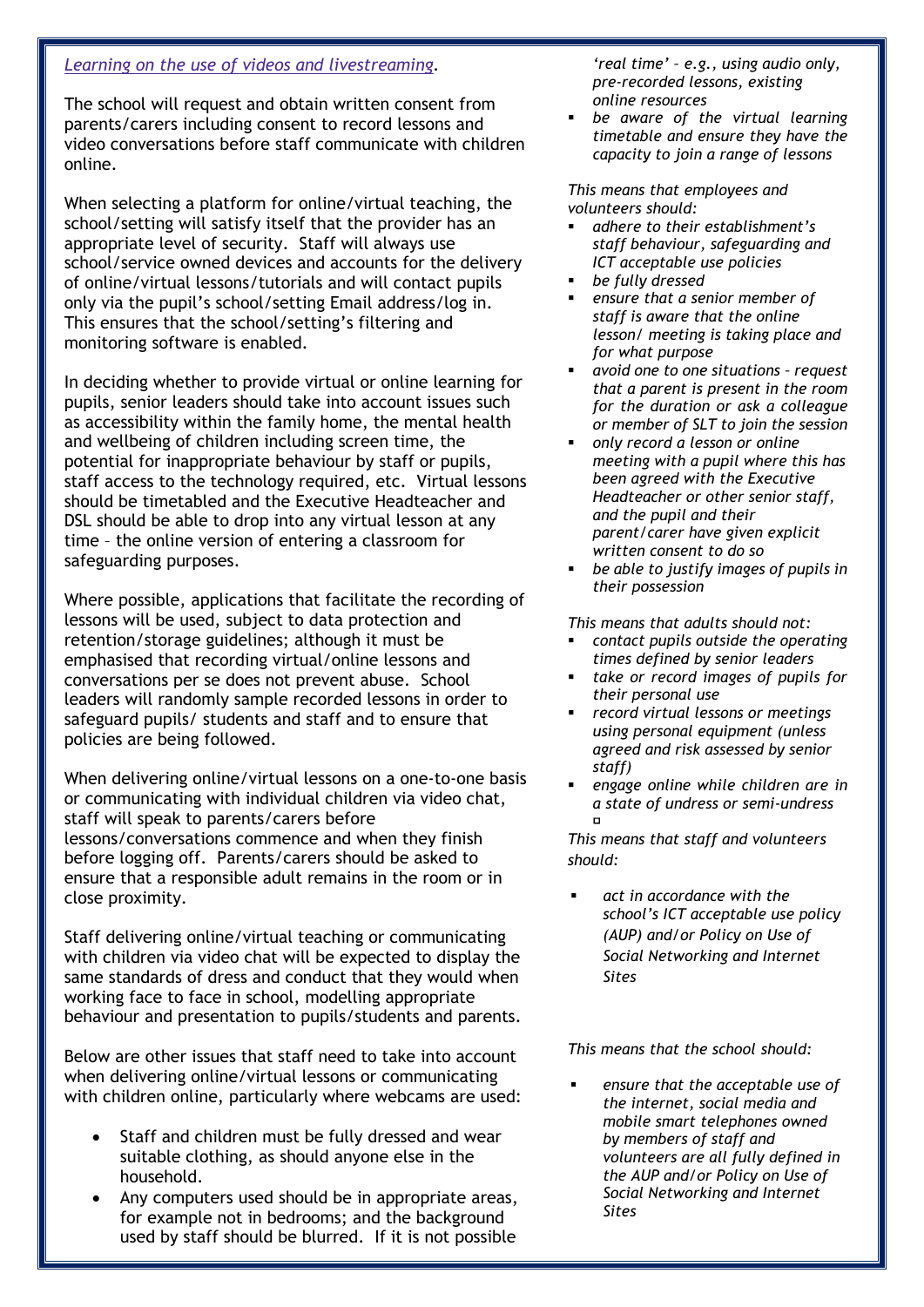to blur the background, staff must consider what children can see in the background and whether it would be appropriate in a classroom. This includes photographs, artwork, identifying features, mirrors etc.

- Staff will ensure that resources and videos used are age appropriate – in the event that a child feels distressed or anxious about content, they may not have support readily available at home.
- Live classes should be recorded so that if any issues were to arise, the video can be reviewed.
- Live classes will be kept to a reasonable length of time so that children do not have too much screen time and in order to minimise disruption for the family.
- Language must be professional and appropriate, including that used by any family members in the background.
- Staff must only use platforms specified by senior managers and approved by the school's ICT manager/co-ordinator for communication with pupils/students
- Staff should make a written record of the length, time, date and attendance of any sessions held.
- Filters at a child's home may be set at a threshold which is different to that in use at the school/setting.

It is the responsibility of the staff member to act as a moderator, raising any issues of suitability (of dress, setting, behaviour) with the child and/or parent immediately and ending the online interaction if necessary. The staff member should make a written record of the incident and share it with the DSL or their line manager depending on the nature of the incident.

If a staff member believes that a child or parent is recording the interaction, the lesson should be brought to an end or the child should be logged out immediately.

In **rare and exceptional circumstances** where staff urgently need to contact a pupil or parent by telephone and do not have access to a school-owned device, they will discuss this with a senior member of staff. If it is agreed there is no alternative to using a personally owned device, staff members will always use 'caller withheld' to ensure the pupil and/or parent is not able to identify the staff member's personal contact details.

#### **13.Use of social media, personal websites and blogs by staff and volunteers on school premises, while on official duty and outside work**

There are a number of ways in which staff and volunteers may use social media, personal websites and blogs for different purposes: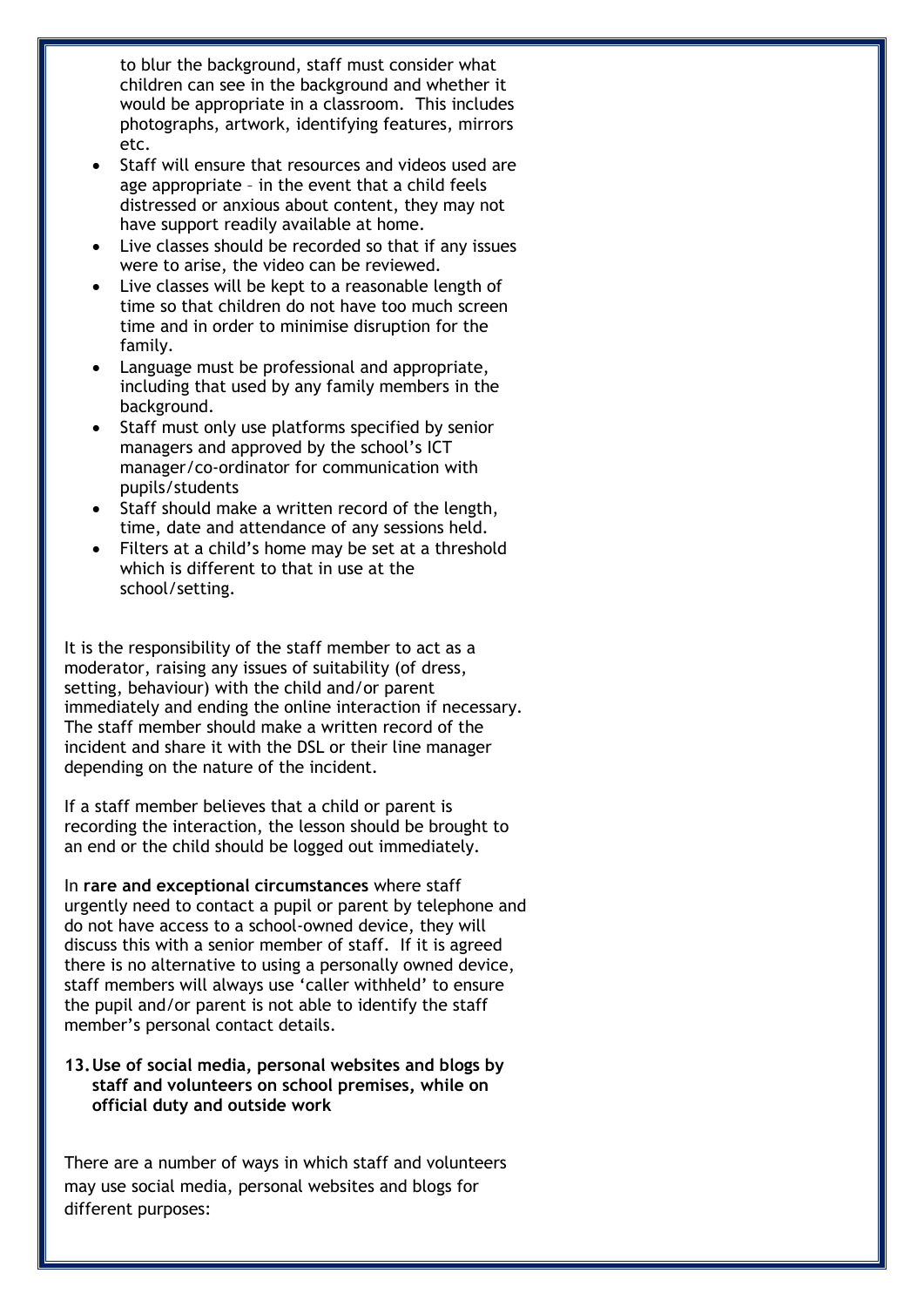- For work related purposes using school equipment and accounts either on school premises or offsite. Access to some journals, blogs and social networking sites is permitted for these purposes;
- For personal (i.e. not work related) purposes using school equipment and accounts either on school premises or offsite; Staff are not to access personal social media accounts on school equipment.
- For personal (i.e. not work related) purposes using personally owned devices and accounts during work time;

Staff are not to access accounts during their hours of work unless in exceptional circumstances which has been approved by a member of SLT.

 For personal (i.e. not work related) purposes using personally owned devices outside work time. Staff are able to access their accounts on their own devices during their break times and after the children have gone.

All such usage is subject to the school's acceptable use policy (AUP) and/or Policy on Use of Social Networking and Internet Sites, which may restrict or prohibit some of the above, and this Code.

The school must ensure that confidentiality and its reputation are protected. Therefore, in all uses (both school and personally owned) of social media, websites, blogs etc., all staff and volunteers must:

- always act in the best interests of the school;
- not make any defamatory remarks about the school; pupils/students; staff or volunteers; parents/ carers; associated professionals or contractors; or conduct themselves in way that is detrimental to the reputation of the school;
- must not disclose personal data or information about the school; pupils/students; staff or volunteers; parents/ carers; associated professionals or contractors that could breach the Data Protection Act 2018, for example, posting photographs or images of pupils/students or colleagues.

The school/setting respects employees' and volunteers' rights to a private life. However, employees who wish to set up personal web forums, websites or 'blogs' must do so outside of work and not use school equipment for the purpose.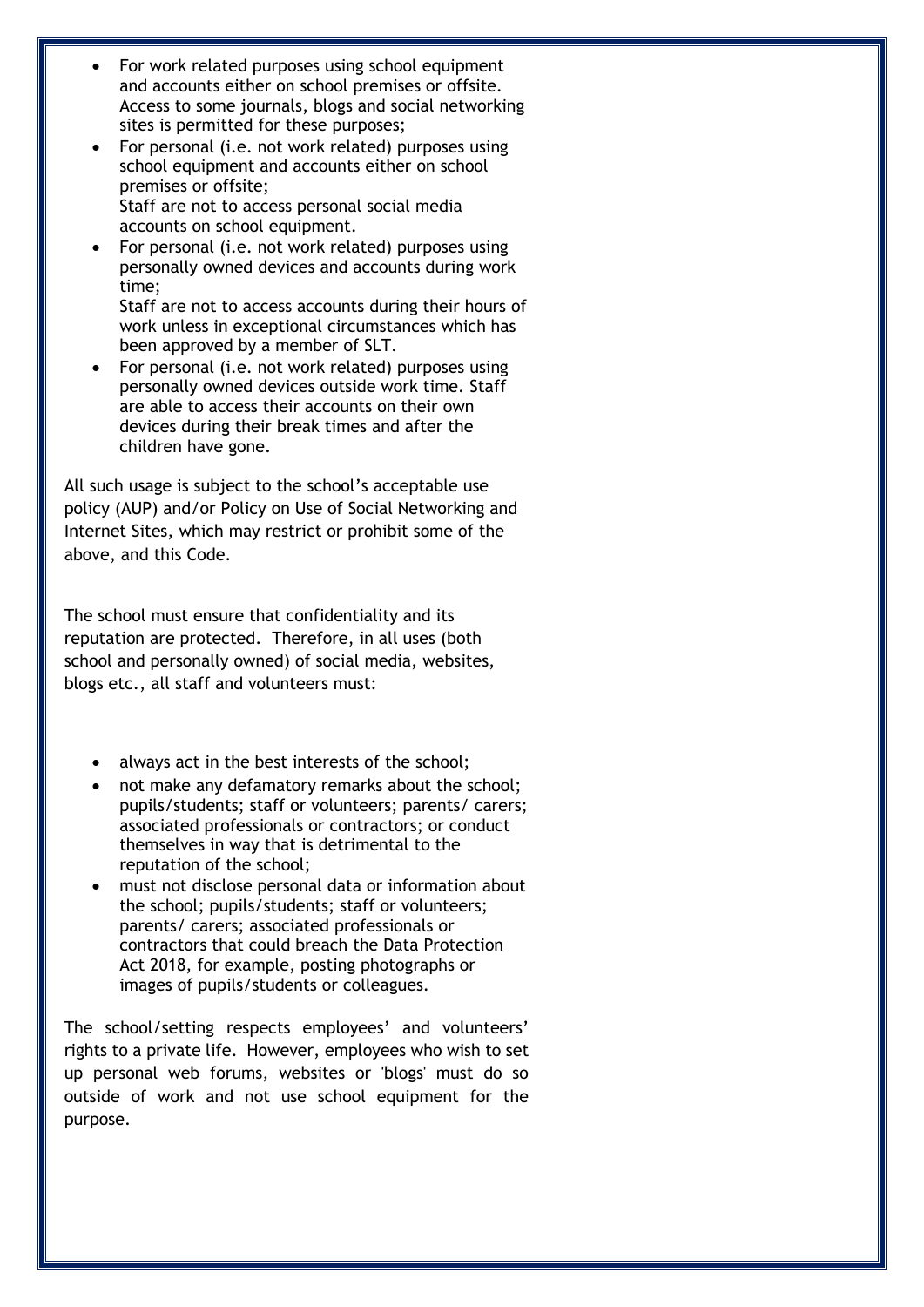In addition to the above expectations, employees and volunteers using personal social media accounts, websites, web forums or 'blogs' must:

- refrain from identifying themselves as working for the school in a way which has, or may have, the effect of bringing the school into disrepute;
- not identify other school employees, volunteers or pupils;
- not allow pupils/students or their parents/carers to access their personal social networking accounts;
- when they are contacted by a pupil or parent/ carer, bring that to the attention of the Executive Headteacher/principal at the earliest opportunity.

Any breach of these expectations may lead to disciplinary action.

#### **14.Physical contact**

There are occasions when it is entirely appropriate and proper for staff and volunteers to have physical contact with pupils/students with whom they are working. However, it is crucial that they only touch children in ways which are necessary and appropriate to their professional or agreed role and responsibilities and in relation to the pupil's individual needs and any agreed care plan.

There may be some occasions when staff or volunteers consider that a distressed child needing comfort and reassurance requires physical contact. Young children, in particular, may need immediate physical comfort, for example after a fall, separation from a parent etc. Staff and volunteers should use their professional judgement to comfort or reassure a child in an age-appropriate way whilst maintaining clear professional boundaries.

However, it is important to emphasise that not all children and young people feel comfortable about physical contact. This should be recognised and, wherever possible, adults should seek the pupil's consent before initiating contact and be sensitive to any signs that they may be uncomfortable or embarrassed. Staff and volunteers should acknowledge that some pupils are more comfortable with touch than others and/or may be more comfortable with touch from some adults than others. Staff and volunteers should listen, observe and take note of the child's reaction or feelings and, so far as is possible, use a level of contact

*This means that staff and volunteers should:*

- *be aware that even well-intentioned physical contact may be misconstrued by the child, an observer or by anyone to whom this action is described*
- *never touch a child in a way which may be considered indecent*
- *always be prepared to report and explain actions and accept that all physical contact will be open to scrutiny*
- *not indulge in 'horseplay' or 'fun fights'*
- *always allow/encourage children, where able, to undertake self-care tasks independently*
- *ensure the way they offer comfort to a distressed pupil is age appropriate*
- *not assume that all children seek physical comfort if they are distressed*
- *wherever possible, avoid offering physical reassurance in one to one situations and always record such actions in those circumstances*
- *always tell a line manager/SLT member when and how they offered comfort to a distressed pupil*
- *establish the preferences of pupils*
- *consider alternatives, where it is anticipated that a pupil might misinterpret or be uncomfortable*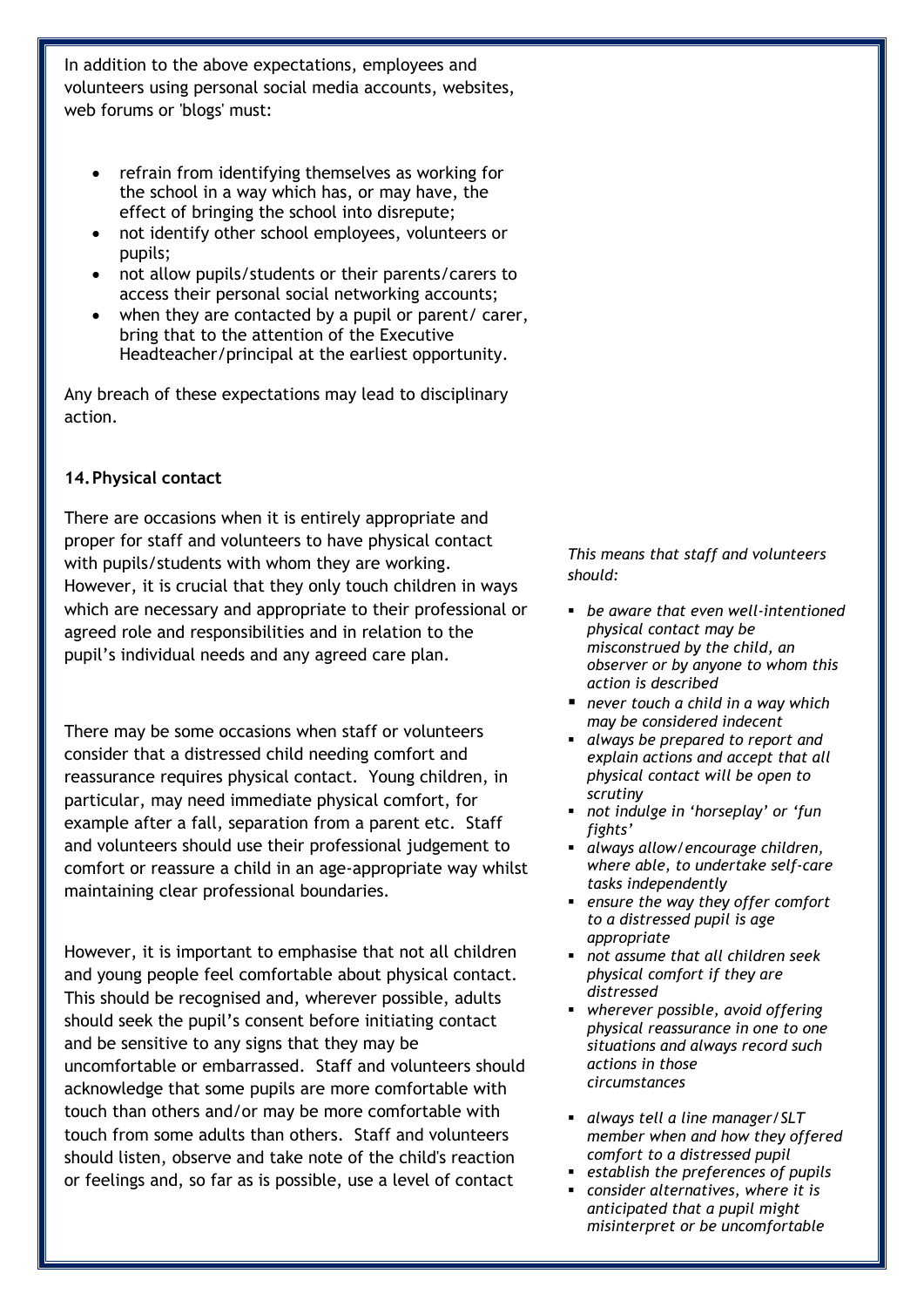and/or form of communication which is acceptable to the pupil.

Where a member of staff or volunteer has a particular concern about the need to provide comfort or reassurance that includes physical contact, or is concerned that an action may be misinterpreted, this should be reported and discussed with a senior manager, who will make a judgement about when and how to inform parents/carers. It is important that staff and volunteers take particular care when working with a pupil/student on a one-to-one basis.

It is not possible to be specific about the appropriateness of each physical contact, since an action that is appropriate with one child in one set of circumstances may be inappropriate in another, or with a different child.

Any physical contact should be in response to the child's needs at the time, of limited duration and appropriate to their age, stage of development, gender, ethnicity and background. Adults should therefore, use their professional judgement at all times.

Physical contact should never be secretive; or for the gratification of the member of staff or volunteer, or represent a misuse of authority. If a member of staff or volunteer believes that an action by them or a colleague could be misinterpreted, or if an action is observed which is possibly abusive, the incident and circumstances should be reported immediately to the Executive Headteacher/principal and an appropriate record made. Where appropriate, the Executive Headteacher/principal should consult with the Designated Officer in the Local Authority (LADO).

Extra caution may be required where it is known that a child has suffered previous abuse or neglect. Staff and volunteers need to be aware that the child may associate physical contact with such experiences. They should also recognise that these pupils may seek out inappropriate physical contact. In all circumstances where a child or young person initiates inappropriate physical contact, it is the responsibility of the adult to deter the child sensitively and help them understand the importance of personal boundaries. Such circumstances must always be reported and discussed with the Executive Headteacher/principal and the parent/carer.

Where a child seeks or initiates inappropriate physical contact with a member of staff or volunteer, the situation *with physical contact* 

- *always explain to the pupil the reason why contact is necessary and what form that contact will take*
- *report and record situations which may give rise to concern*
- *be aware of cultural or religious views about touching and always be sensitive to issues of gender*
- *understand that physical contact in some circumstances can be easily misinterpreted*

*This means that the school should:*

- *ensure it has a system in place for recording incidents and the means by which information about incidents and outcomes can be easily accessed by senior management*
- *make adults aware of relevant professional or organisational guidance in respect of physical contact with children and meeting medical needs of children and young people where appropriate*
- *be explicit about what physical contact is appropriate for adults working in the school*
- *provide staff, on a 'need to know' basis, with relevant information about vulnerable children in their care*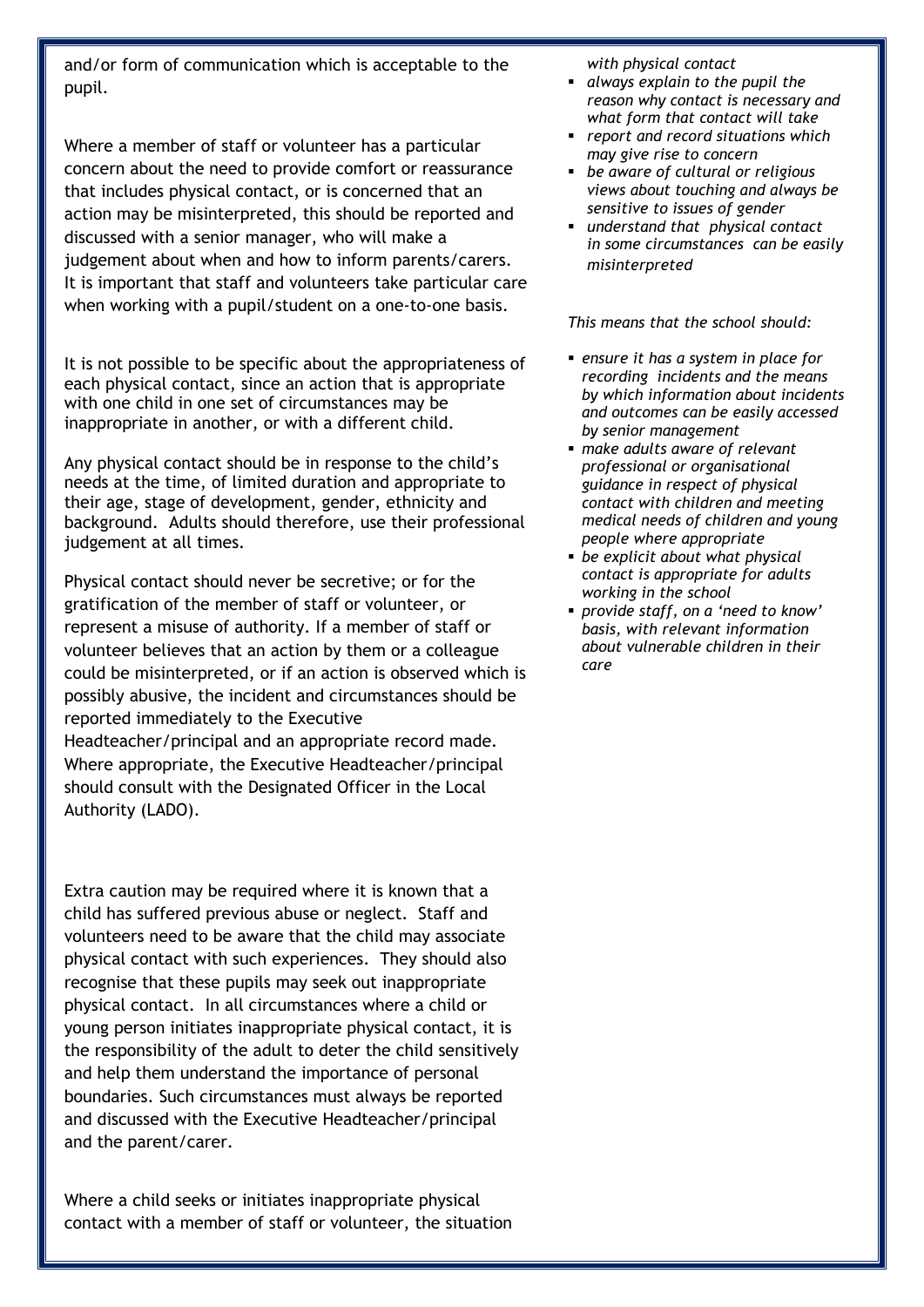should be handled sensitively and care taken to ensure that contact is not exploited in any way. Careful consideration must be given to the needs of the pupil/student and advice and support given to the member of staff or volunteer concerned.

A general culture of 'safe touch' should be adopted, where appropriate, to the individual requirements of each child. Pupils with special educational needs or disabilities may require more physical contact to assist their everyday learning. The arrangements should be understood and agreed by all concerned, justified in terms of the pupil's needs, consistently applied and open to scrutiny.

Physical contact which occurs regularly with an individual pupil/student is likely to raise questions unless there is explicit agreement on the need for, and nature of, that contact. This would then be part of a formally agreed and written plan or within the parameters of established, agreed and legal professional protocols on physical contact, e.g. sport activities or medical procedures. Any such arrangements should be understood and agreed by all concerned, justified in terms of the child's needs, consistently applied and open to scrutiny.

#### **15.Other activities that require physical contact**

Members of staff and volunteers who work in certain curriculum areas, such as PE, drama, music or outdoor activities, may need to initiate some physical contact with pupils/students, for example to demonstrate technique in the use of a particular piece of equipment, adjust posture, or perhaps to support a pupil/student so they can perform an activity safely or prevent injury. Such activities should be carried out in accordance with existing regulations and best practice. Guidance and protocols around safe and appropriate physical contact may be provided, for example, by sports governing bodies or major arts organisations and should be understood and applied consistently.

Physical contact should take place only when it is necessary in relation to a particular activity. It should take place in a safe and open environment, i.e. one easily observed by others and last for the minimum time necessary. The extent of the contact should be made clear and undertaken with the permission of the pupil/student. Contact should be relevant to their age and level of understanding and adults should remain

*This means that staff and volunteers should:*

- *treat pupils/students with dignity and respect and avoid contact with intimate parts of their bodies*
- *always explain to a pupil/student the reason why contact is necessary and what form that contact will take*
- *seek consent of parents where a pupil/student is unable to give informed consent because of communication difficulties or a disability*
- *consider alternatives, where it is anticipated that a pupil/student might misinterpret any such contact*
- *be familiar with and follow recommended guidance and protocols*
- *conduct activities where they can be seen by others*
- *be aware of gender, cultural or religious issues that may need to be considered prior to initiating physical contact*

*This means that the school/setting should:*

 *have in place up to date guidance and protocols on appropriate physical contact, which promote safe practice and include clear expectations of behaviour and*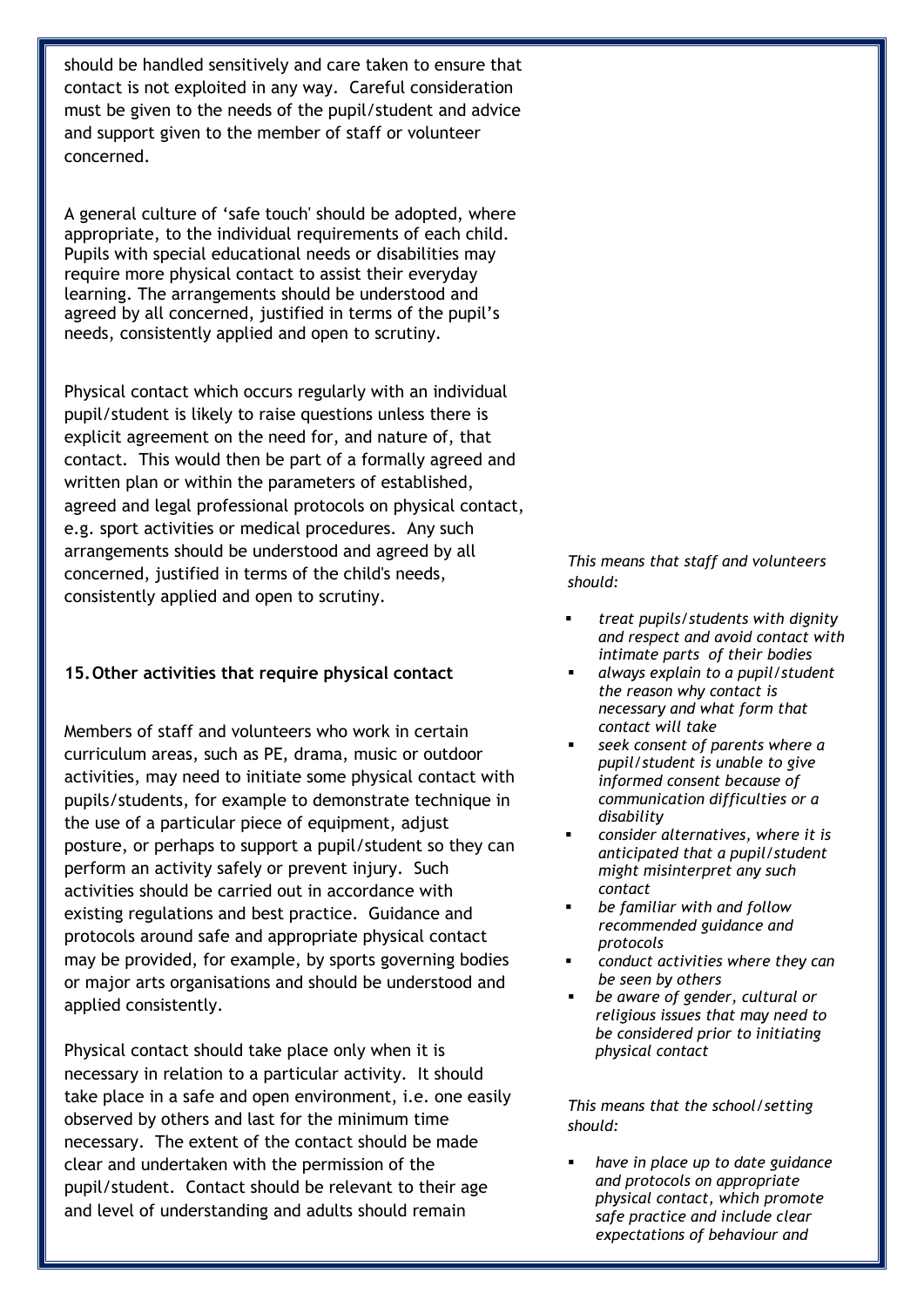sensitive to any discomfort expressed verbally or nonverbally by the pupil/student.

Any incidents of physical contact that cause concern or fall outside of these protocols and guidance should be reported to the Executive Headteacher and parent or carer.

It is good practice that all parties clearly understand at the outset what physical contact is necessary and appropriate in undertaking specific activities. Keeping parents/carers and pupils/students informed of the extent and nature of any physical contact may also prevent allegations of misconduct or abuse arising.

#### **16.Intimate /personal care**

Schools and settings should have clear nappy or pad changing and intimate/personal care policies which ensure that the health, safety, independence and welfare of children are promoted and their dignity and privacy are respected.

Arrangements for intimate and personal care should be open and transparent and accompanied by recording systems.

Pupils/students should be encouraged to act as independently as possible and to undertake as much of their own personal care as is possible and practicable. When assistance is required, this should normally be undertaken by one member of staff. However, another appropriate adult

who is aware of the task to be undertaken should always be in the vicinity, have a line of sight to the child and/or be able to hear the interaction. Intimate or personal care procedures should not involve more than one member of staff unless the pupil's care plan specifies the reason for this.

The emotional responses of any child to intimate care should be carefully and sensitively observed and, where necessary, any concerns passed to senior managers and/or parents/ carers.

A signed record should be kept of all intimate and personal care tasks undertaken and, where these have been carried out in another room, should include times when the pupil/ student and staff members left and returned.

#### *conduct*

 *ensure that staff are made aware of this Code and that safe practice is continually promoted through supervision and training*

*This means that the school/setting should:* 

- *have written care plans in place for any pupil who could be expected to require intimate care*
- *update care plans in writing where appropriate; e.g. because there are changes to staffing, staff rotas, etc.*
- *ensure that pupils are actively consulted about their own care plan*
- *ensure that intimate/personal care is provided by staff known to the child*
- *ensure that only individuals that have been checked against the relevant DBS barred list are permitted to engage in intimate or personal care*
- *ensure that temporary or visiting staff have been trained in intimate and personal care procedures*

*This means that staff and volunteers should:*

- *adhere to the school's intimate care and nappy changing policies*
- *make other staff aware of the task being undertaken*
- *always explain to the pupil/student what is happening before a care procedure begins*
- *consult with senior managers and parents/carers where any variation*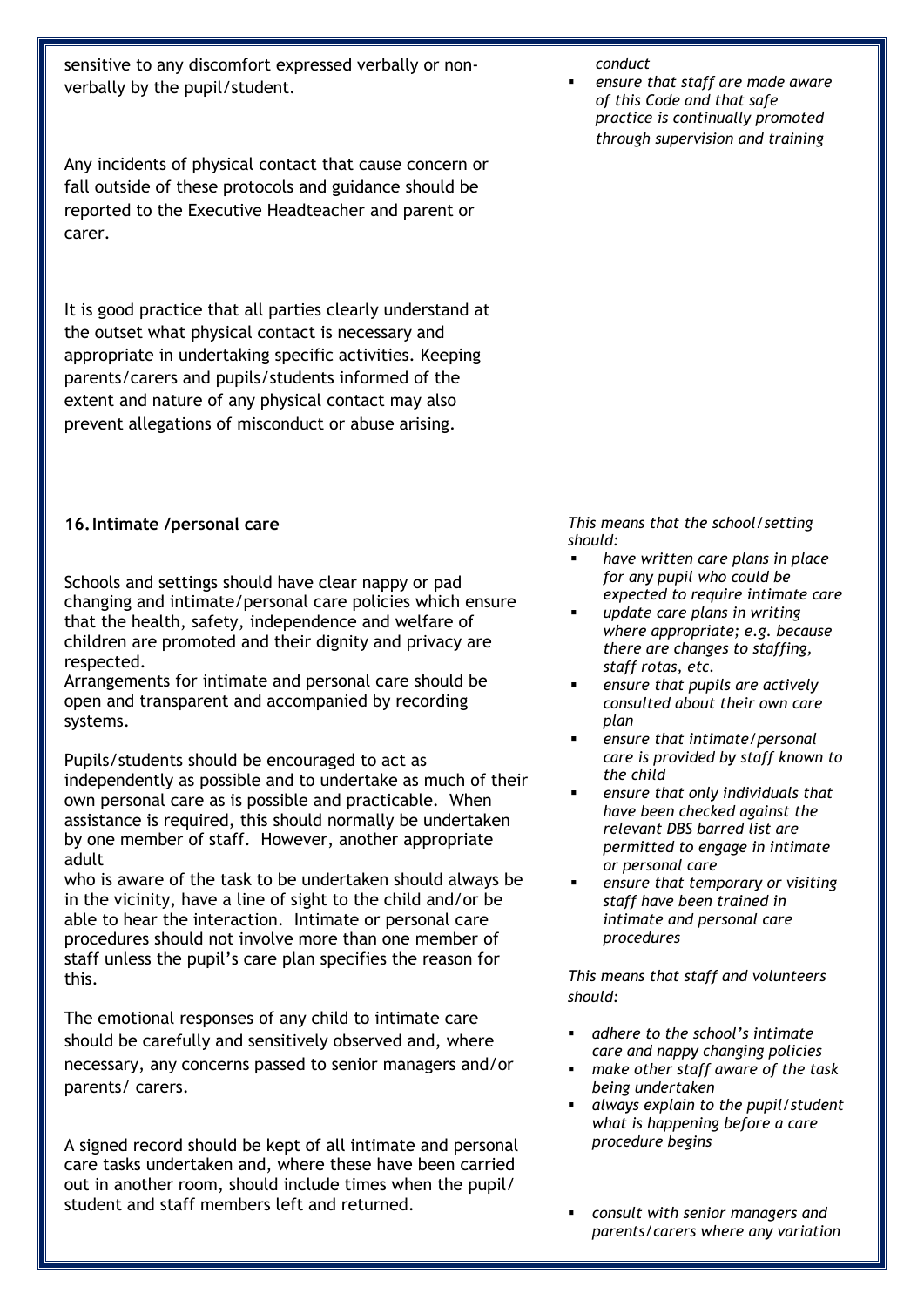Staff should also be aware of and work in compliance with the Warwickshire County Council document *'Guidance on Special Toileting Needs in Schools and Early Years Settings' (2013)<sup>11</sup> .*

Any vulnerability, including those that may arise from a physical or learning difficulty, should be considered when formulating the individual pupil's care plan. The views of parents, carers and the pupil/student, regardless of their age and understanding, should be actively sought in formulating the plan and in the necessary regular reviews of these arrangements. Any changes to the care plan should be made in writing and without delay, even if the change in arrangements is temporary, e.g. staff shortages, changes to staff rotas during partial school closures, etc.

Intimate and personal care should not be carried out by an adult that the child does not know. Anyone undertaking intimate/personal care in an education setting is in regulated activity and must have been checked against the relevant DBS barred list, even if the activity only happens once. That includes volunteers. Volunteers and visiting staff from other schools should not undertake care procedures without appropriate training.

Pupils are entitled to respect and privacy at all times and especially when in a state of undress, including, for example, when changing, toileting and showering. However, there needs to be an appropriate level of supervision in order to safeguard pupils, satisfy health and safety considerations and ensure that bullying or teasing does not occur. This supervision should be appropriate to the needs and age of the children or young people concerned and sensitive to the potential for embarrassment.

When supervising children or young people who are in the course of dressing or undressing as part of curriculum activities such as sport, swimming, dance or drama; or while engaged in a residential visit, staff and volunteers need to seek a balance between safeguarding pupils/students, for instance by ensuring that bullying does not take place, while respecting pupils/students' entitlement to privacy when changing and in a state of undress. Staff should therefore announce their intention of entering a changing room or dormitory, maintain a brisk and business-like presence but avoid lingering in the room, looking at and any form of physical contact with a pupil/student while they are in a state of undress.

*from the agreed procedure/care plan is necessary*

- *record the justification for any variations to the agreed procedure/care plan and share this information with the pupil/student and parents/ carers*
- *avoid any visually intrusive behaviour*
- *where there are changing rooms, announce their intention of entering*
- *always consider the supervision needs of the pupils and only remain in the room where their needs require this*

*This means that adults should not:* 

- *change or toilet in the presence or sight of pupils*
- *shower with pupils*
- *allow any adult to assist with intimate or personal care without confirmation from senior leaders that the individual is not barred from working in regulated activity*
- *assist with intimate or personal care tasks which the pupil is able to undertake independently*

<sup>1</sup> <sup>11</sup> <https://apps.warwickshire.gov.uk/api/documents/WCCC-1090-123>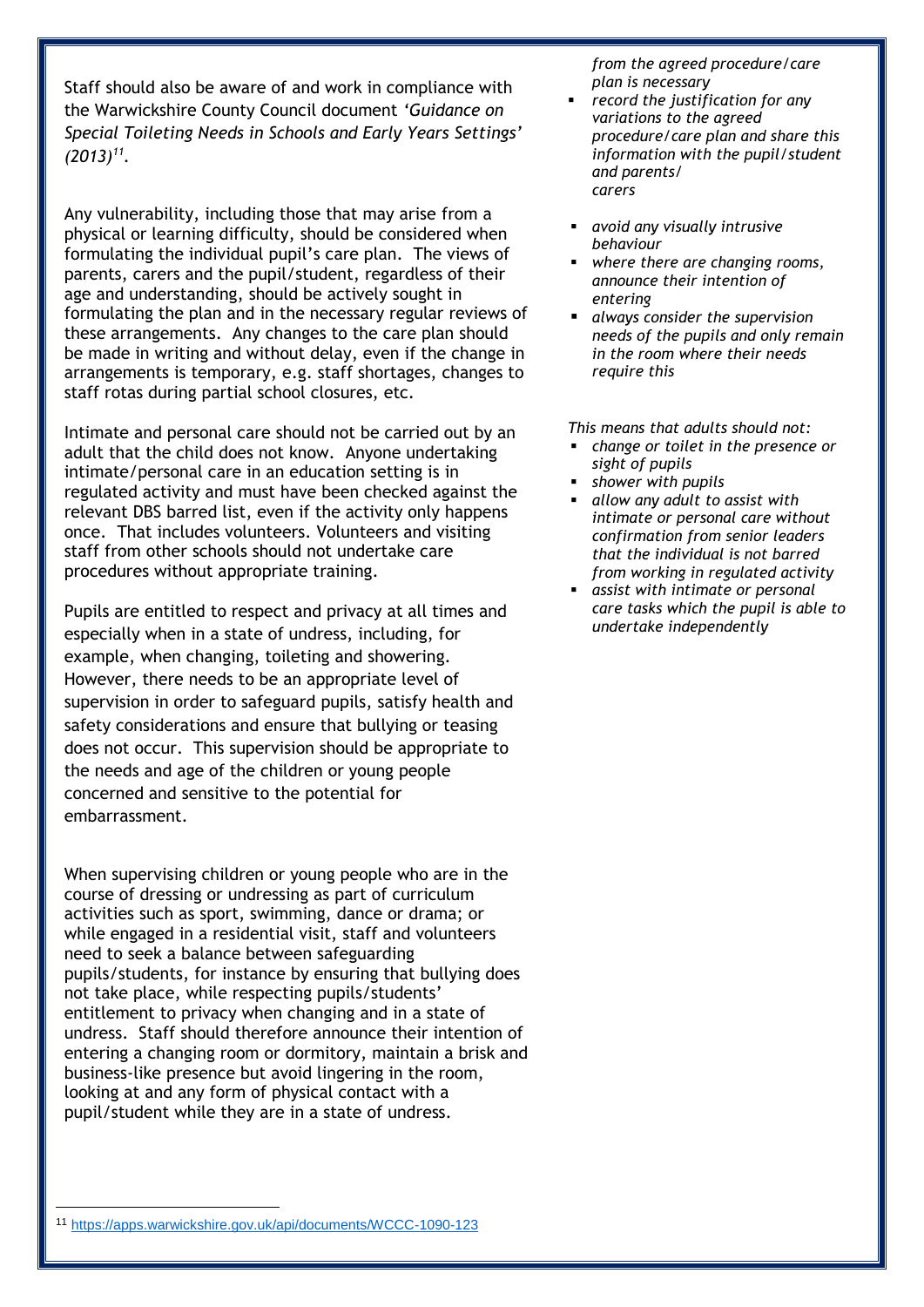#### **17.Behaviour Management**

All children and young people have a right to be treated with respect and dignity even in those circumstances where they display difficult or challenging behaviour. Corporal punishment and smacking are unlawful in all schools and early years' settings.

Staff and volunteers should not use any form of degrading treatment to punish a pupil/student. The use of sarcasm, demeaning or insensitive comments towards children and young people; and any approach to behaviour management that seeks to persuade children to conform as a result of feeling shame and/or humiliation is completely unacceptable. Any logical consequences or rewards used should be part of a behaviour management policy which is widely publicised and regularly reviewed.

Where pupils/students display difficult or challenging behaviour, staff and volunteers must follow the school/ setting's behaviour policy, using strategies appropriate to the circumstance and situation. The use of physical intervention can only be justified in exceptional circumstances and must be used as a last resort when other behaviour management strategies have failed.

Where a pupil/student has specific needs in respect of particularly challenging behaviour, a positive handling plan, including an assessment of risk, should be drawn up and agreed by all parties including, when appropriate, a medical officer.

The senior leadership team should ensure that the school/setting's behaviour policy includes clear guidance about the use of isolation and seclusion. The legislation on these strategies is complex and staff should take extreme care to avoid any practice that could be viewed as unlawful, a breach of the pupil's human rights and/or false imprisonment.

#### **18. The use of control and physical intervention**

There are circumstances in which adults working with children displaying extreme behaviours can legitimately intervene by using either non-restrictive or restrictive physical interventions. This is a complex area and staff, volunteers and the school must have regard to government guidance and legislation and local guidance produced by

*This means that staff and volunteers should:*

- *not use force as a form of punishment*
- *try to defuse situations before they escalate, e.g. by distraction*
- *keep parents informed of any sanctions or behaviour management techniques used*
- *be mindful of and sensitive to factors both inside and outside of the school or setting which may impact on a pupil's behaviour, e.g. bullying, abuse, and where necessary take appropriate action*
- *follow the school/setting's behaviour management policy*
- *behave as a role model*
- *avoid shouting at children other than as a warning in an emergency/safety situation*
- *refer to national and local policy and guidance regarding restrictive physical intervention (RPI)*
- *be aware of the legislation and potential risks associated with the use of isolation and seclusion*
- *comply with legislation and guidance in relation to human rights and restriction of liberty*

*This means that the school should:*

- *have in place a safe behaviour management policy that is not based on persuading children to conform by causing them to feel shame and/or humiliation*
- *where appropriate, develop positive handling plans in respect of individual pupils/students.*

*This means that the school/setting should:*

 *ensure it has a lawful physical intervention policy that is consistent with WSCB and*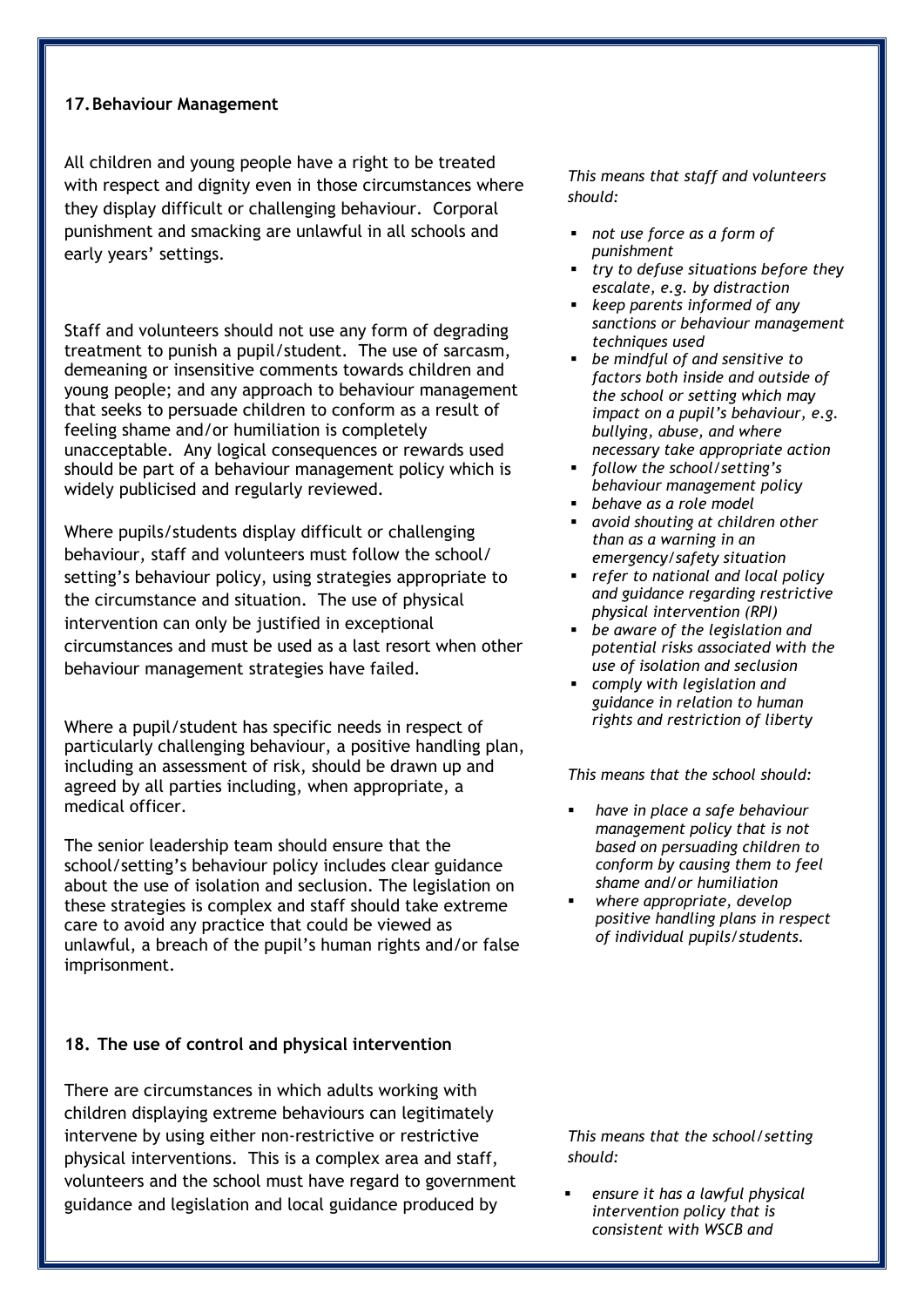Warwickshire County Council<sup>12</sup> as well as the school's behaviour management and safeguarding policies.

The law and guidance for schools states that adults

may reasonably intervene to prevent a child from:

- committing a criminal offence
- injuring themselves or others
- causing damage to property
- engaging in behaviour prejudicial to good order and to maintain good order and discipline.

Great care must be exercised in order that adults do not physically intervene in a manner which could be considered unlawful.

Under no circumstances should physical force be used as a form of punishment. The use of unwarranted or disproportionate physical force is likely to constitute a criminal offence and will be reported and investigated in line with the WSB inter-agency 'Allegations against staff or persons in positions of trust' procedure<sup>13</sup>.

**When physical intervention is used it should be undertaken in such a way that maintains the safety and dignity of all concerned.**

Where the school or setting judges that a child's behaviour presents a serious risk to themselves or others, a robust risk assessment, which is reviewed regularly, must always be put in place.

Similarly, where it can be anticipated that physical intervention is likely to be required, individual care plans, drawn up in consultation with parents/carers and where appropriate, the pupil/student, should set out the strategies and techniques to be used and those which should be avoided. Parental consent does not permit settings to use unlawful physical intervention or deprive a pupil of their liberty.

In all cases where physical intervention occurs the incident and subsequent actions should be documented and reported. This should include written and signed accounts

*government guidance and legislation and describes the context in which it is appropriate to use physical intervention* 

- *regularly acquaint staff with policy and guidance*
- *ensure that staff are provided with appropriate training and support*
- *has an agreed policy for when and how physical interventions should be recorded and reported, which allows for incidents to be tracked and monitored*

*This means that staff and volunteers should:*

- *adhere to the school or setting's positive handling policy*
- *always seek to defuse situations and avoid the use of physical intervention wherever possible*
- *where physical intervention is necessary, only use minimum force and for the shortest time needed*
- *record and report as soon as possible after the event any incident where physical intervention has been used.*

*This means that staff and volunteers should not:*

 *use physical intervention as a form of punishment* 

<sup>1</sup> 12 <http://www.warwickshire.gov.uk/wscbresources> - Appendix 22 'Guidance on the use of force and physical intervention' 13 [https://www.proceduresonline.com/covandwarksscb/p\\_alleg\\_against\\_staff.html](https://www.proceduresonline.com/covandwarksscb/p_alleg_against_staff.html)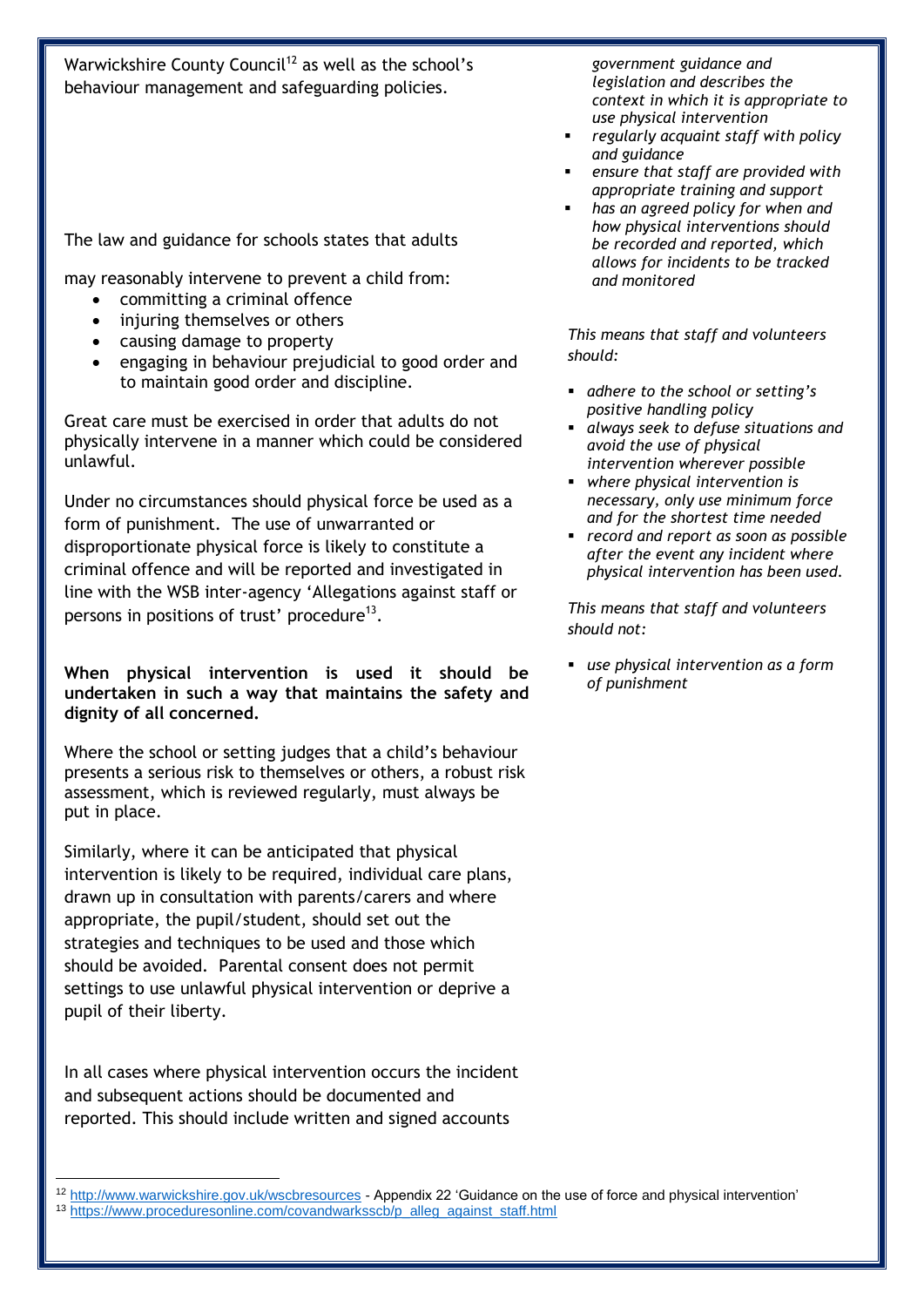of all those involved, including the pupil/student. The parents/carers should be informed on the same day.

**19.Sexual conduct**

Any sexual behaviour by a member of staff or volunteer with or towards a pupil is unacceptable.

Pupils are protected by the same laws as adults in relation to non-consensual sexual behaviour. They are additionally protected by specific legal provisions depending on their age and understanding. This includes the prohibition of sexual activity with children by adults in a position of trust. It is an offence for a member of staff in a position of trust to engage in sexual activity with a pupil under 18 years of  $age^{14}$ .

Any sexual activity between a member of staff or volunteer with a pupil/student irrespective of the latter's age will always be regarded as a grave breach of trust and a matter for disciplinary action.

The sexual activity referred to does not just involve physical contact including penetrative and non-penetrative acts. It may also include non-contact activities, such as causing children to engage in or watch sexual activity or the production of pornographic material. '*Working Together to* Safeguard Children<sup>1,</sup> defines sexual abuse as "forcing or enticing a child or young person to take part in sexual activities, whether or not the child is aware of what is happening".

Allowing or encouraging a relationship to develop in a way which might lead to a sexual relationship is also unacceptable.

All members of staff and volunteers should therefore clearly understand the need to maintain appropriate boundaries in their contacts with children and young people.

There are occasions when adults embark on a course of behaviour known as 'grooming' where the sole purpose is to gain the trust of a child and manipulate that relationship so sexual abuse can take place. All staff and volunteers should undertake appropriate training so they are fully aware of those behaviours that may constitute 'grooming' and of their responsibility always to report to the Executive Headteacher any concerns about the behaviour of a colleague which could indicate that a pupil is being groomed.

*This means that members of staff and volunteers should:*

*not have any form of sexual contact with a pupil from the school or setting* 

- *avoid any form of touch or comment which is, or may be considered to be, indecent*
- *not have sexual relationships with children and young people*
- *not have any form of communication with a child or young person which could be interpreted as sexually suggestive, provocative or give rise to speculation, e.g. verbal comments, letters, notes, (in writing or via text, Email or social media), phone calls, physical contact*
- *not make sexual remarks to, or about, a child/young person*
- *not discuss sexual matters with or in the presence of children or young people other than within agreed curriculum content or as part of their recognised job role*
- *ensure that their relationships with children and young people clearly take place within the boundaries of a respectful professional relationship*
- *take care that their language or conduct does not give rise to comment or speculation. Attitudes, demeanour and language all require care and thought, particularly when members of staff are dealing with adolescent boys and girls.*

1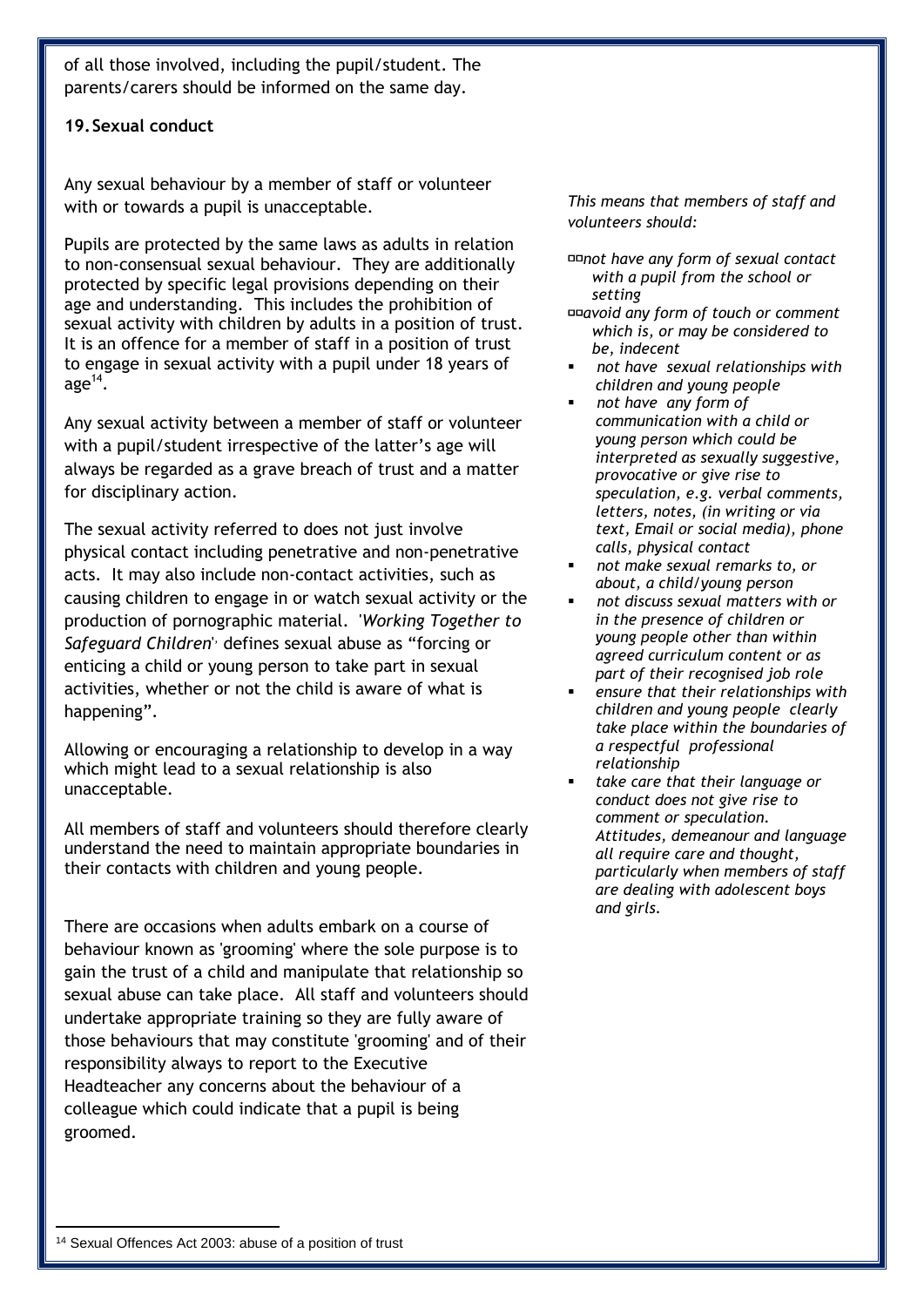Staff and volunteers should also therefore be aware that conferring inappropriate special attention and favour upon a pupil/student might be construed as being part of a 'grooming' process and as such will give rise to concerns about their behaviour.

#### **One to one situations**

The school and all those who work within it have a responsibility to prepare for and make appropriate arrangements for situations in which staff or volunteers including staff from external organisations might find themselves working with pupils/students on a one to one basis.

It is not realistic to state that one to one situations should never take place. However, it is appropriate to state that where there is a need, which has been agreed with a senior manager and/or parents/carers, for an adult to be alone with a child or young person, certain procedures and explicit safeguards must be in place. Wherever possible there should be a fully recorded discussion between the member of staff and their manager as to the reasons for this.

To safeguard both pupils and adults, a risk assessment in relation to the specific nature and implications of the one to one work should always be undertaken. Each assessment should take into account the individual needs of each pupil; safety arrangements for the pupil and adult; and should be agreed and reviewed regularly. Staff and volunteers should maintain an awareness of any areas of the school or setting which may place themselves or pupils/students in vulnerable situations.

One to one situations have the potential to make a child/young person more vulnerable to harm by those who seek to exploit their position of trust. Staff or volunteers working on a one to one basis with pupils/students may also be more vulnerable to allegations or complaints being made against them. Both possibilities should be recognised so that when one to one situations are unavoidable, reasonable and sensible precautions are taken. These might include, for example, staff and volunteers working on a one to one basis in visible areas; in rooms with doors left open; in alcoves/ corridors which afford some quiet and privacy but facilitate other adults passing by periodically; and ensuring that all rooms and areas in which one to one work might take place have observation windows. Every attempt should be made to ensure the safety and security of pupils/students and the staff and volunteers who work with them.

Arranging to meet with pupils from the school or setting away from the school/setting premises should not be permitted unless the necessity for this is clear and approval is obtained from the Executive Headteacher or other senior

*This means school leaders should:* 

- *keep pupil numbers under constant review*
- *ensure that risk assessments and emergency procedures are reviewed in the event of lone working and/or very small numbers on site*
- *liaise with the LA on suitable alternative provision if the school needs to close due to very low pupil numbers*

*This means that staff and volunteers should:*

- *work one to one with a child only when absolutely necessary and with the knowledge and consent of senior leaders and parents/carers*
- *be aware of relevant risk assessments, policies and procedures*
- *ensure that wherever possible there is visual access and/or an open door in one to one situations*
- *ensure that when lone working is an integral part of their role, full and appropriate risk assessments have been conducted and agreed*
- *avoid meetings with a child or young person in remote, secluded areas*
- *always inform other colleagues and/or parents/carers about the contact(s) beforehand, assessing the need to have them present or close by*
- *avoid use of 'engaged' or equivalent signs wherever possible. Such signs*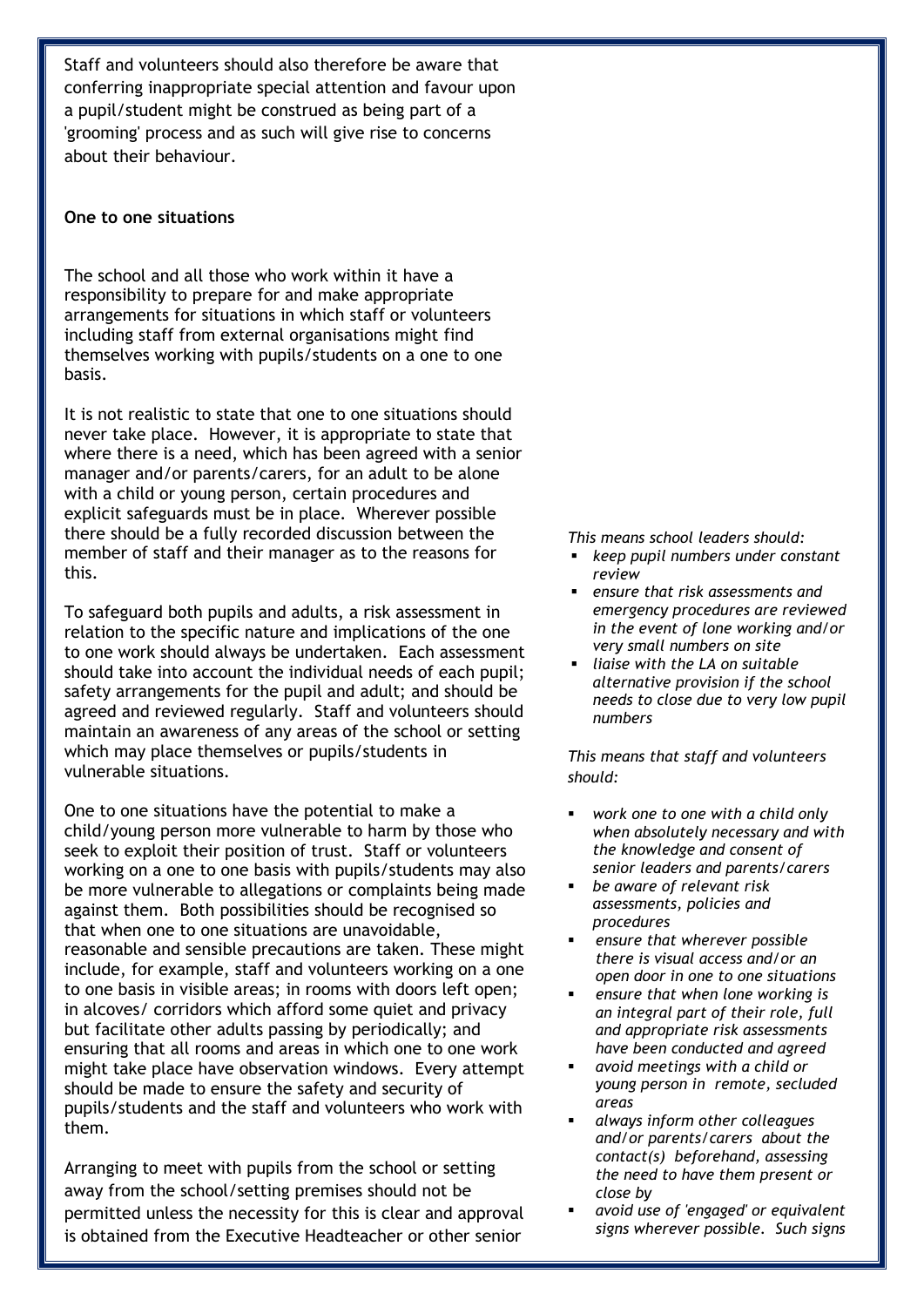colleague with delegated authority, the pupil and their parents/carers.

In the event of further/future school closures, the DfE suggests that if there is only one vulnerable child or child of a critical worker in school, the school should consider closing, and liaise with the local authority to identify alternative provision, e.g. at a local hub school. If the school must remain open with only one or two children, there should be more than one member of staff to meet fire safety, first aid, supervision and other emergency procedures.

#### **20.Home visits**

All work with pupils and parents should, wherever possible, be undertaken in the school or setting or other recognised workplace. However, there are occasions when it is necessary to make one-off or regular home visits in response to urgent, planned or specific situations.

In occasional and/or exceptional circumstances, staff may be asked to undertake welfare visits. The school will operate in accordance with advice from DfE, Warwickshire Safeguarding and/or the local authority when deciding whether such home visits are necessary and desirable in children's best interests. Staff will normally undertake home visits with a colleague. Parents/carers will be given advance notice of proposed home visits unless there is good reason not to, e.g. because the visit has been prompted by safeguarding concerns and/or is at the request of Children's Social Care. In these cases, one of the staff undertaking the visit will be the Designated Safeguarding Lead (DSL) or a deputy DSL. The purpose of the visit should be clarified and staff should be aware of the circumstances in which emergency services or partner agencies should be contacted.

When undertaking home visits, it is essential that appropriate policies and related risk assessments are in place to safeguard both pupils/students and members of staff who work with them, all of whom can be more vulnerable in these situations.

A risk assessment should be undertaken prior to any planned home visit taking place. The assessment should include an evaluation of any known factors regarding the pupil/student, parents/carers and others living in the household.

Consideration should be given to any circumstances which might render the staff member becoming more vulnerable to an allegation being made, e.g. hostility, child protection concerns, complaints or grievances. Specific thought should be given to visits outside of 'school hours' or in remote or secluded locations. Following the assessment, appropriate

*may create an opportunity for secrecy or the interpretation of secrecy*

- *always report any situation where a child becomes distressed, anxious or angry to a senior colleague*
- *carefully consider the needs and circumstances of the pupil/student involved when in one to one situations*

*This means that staff and volunteers should:* 

 *agree the purpose for any home visit with the Executive Headteacher or senior leader with delegated responsibility, unless home visits are an* 

*acknowledged and integral part of their role, e.g. parent support advisors, home/school link workers*

- *have a clear understanding of the actions that should be taken if it is believed that a child or parent is at immediate risk of harm, including when to contact emergency services and / or partner agencies*
- *adhere to agreed risk management strategies*
- *avoid unannounced home visits wherever possible*
- *ensure there is visual access and/or an open door in one to one situations*
- *observe current government/Public Health guidance in relation to social distancing at all times*
- *except in an emergency, never*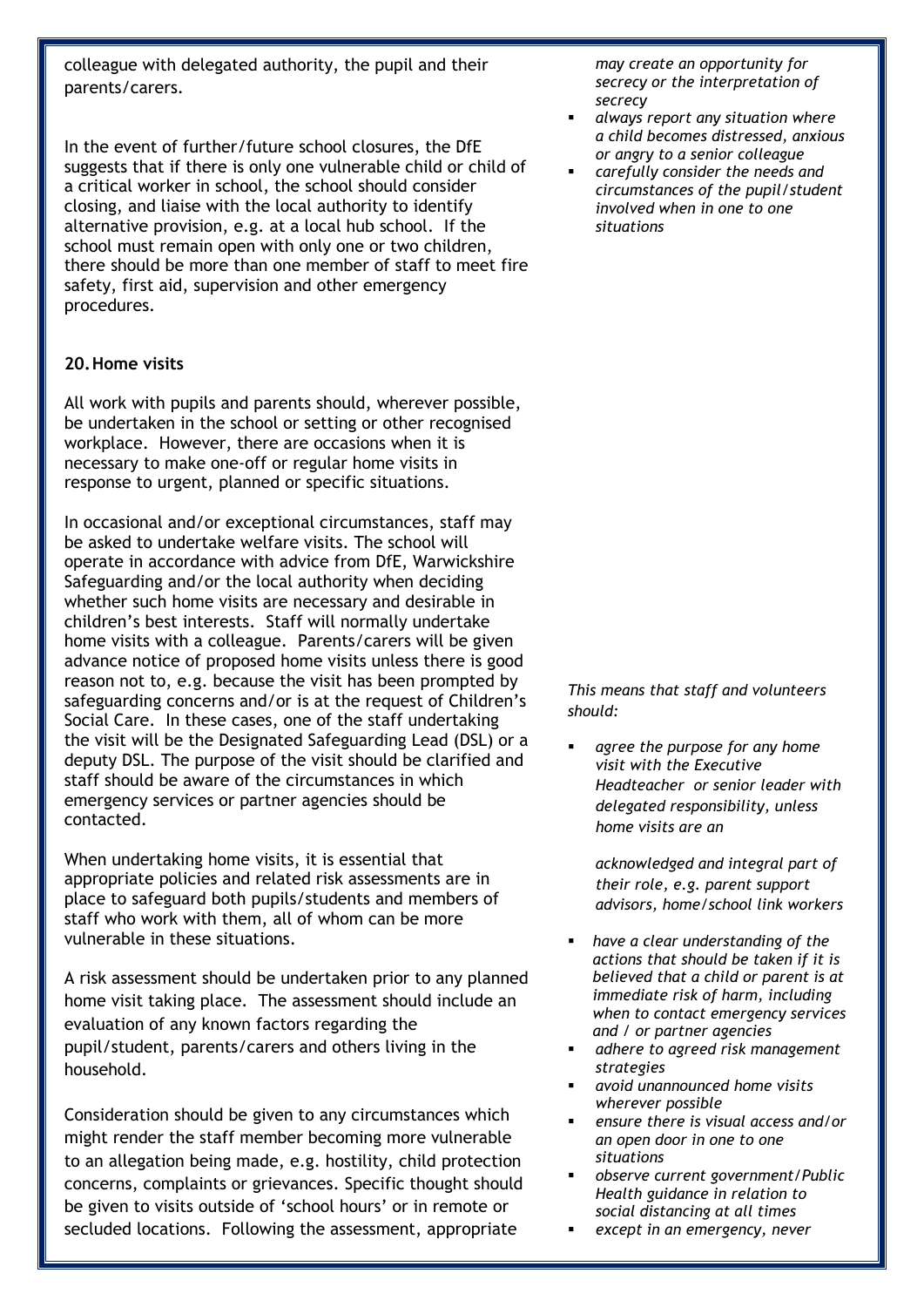risk management measures should be put in place before the visit is undertaken. In the unlikely event that little or no information is available, visits should not be made alone.

Where a programme of work is to be undertaken in the pupil/student's home, an appropriate work space should be provided and a written work plan/contract should be agreed with the pupil/student and parent/carer. This should include: clear objectives; content; timing; duration of sessions; ground rules; child protection and confidentiality statements. The plan should take into account the preferences of both the pupil/student and parent/carer. There should also be an agreement that the parent/carer or other suitable adult will remain in the home throughout the session.

Where the situation is such that changes in agreed work arrangements are required, a quick assessment will be necessary to determine if the session can continue. The Executive Headteacher or line manager should then be informed as soon as is practically possible. Emergency situations should be reported to the Police or Children's Social Care and to the Executive Headteacher/ parent as appropriate.

If, in an emergency, such a one-off arrangement is required, the member of staff or volunteer must have a prior discussion with a senior manager and the parents or carers and a clear justification for such an arrangement must be agreed and recorded.

Under no circumstances should a member of staff or volunteer visit a pupil/student in their home outside agreed work arrangements and no pupil-student should be in or invited into the home<sup>15</sup> of an employee or volunteer or that of a family member, colleague or friend unless the reason for that has been firmly established and agreed with parents/ carers and the Executive Headteacher.

A written record of any such agreement should be maintained in the school or setting. Examples might include situations where a pupil/student is part of a member of staff/volunteer's extended family; or the member of staff/volunteer has an established social relationship with the pupil/student's parents/carers. *enter a home without the parent or carer's consent or when the parent is absent* 

- *always make detailed records including times of arrival and departure and work undertaken*
- *ensure any behaviour or situation which gives rise to concern is discussed with their manager and, where appropriate, action is taken*
- *never make a home visit outside agreed working arrangements*
- *be vigilant in maintaining their privacy and mindful of the need to avoid placing themselves in vulnerable situations*

*This means that the school/setting should:*

- *ensure that it has home visit and lone-working policies, which all staff and volunteers are made aware of. These should include arrangements for risk assessment and management*
- *ensure that policies reflect any procedures or guidance issued by Warwickshire Safeguarding or the local authority in relation to undertaking home visits*
- *ensure that all home visits are justified and recorded*
- *ensure that staff understand the purpose and limitations of all home visits including welfare visits*
- *ensure that staff and volunteers are not exposed to unacceptable risk*
- *make clear to staff and volunteers that, other than in an emergency, they should not enter a home if a parent/carer is absent*
- *ensure that staff and volunteers have access to a school owned mobile telephone and an emergency contact person*

1

<sup>&</sup>lt;sup>15</sup> This includes any home or domestic settings used or frequented by the adult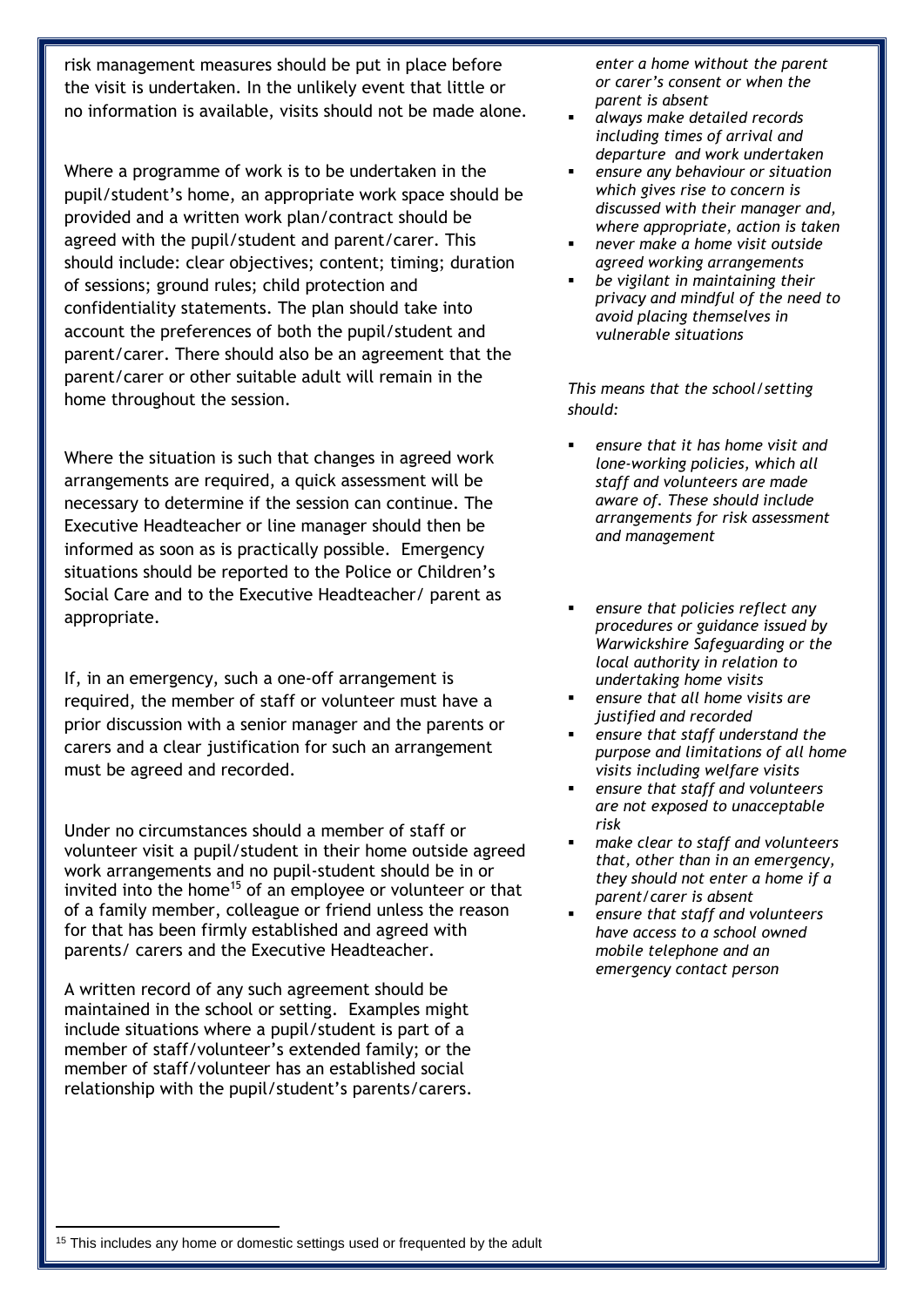#### **21.Transporting children and young people**

In certain situations staff or volunteers may be required or offer to transport pupils as part of their work. As with any other activity undertaken at work, the employer has a duty to carry out a risk assessment covering the health and safety of their staff and to manage any known risks<sup>16</sup>.

Consideration must be given to the potential distraction of the driver and the supervision of the passengers. A judgement should be made about the likely behaviour and individual needs of the child/ren. If any of them may require close supervision, then another adult should travel in the vehicle so that the driver is not distracted or compromised<sup>17</sup>.

Staff and volunteers should not offer lifts to pupils unless the need for this has been agreed by a manager. A designated member of staff should be appointed to plan and provide oversight of all transport arrangements and respond to any concerns that may arise.

Wherever possible and practicable it is advisable that transport is undertaken other than in private vehicles, with at least one adult additional to the driver acting as an escort.

It is a legal requirement that all passengers wear seatbelts and it is the responsibility of the staff member who is driving the vehicle to ensure that this requirement is met. Staff and volunteers should also be aware of and adhere to current legislation regarding the use of appropriately fitted car seats/booster seats for younger children. Staff and volunteers should ensure that their behaviour is safe and that the transport arrangements and any vehicle used to transport pupils meet all legal requirements. They should ensure that the vehicle is roadworthy and appropriately insured and that the maximum carrying capacity is not exceeded.

Staff and volunteers should never offer to transport pupils outside of their normal working duties, other than in an emergency or where not doing so would mean the child might be at risk. In those circumstances the matter should be recorded and reported to both the member of staff/volunteer's line manager and the child's parent(s) at the earliest possible opportunity. The school's health and safety policy and/or educational visits policy should set out

1

*This means that staff and volunteers should:*

- *plan and agree arrangements with all parties in advance*
- *respond sensitively and flexibly where any concerns arise*
- *take into account any specific or additional needs of the pupil*
- *have an appropriate licence/permit for the vehicle*
- *ensure they are fit to drive and free from any drugs, alcohol or medicine which is likely to impair their judgement and/or ability to drive*
- *ensure that if they need to be alone with a pupil, e.g. in an emergency, this is for the minimum possible time*
- *be aware that the safety and welfare of the pupil who they are transporting is their responsibility until they are safely passed over to a parent/carer*
- *report the nature of the journey, the route and expected time of arrival in accordance with agreed procedures*
- *ensure that their behaviour and all arrangements ensure vehicle, passenger and driver safety. This includes having proper and appropriate insurance for the type of vehicle being driven*
- *ensure that any impromptu or emergency arrangements of lifts are recorded and can be justified*
- *refer to local and national guidance for educational visits*

*This means that the school/setting should:*

- *have appropriate policies for transporting pupils/students* 
	- *seek evidence that:*
		- *all privately owned vehicles used to transport pupils are safe. This means that the driver holds a valid MOT certificate, where relevant, that the driver certifies the vehicle has been serviced in line with the manufacturer's schedule, and*

<sup>16</sup> See als[o https://www.gov.uk/government/publications/health-and-safety-advice-for-schools](https://www.gov.uk/government/publications/health-and-safety-advice-for-schools)

<sup>17</sup> OEAP updated guidance (July 2018[\) https://oeapng.info/3618-transporting-young-people-in-private-cars/](https://oeapng.info/3618-transporting-young-people-in-private-cars/)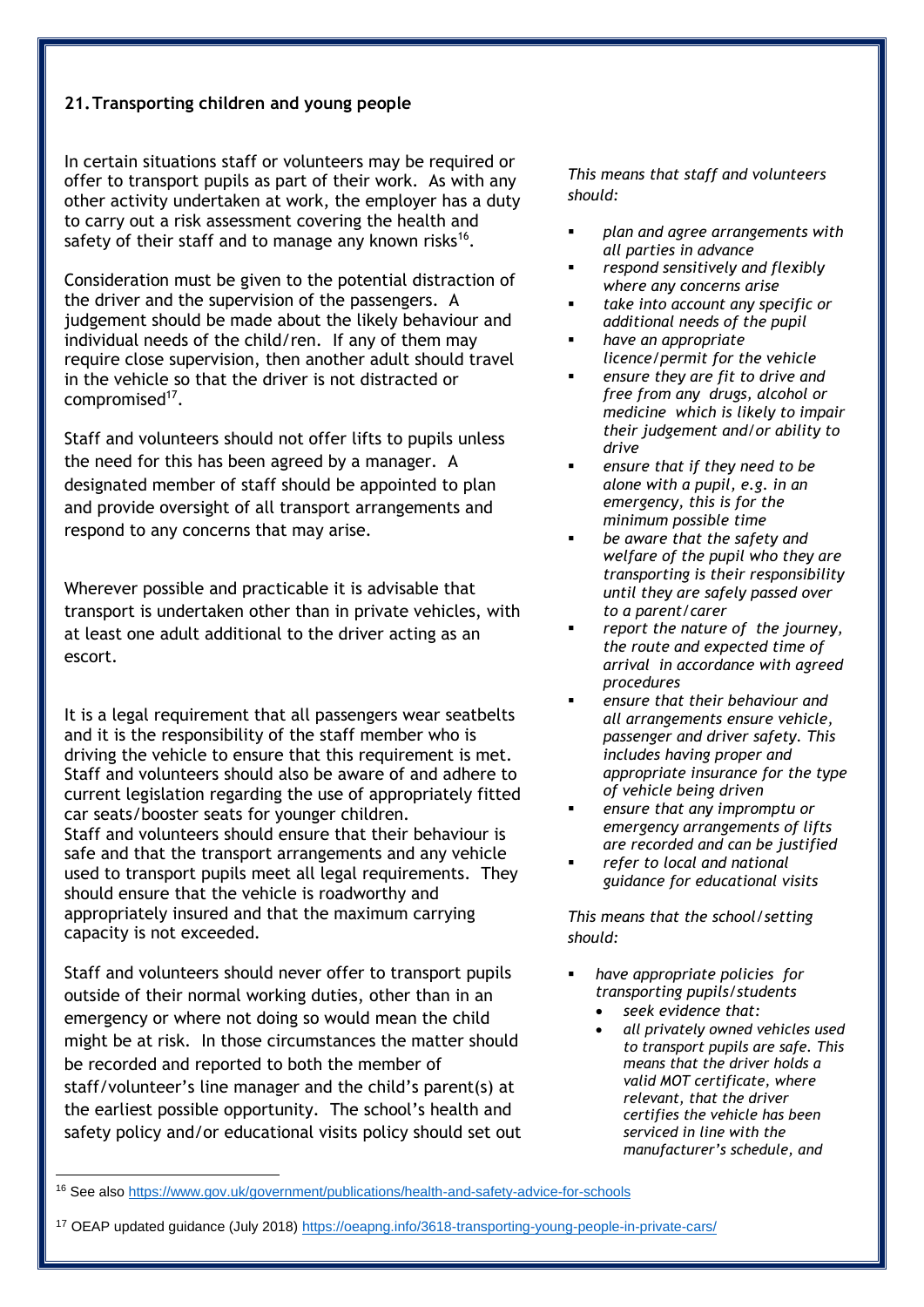the arrangements under which staff may use private vehicles to transport pupils.

**22.Educational visits, trips, outings and after-school activities**

Staff responsible for organising educational visits should be familiar with the Department for Education's advice on Health and Safety available at [https://www.gov.uk/government/publications/health-and](https://www.gov.uk/government/publications/health-and-safety-on-educational-visits)[safety-on-educational-visits](https://www.gov.uk/government/publications/health-and-safety-on-educational-visits)<sup>18</sup>.

The duties in the Health and Safety at Work etc. Act 1974 and the supporting regulations apply to activities taking place on or off the school premises (including school visits) in Great Britain. All school employers must have a Health and Safety policy. This should include policy and procedures for off-site visits, including residential visits and any school-led adventure activities.

The Management of Health and Safety at Work Regulations (1999) impose a duty on employers to produce suitable and sufficient risk assessments. This would include assessment of any risks to employees, children or others during an educational visit, and the measures that should be taken to minimise these risks. For regular activities, such as taking pupils to a local swimming pool, the risks should be considered under the school's general arrangements and a check to make sure that the precautions remain suitable is all that is required. For annual or infrequent activities, a review of an existing assessment may be all that is needed. For new higher-risk activities or trips, a specific assessment of the significant risks should be carried out.

Health and Safety arrangements require members of staff to keep colleagues/employers aware of their whereabouts, especially when involved in activities outside the usual workplace.

Staff and volunteers should take particular care when supervising pupils/students in the less formal atmosphere of an educational visit where a more relaxed discipline or

*that the driver carries out any pre-use checks specified by the manufacturer* 

- *the driver is suitable. This means that they hold a valid licence for the type of vehicle and meet any employer requirements*
- *there is a valid insurance policy covering the driver and the vehicle for the intended use. This may require that the driver has 'business use' cover.*
- *retain evidence of the above with the risk assessment*

*This means that staff and volunteers should:*

- *adhere to the school/setting's educational visits policy/ guidance*
- *always have another member of staff or volunteer present in out of workplace activities, unless otherwise agreed with a senior manager*
- *undertake risk assessments in line with the school's policy*
- *have written parental consent to the activity*
- *ensure that their behaviour remains professional at all times(see section 7)*
- *never share beds with pupils/students.*
- *not share bedrooms unless it involves a dormitory situation or is necessary in order to meet a child or children's specific needs; there is no practicable alternative; there are always at least two members of staff present; and the arrangements have been previously discussed with a senior manager, parents/carers and pupils /students unless the party is placed in the situation*

<sup>1</sup> <sup>18</sup> Guidance is also available from the Outdoor Education Advisers' Pane[l http://oeapng.info/](http://oeapng.info/)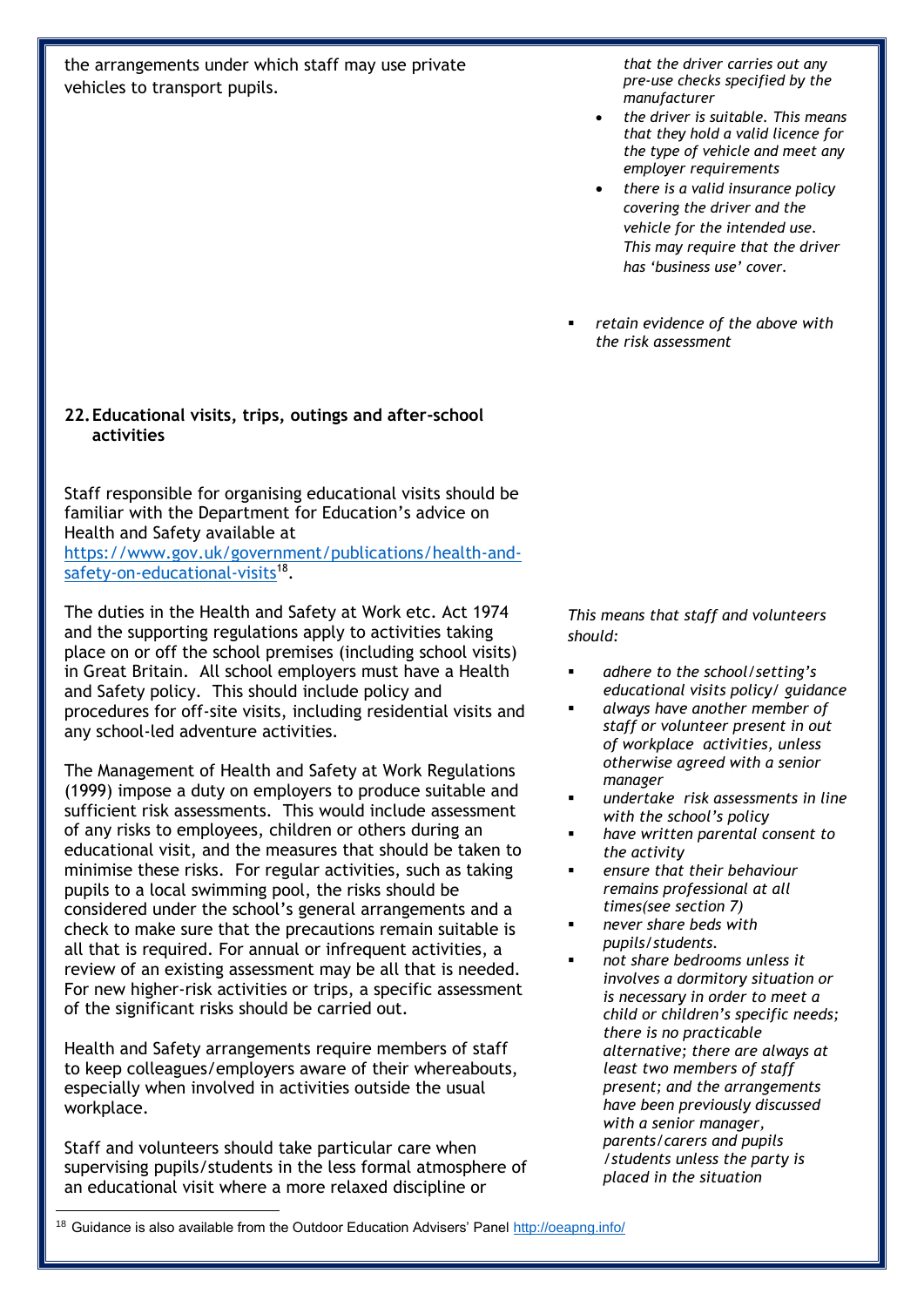informal dress and language code may be acceptable. However, staff and volunteers remain in a position of trust and need to ensure that their behaviour remains professional at all times, stays within clearly defined professional boundaries and could not be interpreted as seeking to establish an inappropriate relationship or friendship.

Where out of school activities include overnight stays, careful consideration needs to be given to sleeping arrangements. Pupils/students, staff, volunteers and parents should be informed of these prior to the start of the trip. In all circumstances, those organising trips and outings must pay careful attention to ensuring safe staff/pupil/student ratios and a suitable gender mix of staff.

Before all overnight stays, there should be a robust written briefing, which must include sleeping arrangements for pupils/students and staff; supervision arrangements when children are getting dressed and undressed and are asleep; the management of any unanticipated situations in which a member of staff or volunteer finds themselves working oneto-one with a pupil/student; and reporting arrangements including any safeguarding and whistleblowing issues.

#### **23.First aid and administration of medication**

All settings should have an adequate number of qualified first-aiders. Parents should be informed when first aid has been administered.

Any member of school staff may be asked to become a qualified first-aider or to provide support to pupils with medical conditions, including the administering of medicines, but they cannot be required to do so unless this forms part of their contract of employment<sup>19</sup>.

Staff should receive sufficient and suitable training and achieve the necessary level of competence before they take on responsibility to support children with medical conditions.

Advice on managing medicines is included in the statutory guidance on supporting pupils at school with medical conditions. In circumstances where a pupil needs medication regularly, this would usually be recorded in their individual healthcare plan. This provides details of the level and type of support a child needs to manage their medical condition effectively in school and should include information about the medicine to be administered, the correct dosage and any storage requirements.

1

#### *unexpectedly.*

 *refer to local and national guidance for Educational visits, including exchange visits (both to the UK and abroad)* 

*This means that the school/setting will:*

- *ensure there are trained and named individuals to undertake first aid responsibilities, including paediatric first aid if relevant*
- *in exceptional circumstances, if there is no member of staff available who has completed 'first aid at work' training, identify a senior person to be responsible each day*
- *review and update first aid, medicines in school and crisis/ emergency policies and relevant risk assessments*
- *ensure training is regularly monitored and updated*
- *refer to local and national First Aid guidance and guidance on meeting*

<sup>&</sup>lt;sup>19</sup> Teachers cannot be required to do these tasks but other members of staff, whose contracts are agreed locally, can be required to do so if their contracts provide for it.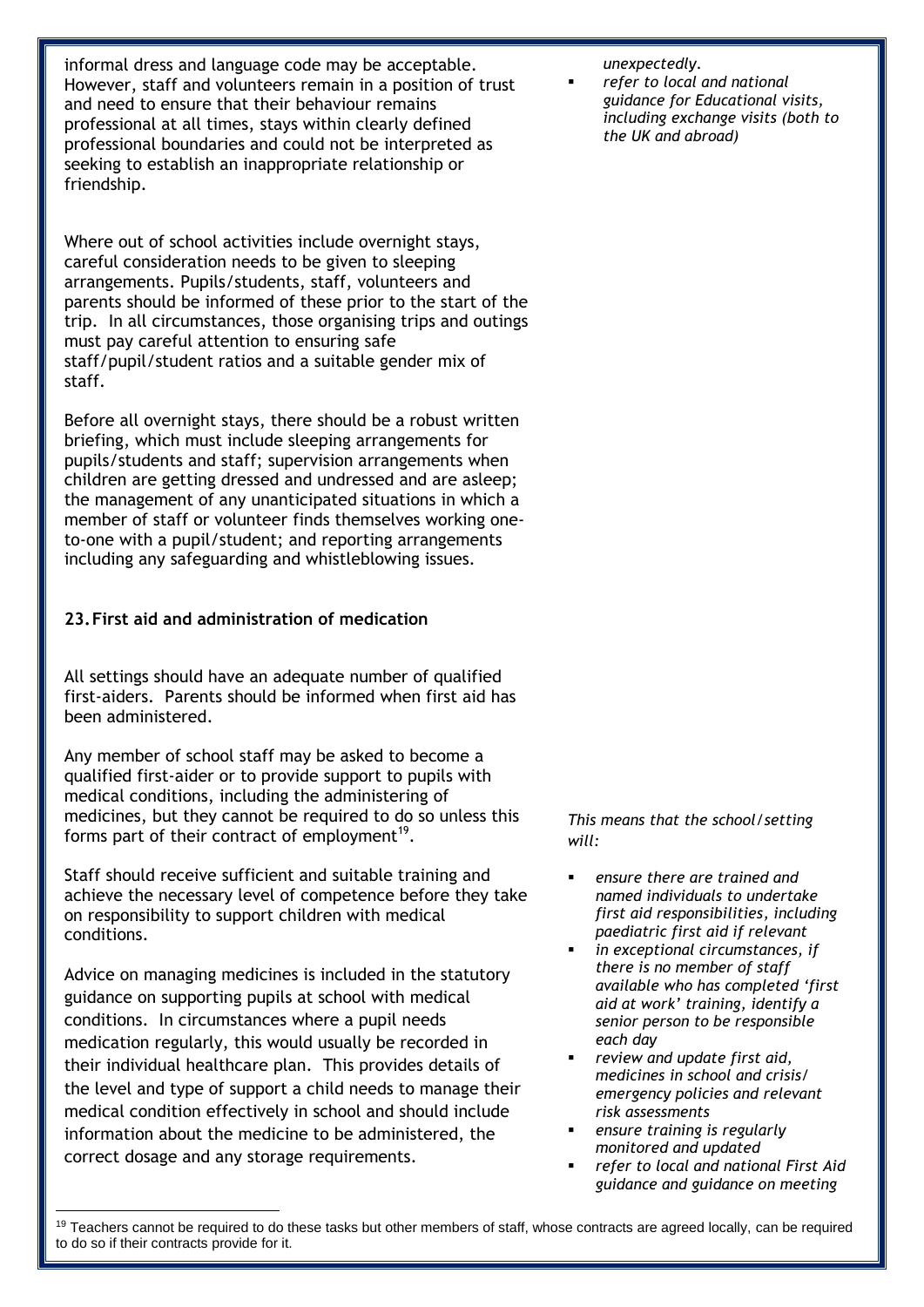**When administering first aid, wherever possible, staff and volunteers should ensure that another adult is present, or aware of the action being taken.** 

After discussion with parents, children who are competent should be encouraged to take responsibility for managing their own medicines and procedures. This could include for example, the application of any ointment or sun cream, or use of inhalers or Epipens.

If a member of staff or volunteer is concerned or uncertain about the amount or type of medication being given to a pupil/student, provided by a parent/carer or prescribed, this should be discussed with the Designated Safeguarding Lead.

Adults taking medication which may affect their ability to care for children should seek medical advice regarding their suitability to do so and providers should ensure that they only work directly with children if that advice confirms that the medication is unlikely to impair their ability to look after children. Employers are also responsible for managing the performance of their employees and for ensuring they are suitable to work with children.

The risk assessment is likely to recommend that staff medication brought onto the premises must be securely stored and out of reach of children at all times.

Notwithstanding all of the above, the *Managing Health & Safety at Work Regulations* do allow an organisation in exceptional circumstances to function without any member of staff being trained in 'First Aid at Work'. If a school/setting has no trained first aider due to partial closure and/or a situation like COVID-19, it is the responsibility of school leaders and/or the employer to identify a senior person on site each day to lead on any crisis or serious incident including the provision of first aid. This decision should be supported by a risk assessment that takes account of the number of staff, children and/or visitors on site, the proximity of emergency services, any particular risks presented etc. Risks should be minimised as much as possible, for example by not undertaking high risk or adventurous activities.

Depending on the ages of the children accessing the provision, there may need to be at least one person trained in paediatric first aid at all times when children are on site.

#### **24.Photography, videos, other images and use of smart mobile telephones**

Many educational activities involve recording images. These may be undertaken for displays, publicity, to

*the needs of children with medical conditions.*

 *always ensure that arrangements are in place to obtain parental consent for the administration of first aid or medication* 

*This means that staff and volunteers should:*

- *adhere to the school or setting's policies for health and safety, supporting pupils with medical conditions and administering first aid or medication*
- *make other staff aware of the task being undertaken*
- *have regard to pupils' individual healthcare plans*
- *always ensure that an appropriate health/risk assessment is undertaken prior to undertaking certain activities*
- *explain to the pupil/student what is happening.*
- *always act and be seen to act in the pupil/student's best interests*
- *report and record any administration of first aid or medication*
- *not work with pupils whilst taking medication unless medical advice confirms that they are able to do so*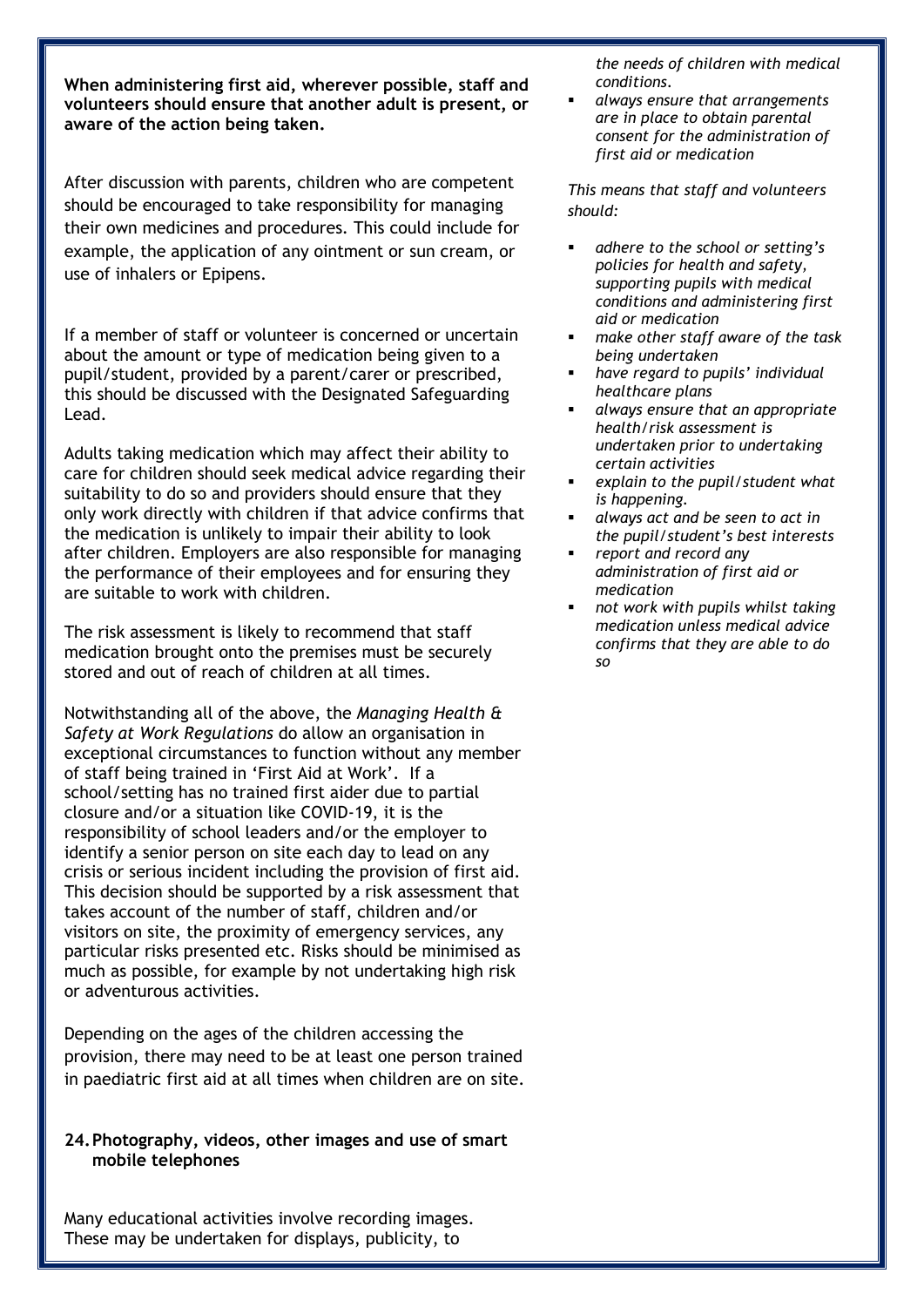celebrate achievement and to provide records of evidence of the activity.

Under no circumstances should staff or volunteers be expected or allowed to use their personal equipment to take or store images of pupils/students at or on behalf of the school or setting, including during educational visits, residential trips and other off-site activities such as sports events. That includes the use of any device which can be used for taking/recording images, e.g. cameras, mobilephones, smart phones, tablets, web-cams etc.

Whilst images are regularly used for very positive purposes, adults need to be aware of the potential for these to be taken and/or misused or manipulated for indecent or 'grooming' purposes. Particular regard needs to be given when images are taken of young or vulnerable children who may be unable to question why or how the activities are taking place.

Pupils who have been abused previously in a manner that involved images may feel particularly threatened by the use of photography, filming etc. Staff and volunteers should therefore remain sensitive to any pupil who appears uncomfortable and should recognise the potential for misinterpretation.

Making and using images of pupils will require the age appropriate consent of the individual concerned and their parents/carers. Images will not be displayed on websites, in publications or in a public place without such consent. The definition of a public place includes areas where visitors to the school/setting have access.

For the protection of pupils/students, the following guidelines must be followed when using images for the purposes of publicising the school/setting:

- if the image is used, avoid naming the child, (or, as a minimum, use first names rather than surnames)
- **i** if the child is named, avoid using their image
- it must be established whether the image will be retained for further use, where and for how long
- **i** images should be securely stored and used only by those authorised to do so.

Staff and volunteers should familiarise themselves with Warwickshire County Council guidance '*Images of children guidance for children and young people in Warwickshire*' 20 .

**.** 

*This means that staff and volunteers should:*

- *adhere to the school/setting's policy in relation to the creation and storage of images of pupils/students; and the use of personally owned telephones when working with children*
- *only publish images of pupils where they and their parent/carer have given explicit written consent to do so*
- *only take images where the pupil/student is happy for them to do so*
- *only retain images when there is a clear and agreed purpose for doing so*
- *store images in an appropriate secure place in the school or setting using equipment owned by the school/setting*
- *ensure that a designated senior member of staff is aware that the photographic/image capturing equipment is being used and for what purpose*
- *be able to justify images of pupils in their possession*
- *avoid making images in one to one situations*
- *report any concerns about any inappropriate or intrusive photographs found*

*This means that staff and volunteers should not:*

- *take images of pupils for their personal use*
- *display or distribute images of pupils/students unless they are sure that they have parental consent to do so (and, where appropriate, consent from the child)*
- *take images of pupils/students using any equipment not provided or authorised by the school to take, record and store images of pupils/students*
- *take images of children in a state of undress or semi-undress or which could be considered as indecent or sexual*
- *take images 'in secret', or take images in situations that may be construed as being secretive*

<sup>20</sup> [https://www.safeguardingwarwickshire.co.uk/safeguarding-children/i-work-with-children-and-young-people/interagency](https://www.safeguardingwarwickshire.co.uk/safeguarding-children/i-work-with-children-and-young-people/interagency-safeguarding-procedures)[safeguarding-procedures](https://www.safeguardingwarwickshire.co.uk/safeguarding-children/i-work-with-children-and-young-people/interagency-safeguarding-procedures)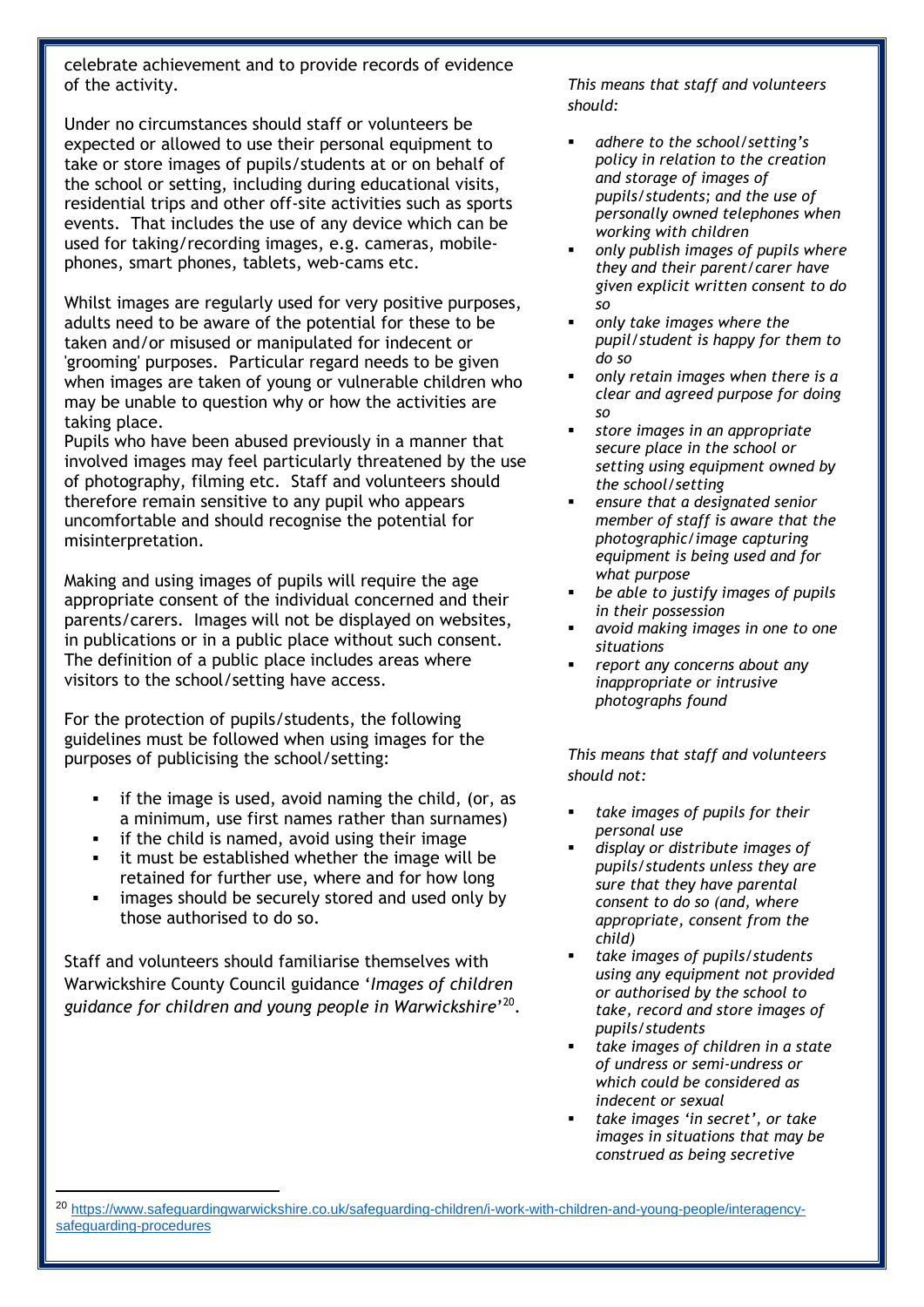*take images of a child's injury, bruising or similar (e.g. following a disclosure of abuse) even if requested by children's social care* 

*This means that the school will:* 

- *ensure that a robust policy in respect of the taking, recording, storage and publication of images of pupils/students that is compliant with WCC guidance 'Use of Images Guidance for Children and Young People in Warwickshire' is in place and that staff and volunteers are fully briefed about its contents*
- *have in place clear online safety policies in respect of access to and use of the internet*
- *make guidance available to staff, volunteers and pupils/students about appropriate usage.*

#### **25.Exposure to inappropriate images**

Staff should take extreme care to ensure that children and young people are not exposed, through any medium, to inappropriate or indecent images. The school/setting and staff and volunteers working directly with pupils/students need to ensure that internet-enabled ICT equipment used by pupils/students has the appropriate filters and restrictions to minimise the likelihood of access to inappropriate material.

There are no circumstances that will justify adults making, downloading, possessing or distributing indecent images or pseudo-images of children (child abuse images). Accessing these images, whether using the school/setting's or personal equipment, on or off the premises, or making, storing or disseminating such material is illegal.

If indecent images of children are discovered on the school/setting's premises or on the school/setting's equipment an immediate referral should be made to the Designated Officer (DO) in the Local Authority and the Police should be contacted. The images/equipment will be secured and there should be no attempt to view or delete the images as this could jeopardise necessary criminal action. If the images are of children known to the school/setting, a referral should also be made to children's social care via the INTEGRATED FRONT DOOR $^{21}.$ 

**.** 

*This means that staff and volunteers should:*

- *follow the school/setting's acceptable use and online safety policies*
- *ensure that children cannot be exposed to indecent or inappropriate images*
- *ensure that any films or material shown to pupils/students are age appropriate*

<sup>21</sup> Further advice re: how school staff should respond when finding indecent images of children can be found at <https://www.safeguardinginschools.co.uk/wp-content/uploads/2016/08/Sexting-in-schools-and-colleges-UKCCIS-August-2016.pdf>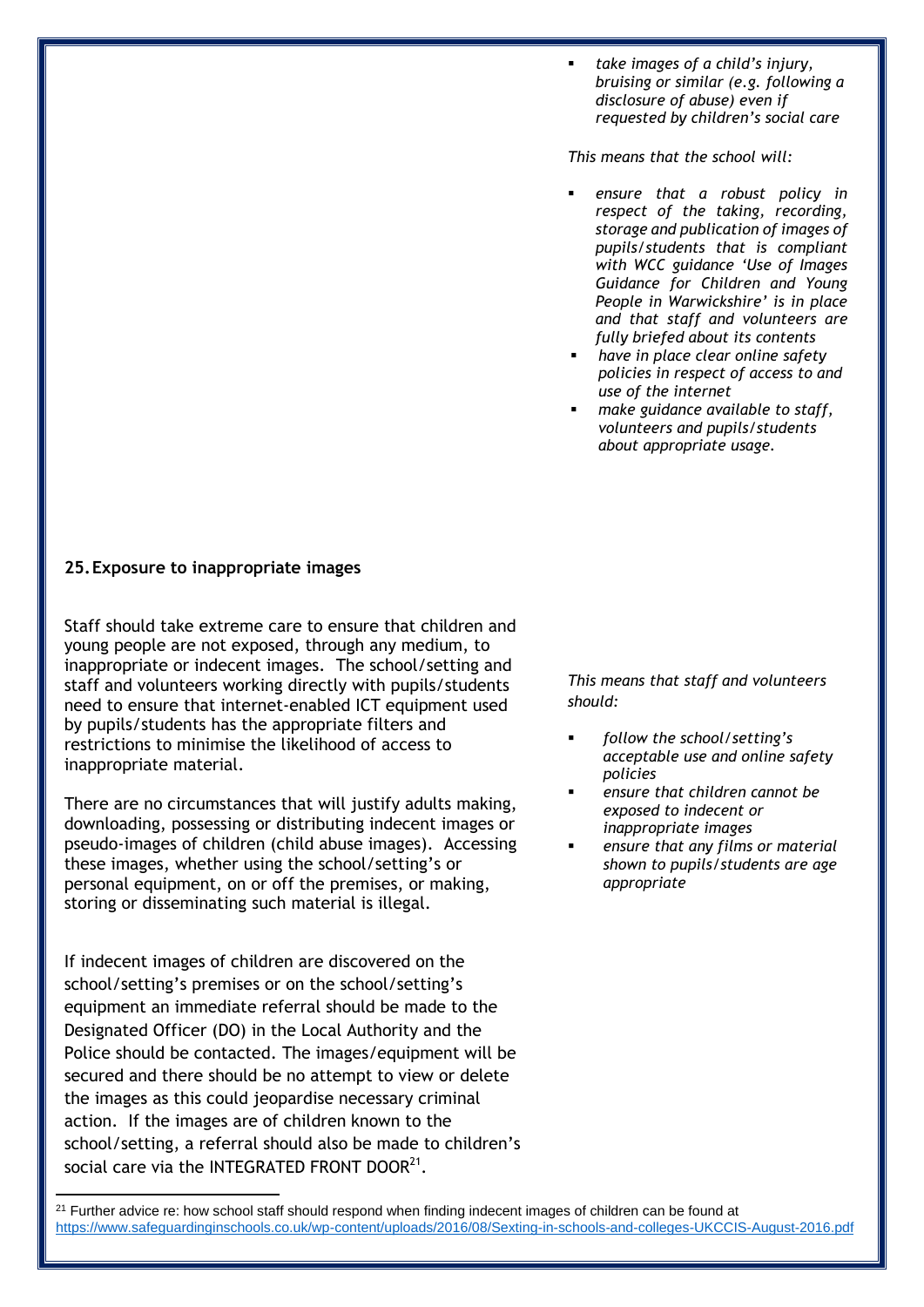Under no circumstances should members of staff or volunteers use equipment belonging to the school/setting to access pornography. Personal equipment containing pornography or links to it should never be brought into or used in the school/setting. This will raise serious concerns about the suitability of the adult to continue working with children and young people.

Staff and volunteers should keep their passwords confidential, should educate pupils/students to do the same and should not allow unauthorised access to equipment. In the event of any indecent images of children or unsuitable material being discovered on a device, the equipment should not be tampered with in any way. It should be secured and isolated from the network, and the DO contacted without delay. Adults should not attempt to investigate the matter or evaluate the material themselves as this may lead to a contamination of evidence and a possibility they will be at risk of prosecution themselves.

#### **26. Personal living accommodation including on site provision**

As stated above, staff should generally not invite any pupils/students into their living accommodation unless the reason to do so has been firmly established and agreed with the Executive Headteacher and the pupil's parents/carers.

It is not appropriate for staff to be expected or requested to use their private living space for any activity, play or learning. This includes seeing pupils for, e.g. discussion of reports, academic reviews, tutorials, pastoral care or counselling. Managers should ensure that appropriate accommodation for such activities is found elsewhere in the setting.

Under no circumstances should pupils be asked to assist adults with jobs or tasks, either for or without reward, at or in their private accommodation. Neither should they be asked to do so by friends or family of any employee or volunteer.

This guidance should also apply to all other persons living in or visiting the private accommodation.

#### **27. Overnight supervision and examinations**

There are occasions during exam periods when timetables clash and arrangements need to be made to preserve the integrity of the examination process. In these circumstances, examination boards may allow candidates to *This means that staff and volunteers should:* 

- *be vigilant in maintaining their privacy, including when living in on-site accommodation*
- *be mindful of the need to avoid placing themselves in vulnerable situations*
- *refuse any request for their accommodation to be used as an additional resource for the school or setting*
- *be mindful of the need to maintain appropriate personal and professional boundaries*
- *not ask pupils to undertake jobs or errands for their personal benefit*

*This means that:*

 *the school/setting will ensure that all arrangements reflect a duty of care towards pupils and staff*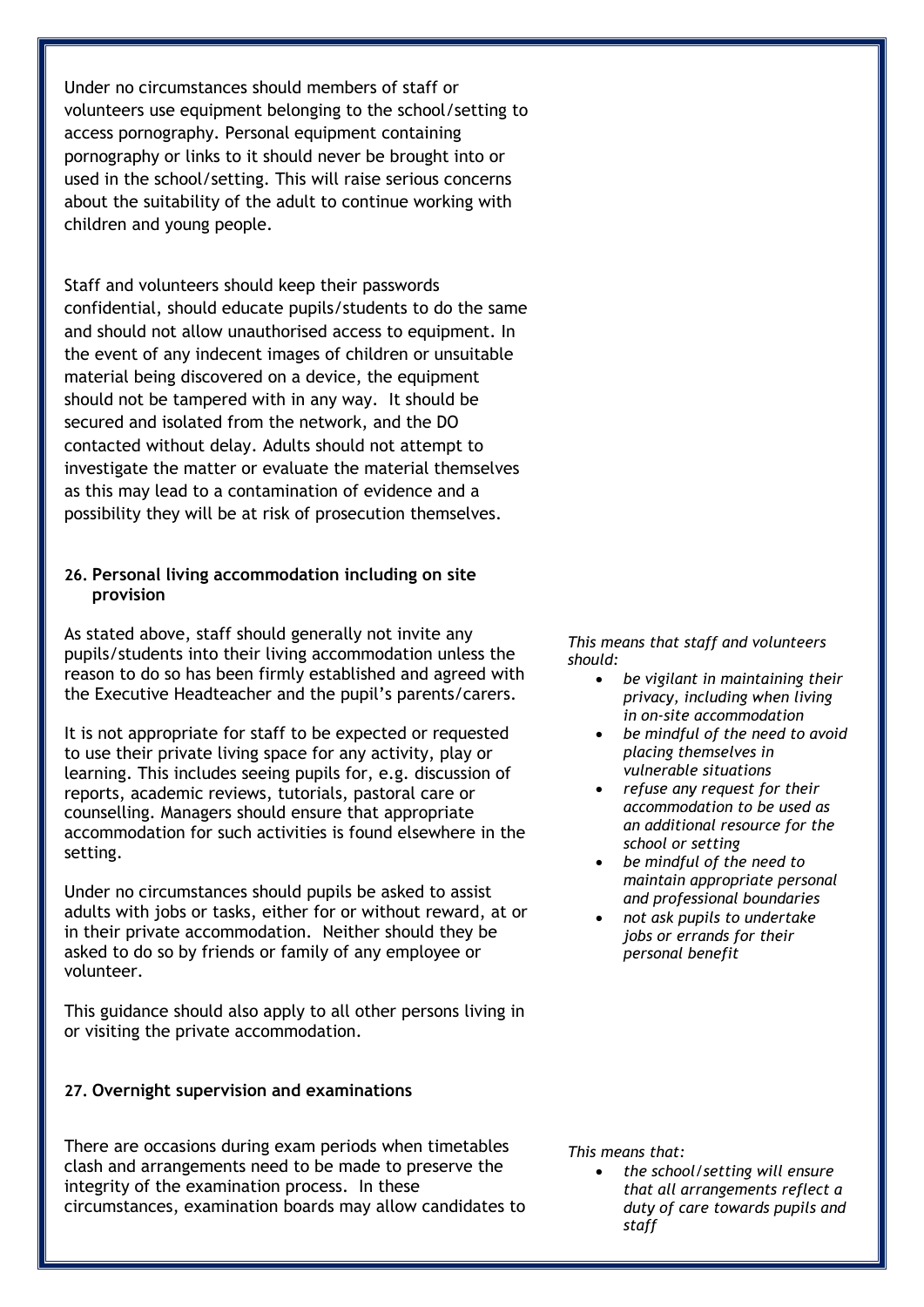take an examination the following morning, including on Saturdays.

The supervision of a candidate on journeys to and from the centre and overnight may be undertaken by the candidate's parent/carer or centre staff.

The examination board requires the centre to determine a method of supervision which ensures the candidate's wellbeing. As a result, in some circumstances staff may be asked to volunteer to supervise students. The overriding consideration should be the safeguarding of both the pupil and staff. The school/setting does not therefore endorse the practice of staff supervising candidates overnight in their own homes. Where necessary, the school/setting will arrange a 'sleep-over' on the school premises, supervised by a minimum of two members of staff.

Where arrangements are made for staff members to supervise a pupil overnight then all necessary safeguards will be put in place.

- *Where staff do supervise candidates overnight:*
- *a full health and safety risk assessment must be undertaken*
- *all arrangements should be made in partnership and agreement with the pupil and parents/carers*
- *arrangements involving one to one supervision must be avoided.*
- *as much choice, flexibility and contact with 'the outside world', should be incorporated into any arrangement so far as is consistent with appropriate supervision*
- *whenever possible, independent oversight of arrangements should be made*
- *any situation which gives rise to complaint, disagreement or misunderstanding should be reported*
- *staff should have regard to any local and national guidance*

#### **28.Curriculum**

Many areas of the curriculum can include or raise subject matter which is sexually explicit or of a political or otherwise sensitive nature. Care should be taken to ensure that resource materials cannot be misinterpreted and clearly relate to the learning outcomes identified by the lesson plan.

This can be supported by developing ground rules with pupils/students to ensure sensitive topics can be discussed in a safe learning environment. This plan should highlight particular areas of risk and sensitivity and care should especially be taken in those areas of the curriculum where usual boundaries or rules are less rigorously applied, e.g. drama.

The curriculum can sometimes include or lead to unplanned discussion about subject matter of a sexually explicit, political or otherwise sensitive nature. Responding to pupils/students' questions requires careful judgement and staff should take guidance in these circumstances from the Designated Safeguarding Lead.

Care should be taken to comply with the school/setting's policy on spiritual, moral, social, cultural (SMSC) aspects of the curriculum which should promote fundamental British values and be rigorously reviewed to ensure it is lawful and consistently applied. Staff should also comply at all times with the school/setting's policy for relationships and sex education (RSE). It should be noted that parents have the right to withdraw their children from all or part of any

*This means that staff and volunteers should:*

- *have clear written lesson plans*
- *take care when encouraging pupils to use self-expression not to overstep personal and professional boundaries*
- *be able to justify all curriculum materials and relate these to clearly identifiable lessons plans*

*This means that staff and volunteers should not:*

- *enter into or encourage inappropriate discussions which may offend or harm others*
- *undermine fundamental British values*
- *express any prejudicial views*
- *attempt to influence or impose their personal values, attitudes or beliefs on pupils/students*
- *discuss aspects of their own personal and sexual relationships with pupils/students*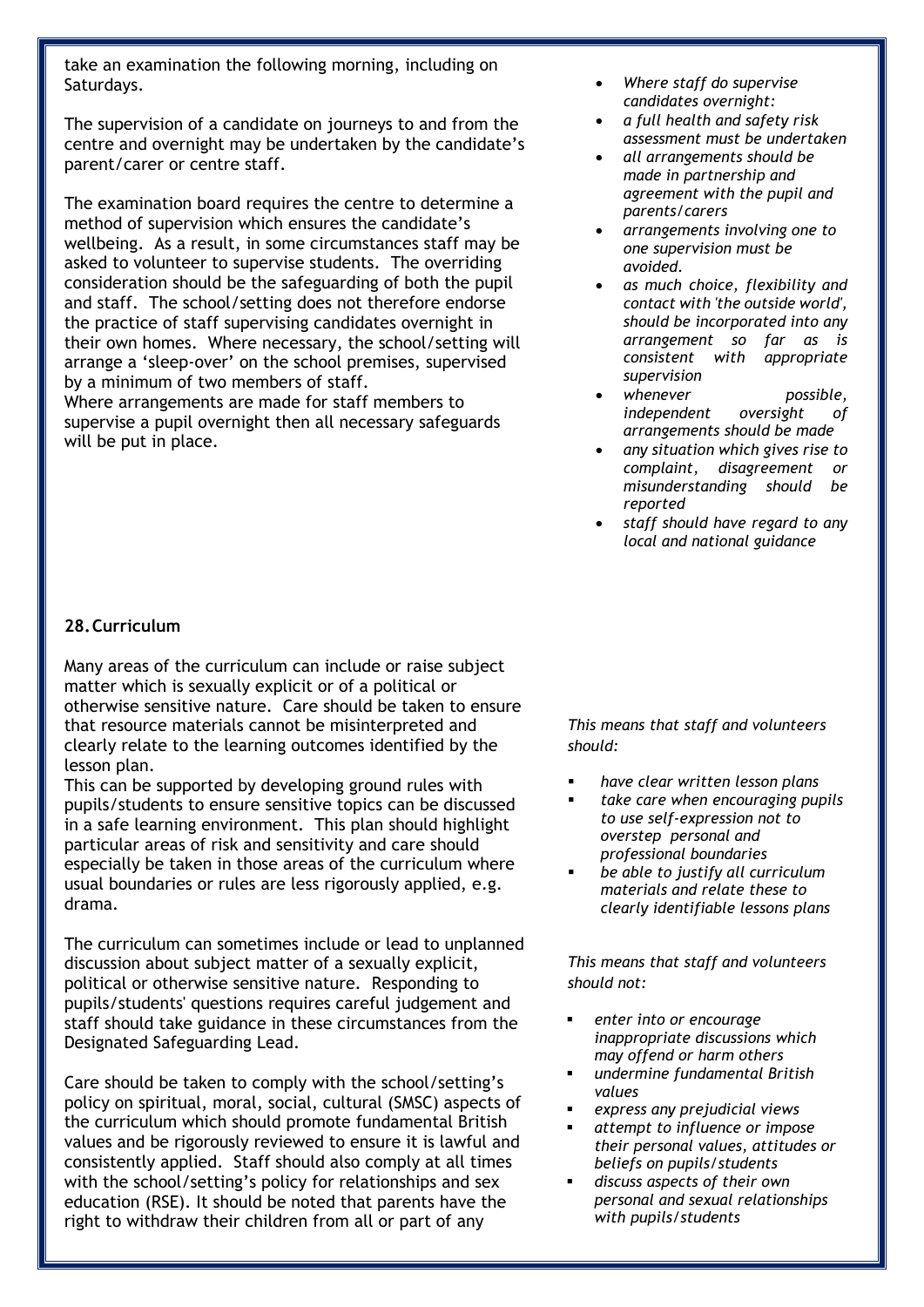relationships and sex education provided (but not from the National Curriculum for Science).

#### **29. Whistleblowing**

Whistle blowing is the mechanism by which staff and volunteers can voice their concerns, made in good faith, without fear of repercussion. The school has a clear and accessible whistleblowing policy that meets the terms of the Public Interest Disclosure Act 1998. Staff and volunteers who use whistleblowing procedures should have their employment rights protected.

Staff and volunteers should recognise their individual responsibilities to bring matters of concern to the attention of the Executive Headteacher/principal and/or relevant external agencies including the DO when appropriate and that to not do so may result in charges of serious neglect on their part where the welfare of children may be at risk.

In relation to whistleblowing concerning an allegation of abuse by a member of staff or volunteer or any breach of this Code of a safeguarding nature, staff and volunteers must comply with section 32 below.

*This means that the school/setting will:*

- *ensure that an appropriate whistleblowing policy that is shared with all staff and volunteers is in place; and is reviewed/amended as necessary during exceptional circumstances, e.g. partial closure as in the COVID-19 pandemic*
- *include in the whistleblowing policy how to escalate concerns if they believe that safeguarding arrangements in the setting are not effective, or a child/ren are not being protected*
- *ensure that a clear procedure for dealing with allegations against staff and volunteers which is in line with the WS procedure for the management of allegations is in place. (continued below)*

*This means that staff and volunteers should:*

- *report any behaviour by colleagues or any other adult working with children in the school/setting that raises concern to the Executive Headteacher/ principal* using yellow forms.
- *escalate their concerns by reporting directly to the DO if they believe a child or children are not being protected or where they have concerns about the Executive Headteacher/principal's response*

#### **30.Sharing concerns and recording incidents**

All members of staff and volunteers should be aware of the school/setting's child protection and safeguarding procedures, including procedures for dealing with allegations against staff, volunteers and other adults that work with pupils/students.

*This means that staff and volunteers should:*

- *be familiar with the school's systems for recording concerns, both about children and the behaviour of adults who work with children*
- *know how to contact the DO, WCC*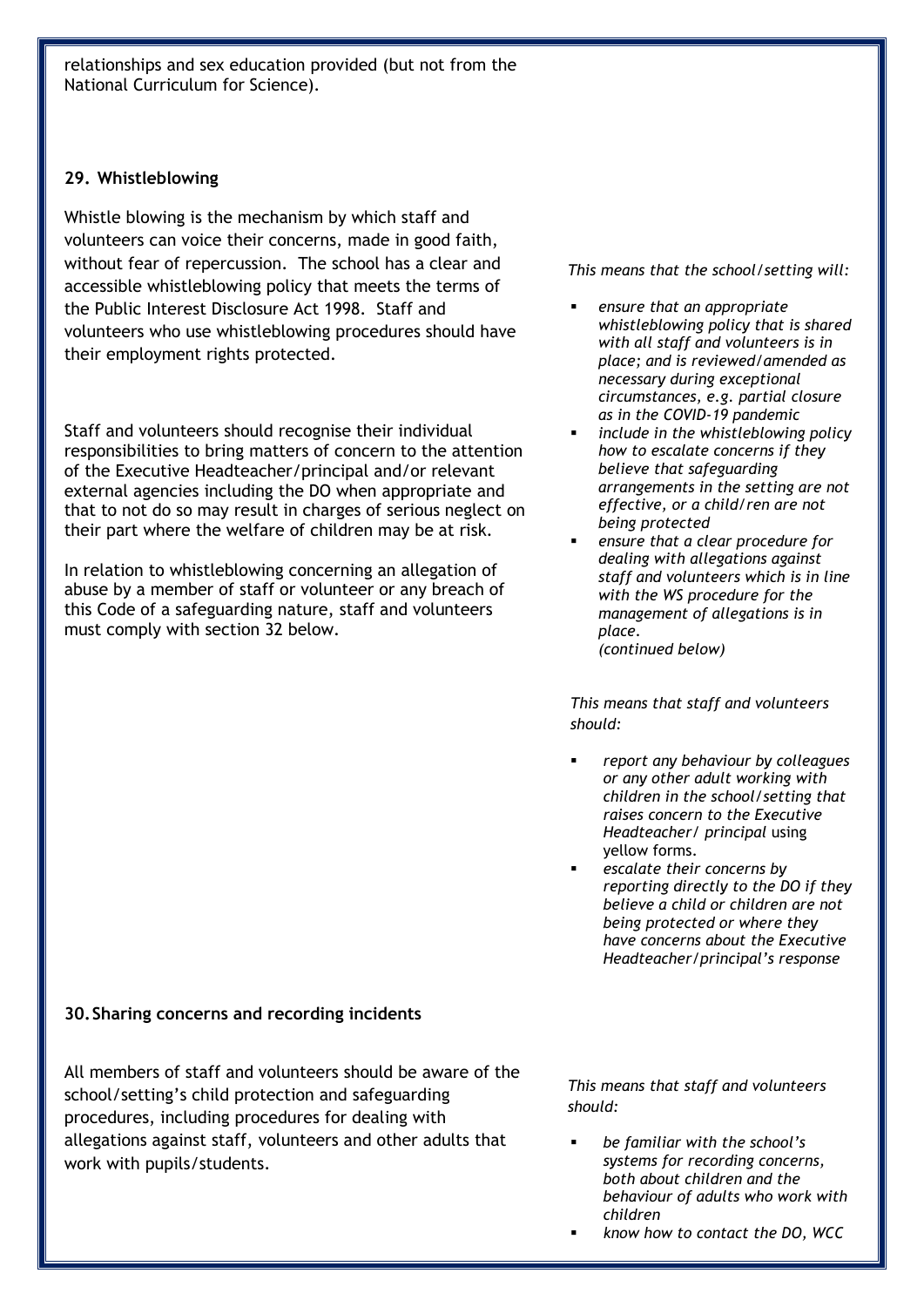All staff and volunteers should feel able to raise concerns about any poor or unsafe practice and any potential failure in the school/setting's safeguarding regime and have confidence that any such concerns will be taken seriously by the Executive Headteacher<sup>22</sup>.

To that end, staff and volunteers have a duty to report any breach of this code of conduct including what may seem minor contraventions and all concerns about poor practice or possible child abuse by colleagues **to the Executive Headteacher** without delay in line with the school/setting's child protection and safeguarding procedures $^{23*}$ .

That duty is not restricted to but includes specific allegations being made or incidents being witnessed, by any person, of abuse perpetrated by any member of staff, volunteer or other adult who works with children and young people.

The recommended format for all staff in schools to record any such poor practice or possible child abuse by colleagues or other adults who work with children is the pro forma 'Logging A Concern about the behaviour of an adult who works with children', also known as the 'Yellow form'. All such forms should be passed directly to the Executive Headteacher. Alternatively, staff are free to approach the Executive Headteacher directly to discuss their concerns.

In the event of the Executive Headteacher being absent or unavailable for some reason (including times of school closure or partial closure), staff should contact the chair of governors and/or take advice from the Designated Officer or INTEGRATED FRONT DOOR Education Lead.

Similarly, in the event that a member of staff feels the Executive Headteacher or chair of governors has not taken their legitimate concerns seriously, they should escalate their concerns by contacting the chair of governors and/or take advice from the Designated Officer or INTEGRATED FRONT DOOR Education Lead.

In the event of any allegation being made to a member of staff or volunteer other than the Executive Headteacher, information should be clearly and promptly recorded and reported to the Executive Headteacher without delay.

Members of staff and volunteers should always feel able to discuss with their line manager any difficulties or problems that may affect their relationship with or behaviour towards pupils/students, so that appropriate support can be provided and/or action can be taken.

All reports of breaches of this code of conduct and all specific allegations of abuse must be taken seriously and properly investigated in accordance with school and WS

#### *INTEGRATED FRONT DOOR Education Lead and Ofsted/regulatory body directly if required*

 *take responsibility for recording any incident, and passing on that information where they have concerns about any matter pertaining to the welfare of an individual in the school/setting*

*This means that the school/setting:*

 *should have an effective, confidential and accessible system for recording and managing concerns raised by any individual regarding adults' conduct and any allegations against staff and volunteers* 

**.** 

<sup>&</sup>lt;sup>22</sup> Keeping Children Safe in Education (DfE 2020), paragraph 57

<sup>&</sup>lt;sup>23</sup> In the event of any member of staff or volunteer having concerns about the Executive Headteacher/principal breaching this code of conduct or abusing a child, they should contact the Chair of Governors without delay.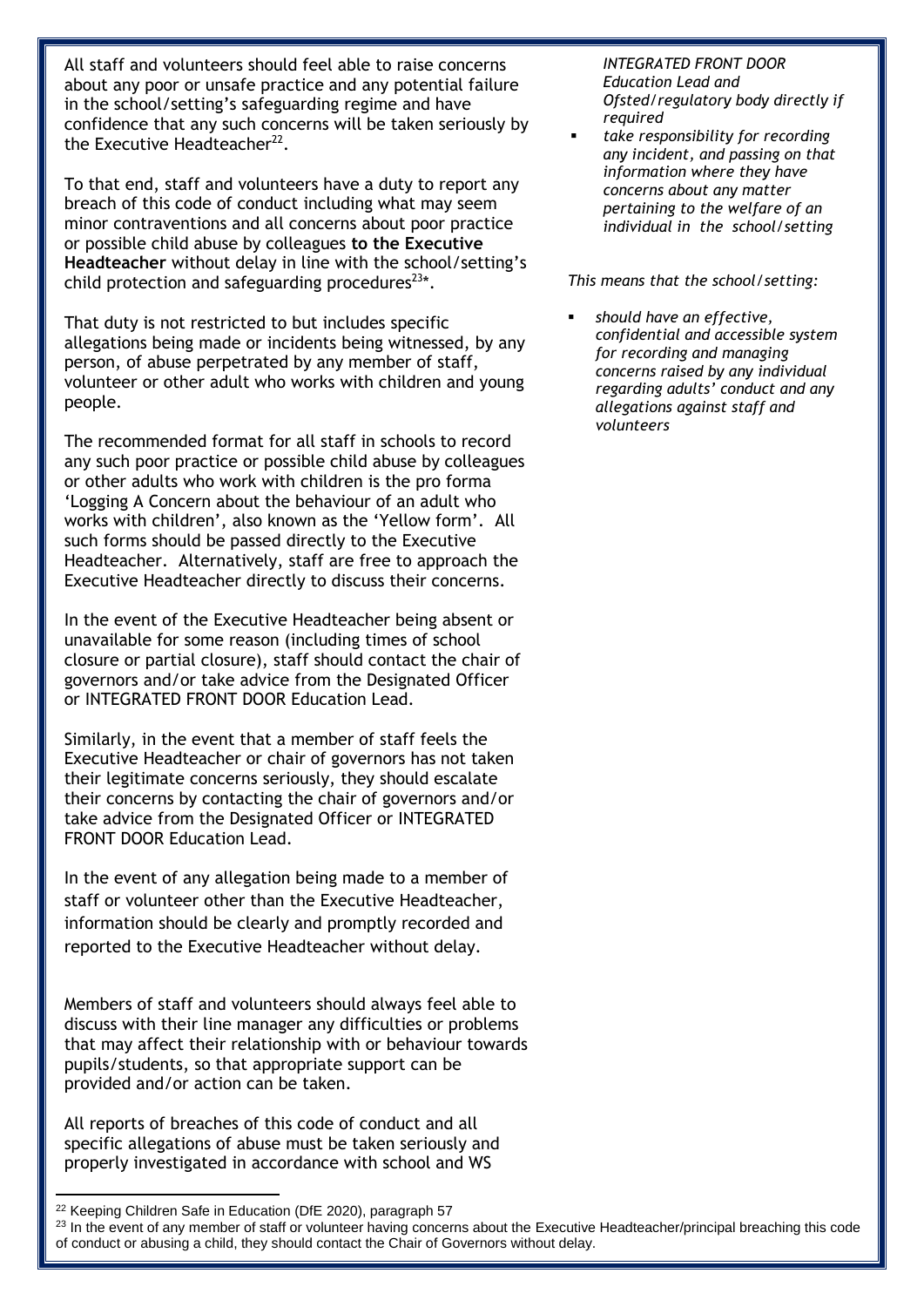procedures and statutory guidance. Staff who are the subject of allegations are advised to contact their professional association or Trade Union.

It is essential that accurate and comprehensive records are maintained wherever concerns are raised about the conduct or actions of adults working with or on behalf of pupils/ students.

\* In the event of any member of staff or volunteer having concerns about the Executive Headteacher breaching this code of conduct or abusing a child, they should contact the chair of governors without delay. Alternatively, staff and volunteers are free to contact the DO in the Local Authority or the Integrated Front Door Education Lead to discuss their concerns.

To that end, contact details for the Chair of Governors, Designated Officer and INTEGRATED FRONT DOOR Education Lead will be readily accessible to all staff and volunteers via the safeguarding noticeboard in the staff room.

#### **31.Tutoring of School Pupils**

#### 33.1 Independent Tutoring

Members of staff and volunteers, who undertake tutoring outside school on a self-employed basis, should ensure that they do not tutor children who attend this school/setting outside the school premises as this would be a blurring of professional boundaries. It is appropriate for staff and volunteers to offer independent tutoring to pupils at the school/setting on the school premises on a self-employed basis at lunch times or outside school hours for subjects not available through the regular curriculum (e.g. musical instrument tuition, dance, minority interest sports), subject to written approval by the Executive Headteacher, written parental consent and compliance by the teacher with this Code at all times. Members of staff must also inform the Executive Headteacher/principal if they undertake any additional employment outside the school premises including tutoring of children who attend different schools and always ensure they have the parents'/carers' consent.

#### 33.2 One-to-One Tuition

The above paragraph does not apply where tutors employed by the Local Authority or a school are undertaking tuition under the one-to-one tuition programme, where pupils and tutors are identified by the school.

#### **32.Professional behaviour**

Employees must not misuse or misrepresent their position, qualifications or experience or bring the reputation of the school into disrepute. Such behaviour may lead to disciplinary action and in the case of a teacher's professional misconduct may lead to a referral to the National College of Teaching and Learning (NCTL). Serious safeguarding related allegations that are upheld will be referred to the Disclosure and Barring Service (DBS).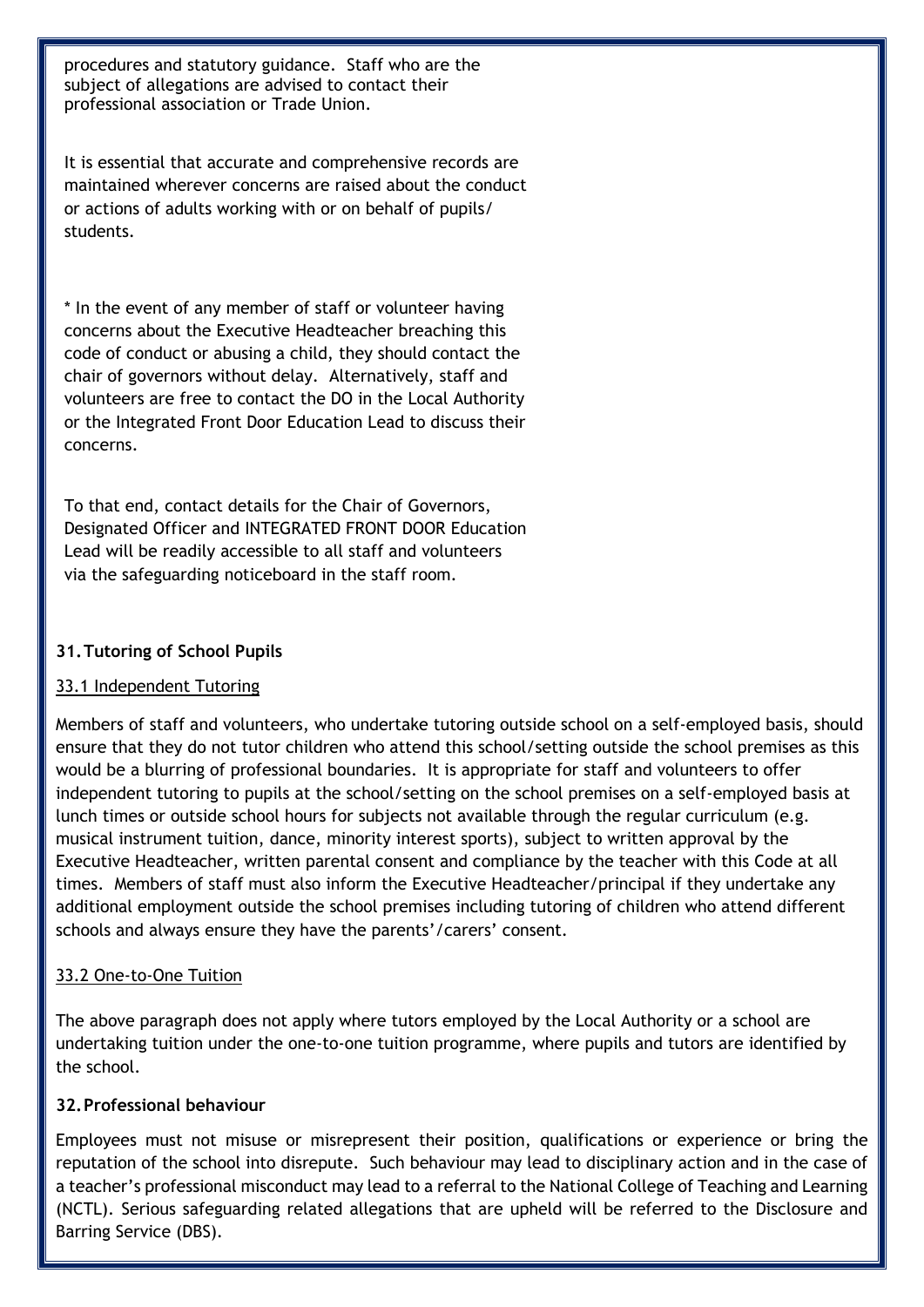#### **33.Criminal actions**

School employees must inform the Executive Headteacher/ (Chair of Governors if the employee is the Executive Headteacher) immediately if they are subject to a criminal conviction, caution, ban, police enquiry, investigation or pending prosecution.The Executive Headteacher or Chair will discuss the situation with the employee in the context of their role and responsibilities in order to help safeguard children, other employees at the school and the school's reputation.

#### **Required reading:**

- School's Safeguarding and Child Protection policy and procedure.
- Misconduct Policy
- Teacher Standards

#### **34.Declaration of interests**

An employee is required to declare any situation whereby a group or organisation they are associated with would be considered to be in conflict with the ethos of the school. Membership of a trade union or staff representative group would not need to be declared. Employees should also consider carefully whether they need to declare to the school their relationship with any individual(s) where this might cause a conflict with school activities. For example, a relationship with a Governor, another staff member or a contractor who provides services to the school.

Failure to make a relevant declaration of interests is a serious breach of trust and therefore if employees are in doubt about a declaration, they are advised to take advice from their Executive Headteacher or trade union.

All declarations, including nil returns, should be submitted in writing to the Executive Headteacher on a school Register of Business Interests. (Appendix 1 – Pro Forma).

#### **35.Probity of records and other documents**

The deliberate falsification of documents is not acceptable. Where an employee falsifies records or other documents, including those held electronically, this will be regarded as a serious disciplinary matter and potentially a criminal offence. Where an employee who has claimed any benefit, including housing benefit, either directly or indirectly and has failed to disclose their full earnings, this will be investigated as a potential allegation of gross misconduct and the employee may be dismissed and referred to the Police.

#### **36.Financial inducements**

#### 37.1 Financial Regulations for schools

All school employees **must comply with the school's and Local Authority's** (where the school is a maintained school) **Financial Regulations**. Employees should familiarise themselves with the regulations but some of the principal employee requirements are summarised below.

#### 37.2 Business Contacts

"Business contact" refers to any person, body or organisation with which the school is involved on a financial or charitable basis (including contractors; developers; consultants; regional or national charities). This also includes business contacts who are potential suppliers (e.g. they are tendering for future business).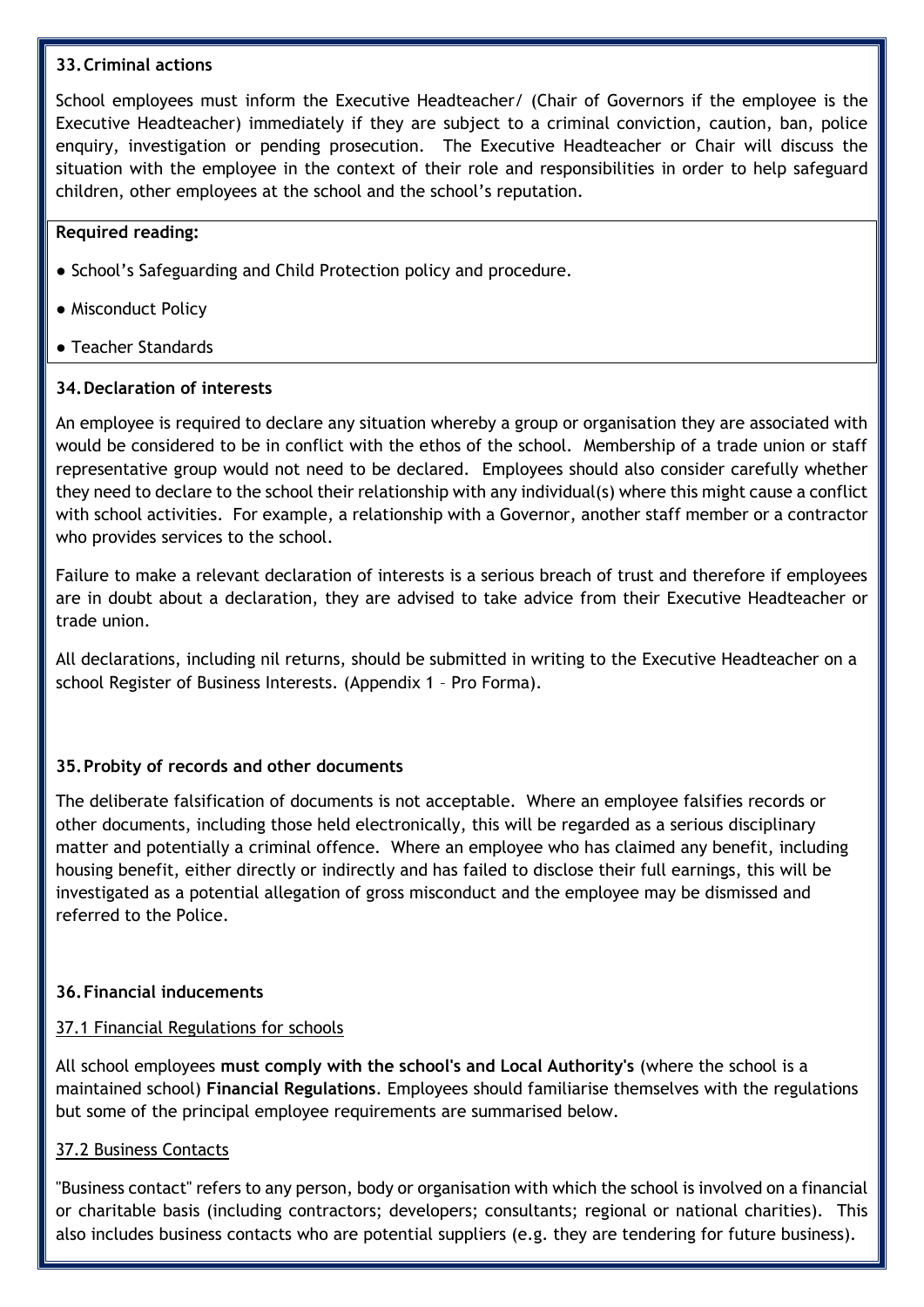#### 37.3 Declaration of gifts

Any gifts that are received should be declared in writing to the Governing Body on the Register of Gifts and Hospitality (Appendix 2 – pro forma) with the exception of those items specifically identified in sections below. This document shall remain available for inspection by the Governing Body and local authority's Internal Audit team where it is the employer.

#### 37.4 Gifts or hospitality to an employee

Where a business contact offers a personal gift, personal payment or other incentive such as secondary employment to an employee, these should not be accepted and should be returned with a suitable official letter. Such offers should be declared to the Governing Body and recorded in the Register of Gifts and Hospitality.

If it is not possible to return gifts then the employee who deals with that supplier should declare the gift to the Governing Body who will keep a record of it and decide how it is to be used. Such gifts remain the property of the school and should be included in the Register of Gifts and Hospitality.

The only exceptions to these are:

- Low cost, functional items suitable for business use rather than personal use and displaying the supplier's logo e.g. diaries, calendars and pens. These items may be accepted and do not have to be included in the Register of Gifts and Hospitality.
- Gifts offered by parents or students to school staff to express their thanks, such as boxes of chocolates. However, only gifts with an individual value of £25 or less may be accepted. Such gifts do not have to be declared in writing to the Governing Body or be included in the Register of Gifts and Hospitality. For the avoidance of doubt employees must always refuse gifts of money.

Where hospitality in the form of meals and drinks is offered by a business contact, this is only acceptable where it forms part of a normal business meeting (for example, refreshments at training events or meals at evening meetings). Offers of hospitality to specific events, such as a dinner or sporting event, should only be accepted after authorisation from the Governing Body. These would normally only be approved where there is a clear and demonstrable benefit to the school and the hospitality would not expose the school to criticism that the business contact was exerting undue influence. These should be recorded in the Register of Gifts and Hospitality.

Visits by employees to exhibitions, demonstrations, conferences, business meals and social functions in connection with the school's business and authorised by the school, shall be at the school's expense.

#### 37.5 Gifts or hospitality to the school

Where a business contact sends a gift to the school (for example, a stationery supplier sending a gift), these should not be accepted and should be returned to the supplier. Such offers should be declared to the Governing Body and recorded in the Register of Gifts and Hospitality.

If it is not possible to return the gift, the employee who usually deals with the supplier should declare the gift to the Governing Body who will keep a record of it and decide how it is to be used. Such gifts remain the property of the school and should be included in the Register of Gifts and Hospitality. The only exceptions to this are low cost, functional items suitable for business use (as opposed to personal use), such as diaries, calendars or pens, may be accepted and do not have to be declared on the Register of Business Interests.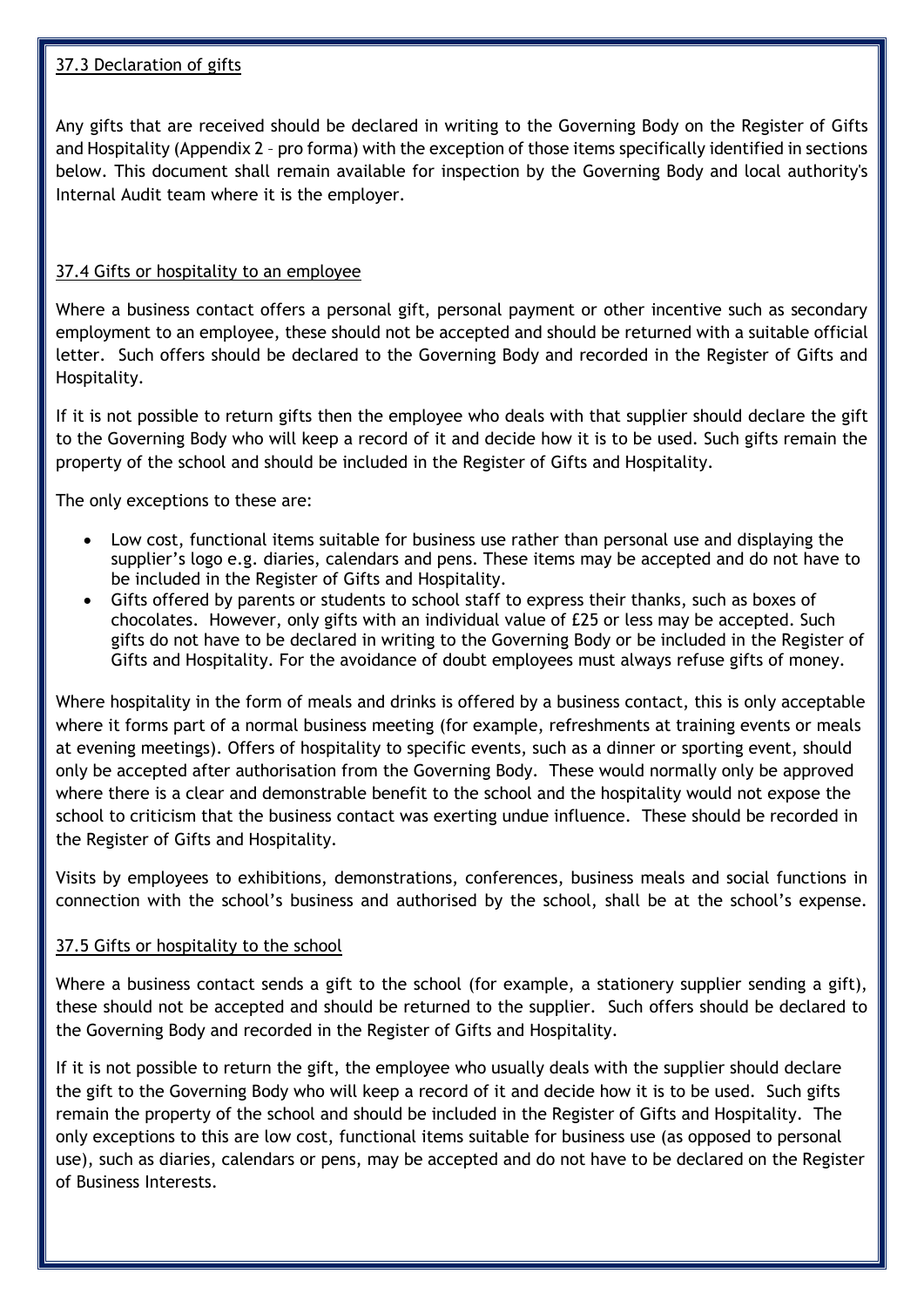#### 37.6 Use of school contacts

Apart from participating in concessionary schemes arranged by trade unions or other such groups for their members, employees shall not use school business contacts for acquiring materials or services.

#### **Required reading:**

Scheme of Financing Schools

#### **37.Other employment**

Subject to para 32.1 above, employees are permitted to take up secondary employment outside the school as long as the activity does not constitute a conflict of interest, adversely affect their primary employment at the school or exceed the legal maximum working week of 48 hours as defined by the Working Time Regulations. The secondary employment must be undertaken outside the working hours of the employee's normal post and employees are required to keep the Executive Headteacher (Governing Body if the employee is the Executive Headteacher) informed of their employment at other organisations.

#### **38.Health and safety**

Employees must adhere to the school's Health and Safety policy, procedure and guidance and must ensure that they take every action to keep themselves and everyone in the school environment safe and well.

This includes taking immediate safety action in a potentially harmful situation (either at school or off-site) by complying with statutory and school guidelines and collaborating with colleagues, agencies and the Local Authority.

#### **Required reading:**

School's Health and Safety Policy.

#### **39.Use of alcohol and illegal drugs**

The taking of illegal drugs or alcohol during working hours is unacceptable and will not be tolerated. All employees are expected to attend work without being under the influence of alcohol or illegal drugs and without their performance being adversely impacted by the consumption of alcohol or illegal drugs. If alcohol or drug usage impacts on an employee's working life, the school has the right to discuss the matter with the employee and take appropriate action (disciplinary/capability procedures), having considered factors such as the school or Local Authority's reputation and public confidence in the school and the employee.

#### **40.Use of school premises, equipment & communication systems**

School equipment and systems (phone, email and computers) are available only for school-related activities and should not be used for the fulfilment of another job or for personal use. This is unless authorised by the Executive Headteacher (NB for the Executive Headteacher this is the Chair of Governors); in case of an emergency, or where used for brief periods outside of working hours.

This includes photocopying facilities, stationery and premises. It also applies to access provided for remote use (e.g. handheld portable devices etc.) and to staff working outside of school premises and using their own IT equipment.

Illegal, inappropriate or unacceptable use of school equipment or communication systems may result in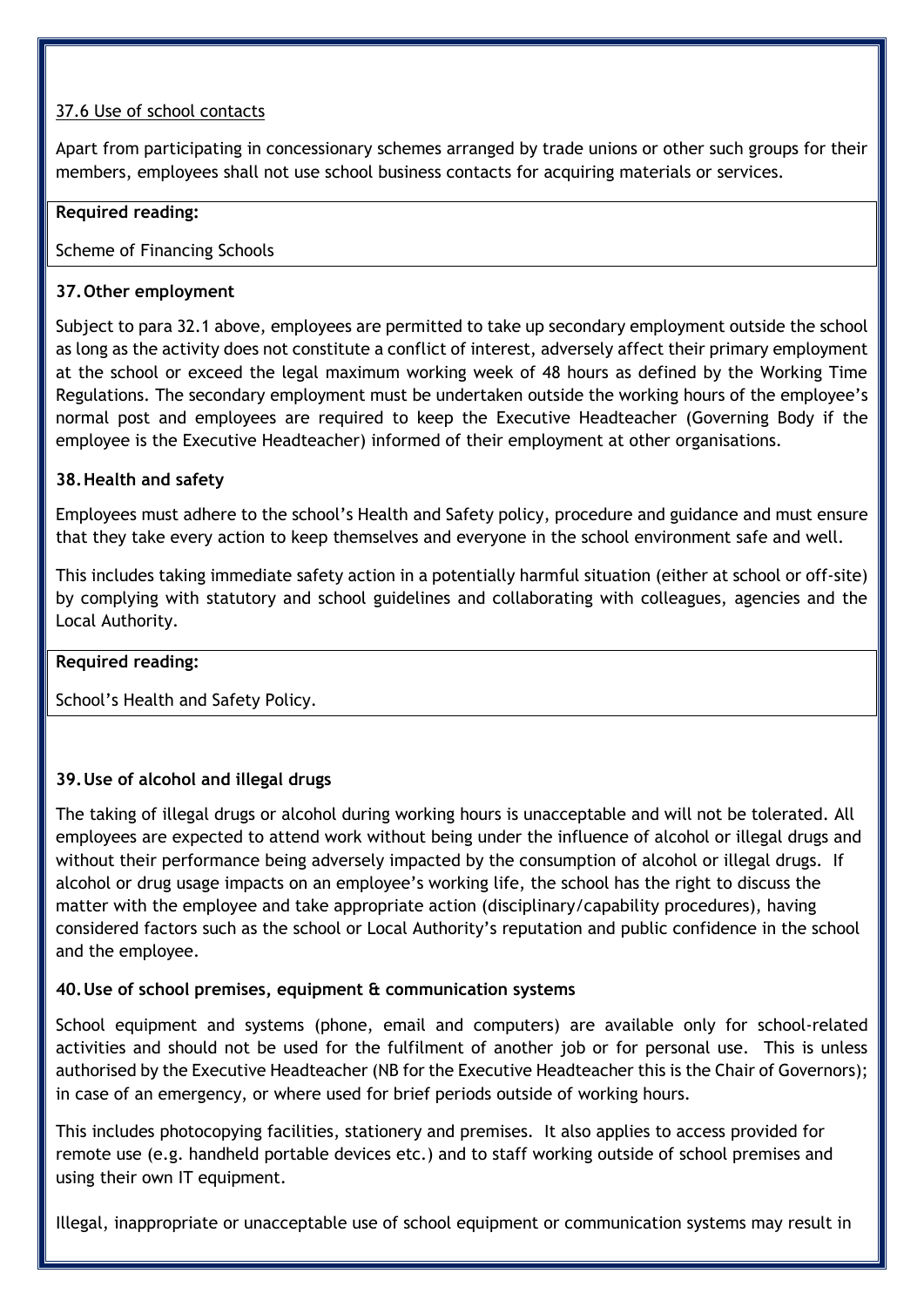disciplinary action and in serious cases could lead to an employee's dismissal. This list is not exhaustive and includes:

creating, sending or forwarding any message that would reasonably be

considered inappropriate or unacceptable.

- committing or implying commitment to any contractual arrangements.
- accessing, publication or circulation of illegal, offensive, unacceptable ,

inappropriate or non-work related material.

- any illegal activities.
- posting confidential information about the school and/or other employees, children or parents on social networking sites.
- gambling or gaming.
- unauthorised use of school facilities (or employee's personal IT equipment), for personal use during employee's working time.

Employees receiving inappropriate communication or material or who are unsure about whether something h/she proposes to do might breach this policy should seek advice from their Executive Headteacher.

The school has the right to monitor e-mails, phone calls, internet activity or document production, principally in order to avoid offensive or nuisance material and to protect systems from viruses but also to ensure proper and effective use of systems. Communication systems may be accessed when the school suspects that the employee has been misusing systems or facilities, or for the investigation of suspected fraud or other irregularity.

Accredited Trade Union representatives can use school communication systems for the purposes of undertaking trade union duties and these will be treated as confidential.

Passwords should not be shared and access to computer systems must be kept confidential. Breach of this confidentiality may be subject to disciplinary action. Where appropriate the school should consider a system of proxy access. Any school equipment that is used outside school premises, for example laptops, should be returned to the school when the employee leaves employment or upon request by the Executive Headteacher.

#### **41.Frequently Asked Questions**

Q1. Why do we need to have a Code of Conduct?

A1. It is important that all employees are aware of the standards of behaviour expected by the Governing Body and that these standards are systematically and fairly applied. Maintenance of those standards will contribute to the school fulfilling its statutory responsibility to safeguard and promote the welfare of all pupils/students. Employees also need to be aware of the potential consequences of not adhering to the Code.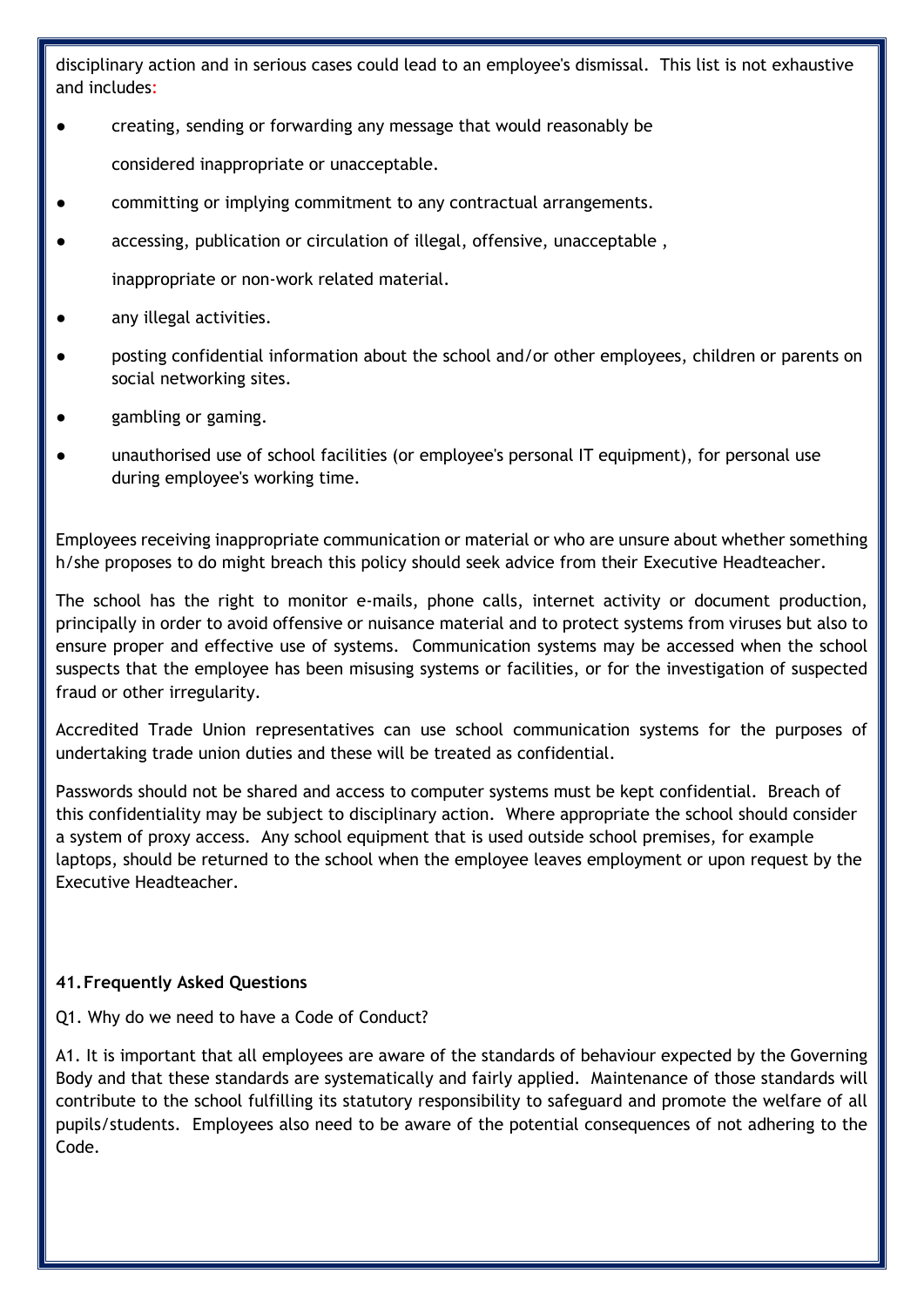Q2.What happens if I breach the Code?

A2. Failure to observe the code of conduct could lead to action being taken under the Schools' Model Procedure for Misconduct relating to School Staff. This does not preclude appropriate action being taken against an employee under other procedures for reasons other than misconduct, for example unsatisfactory performance, which would be dealt with under the Capability Procedure. Please refer to both procedures for the detailed process involved and the potential outcomes which might follow a breach of the Code of Conduct.

Any breach of the code by agency staff must be referred to the agency to be dealt with.

It is not possible to cover all situations which may occur at work. Nor is it possible to state that any single incident of misconduct will always attract the same penalty, bearing in mind such factors as mitigation, previous conduct and personal circumstances.

Q3. How do I know if I am using the internet and email in the correct way?

A3. There are guidelines in the Code of Conduct. However you should make yourself aware of the guidance and the school's Acceptable Use Policy. Ask the Executive Headteacher or school office if you are unsure.

Q4. What do I do if I am offered a gift by a supplier or a customer?

A4. A gift of less than £25 can be seen as a 'token', for example diaries or calendars are acceptable. However, if the gift is valued at £25 or more you should refuse it. In a situation where a refusal might be difficult or considered offensive then you should consult your Executive Headteacher who will decide on the appropriate action.

Q5. My father in law is on the Board of Directors for one of the schools' potential contractors, what do I need to do?

A5. This would constitute a conflict of interest if you are involved in the process of awarding contracts, or had any influence with the contract. If you have such a relationship you should declare this personal interest by completing Appendix x (pro forma).

Q6. I have become involved in a close relationship with a team member who I manage. Can I continue with my normal management role?

A6.You should not be involved in any disciplinary, appraisal or any other employment decision for an employee with whom you have a personal relationship. You also need to be aware that professional boundaries must be maintained. If there is any disruption in the workplace or obvious favouritism, action could be taken under the appropriate procedure. If you have any doubts, please contact your manager / Executive Headteacher for advice.

Q7. One of the pupils/students I work with has asked for my personal mobile number and email address. What should I do?

A7. You should not give your personal mobile phone number or email address to a pupil/student unless there is a specific need which has been agreed with your line manager, Executive Headteacher, parents or carers. However, this would be a rare occurrence. If the pupil/student persists in their request you should speak to your line manager/ Executive Headteacher.

Q8. I work with vulnerable pupils/students who can display extreme behaviours. How should I deal with such a situation?

A8. Initially you should try to diffuse the situation. If this is not possible then you may need to consider physical intervention. Any physical intervention should be based upon a risk assessment (either formal or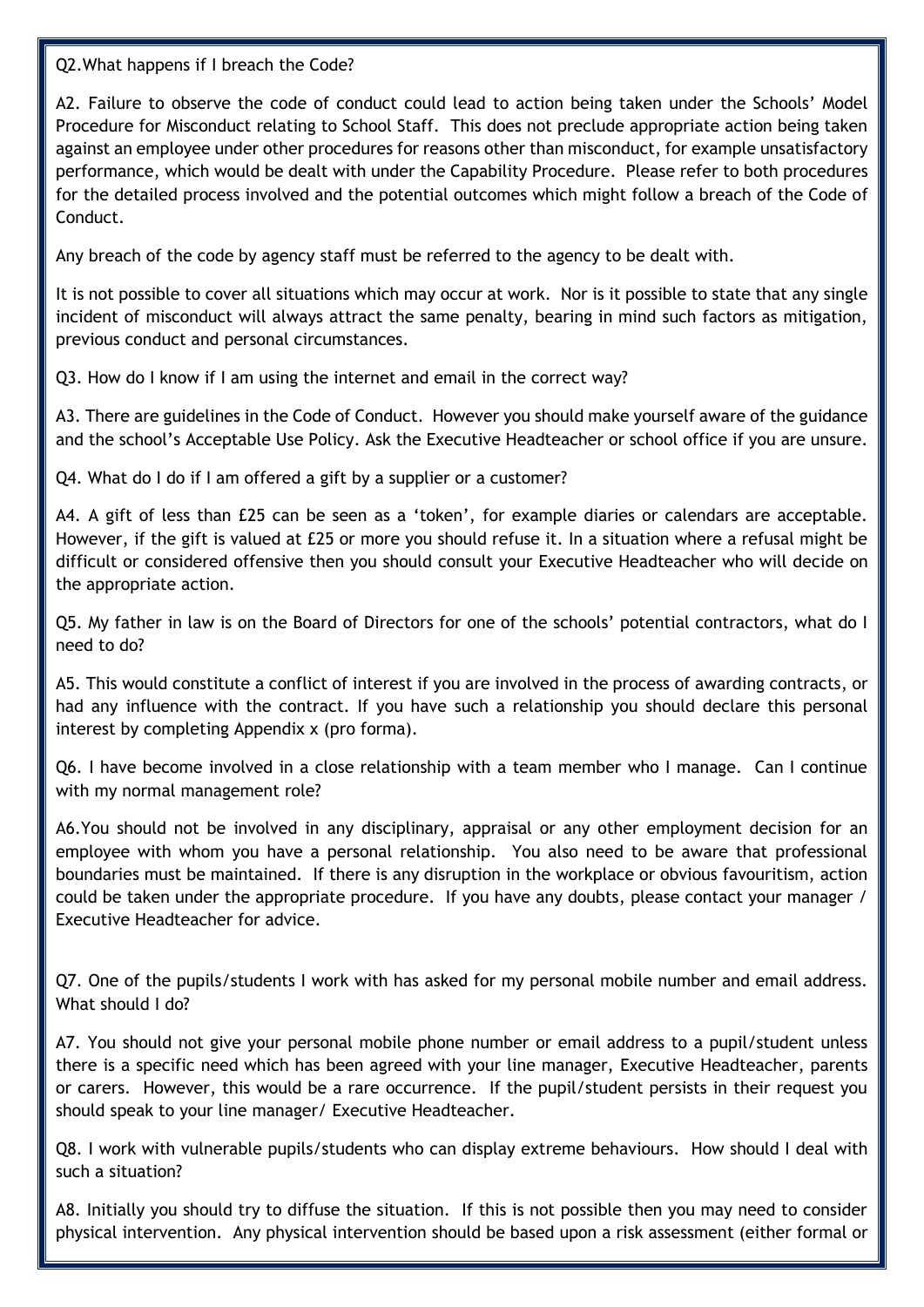'dynamic', i.e. on the spot) and be in the pupil/student's best interests. It must be reasonable, proportionate and considered absolutely necessary. If physical intervention is used, you must record and report the situation as soon as possible according to local arrangements. Please also refer to Local Authority '*Guidance on the Use of Force and Physical Intervention'.*

Q9. I use social networking sites a lot in my own time but am regularly contacted to be a 'friend' by pupils/students whom I teach within my school. What should I do?

A9. You need to check your security settings to make sure only those people you wish to have access to your web pages can see them. You should decline the 'friends' requests of pupils and their parents and maintain a strictly professional working relationship. If you are unsure, you should speak with your line manager / Executive Headteacher.

Q10. I work as a contractor and my niece has asked me for a job as a cleaner for whom I would be the line manager for. Can I recruit her?

A10. If there is a vacancy then it would need to be advertised. Your niece can choose to apply for the post, but as she is a relative you should not be involved in the recruitment and selection process as it would be considered a conflict of interest.

If your niece is appointed by another manager and you are her line manager, you must maintain a strictly professional relationship at work and you must not be involved in any employment decisions, for example, appraisals, pay decisions, etc.

Q11. If I go to the schools' Christmas party and get drunk, what business is it of school?

A11. As an employee of Council and/or school, if you partake in activities linked with work then it can be genuinely classed as an extension of your employment and we would expect you to conduct yourself appropriately. If your behaviour was influenced by alcohol and you behaved in an inappropriate way (i.e, actions against a fellow employee or member of the public, school reputational damage), this could result in disciplinary action being taken.

Q13. I work as a cleaner within a number of schools; do I need to inform each school that I am working somewhere else?

A13. You must inform the Executive Headteacher of each school that you work for a number of schools and the total hours that you work. If this exceeds 48 hours per week, you will need to sign an 'opt out form'. You also need to consider your work life balance and your health if you are working this number of hours.

Q13. I often let off steam via Facebook about my day at work. What business is this of the school?

A13. There would potentially be damage to the school reputation as members of the public can access and view this. The comments could be identified with harassment if named people are linked to the school. This could result in allegations of misconduct that the school would investigate under the Model Procedure for Misconduct of School Staff.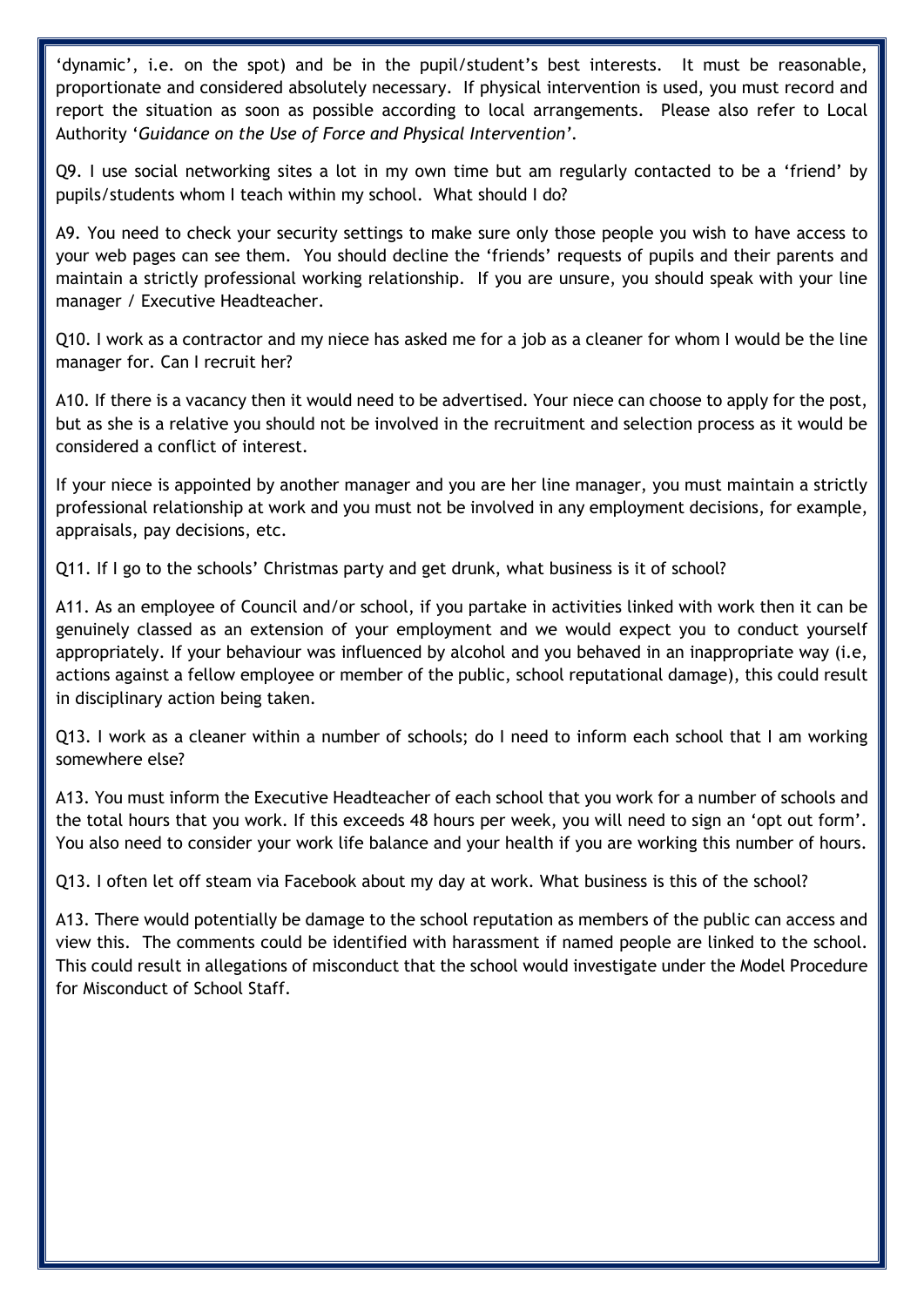| <b>APPENDIX 1</b>                                                                                                                                                                                                                                                                                                                                                                                                            |                     |                       |                     |
|------------------------------------------------------------------------------------------------------------------------------------------------------------------------------------------------------------------------------------------------------------------------------------------------------------------------------------------------------------------------------------------------------------------------------|---------------------|-----------------------|---------------------|
| <b>REGISTER OF BUSINESS INTERESTS FORM</b>                                                                                                                                                                                                                                                                                                                                                                                   |                     |                       |                     |
| Governors and staff declaration form                                                                                                                                                                                                                                                                                                                                                                                         |                     |                       |                     |
| I wish to declare the following information in accordance with the Governing Body's requirements                                                                                                                                                                                                                                                                                                                             |                     |                       |                     |
| that a Register of Business Interests should be maintained.                                                                                                                                                                                                                                                                                                                                                                  |                     |                       |                     |
|                                                                                                                                                                                                                                                                                                                                                                                                                              |                     |                       |                     |
| <b>Declaration of Business and Pecuniary Interests</b><br>I have completed this form in respect of the following role(s) I have in the Trust. Please tick all that apply. I am a:<br>Director of the Trust Member of the Local Governing Body of a school in the Trust<br>Member (shareholder) of the Trust<br>Employed staff member<br>I declare that I myself have the following relevant business or pecuniary interests: |                     |                       |                     |
| Nature of interest                                                                                                                                                                                                                                                                                                                                                                                                           | Name of institution | Nature of institution | Date interest began |
|                                                                                                                                                                                                                                                                                                                                                                                                                              |                     |                       |                     |
|                                                                                                                                                                                                                                                                                                                                                                                                                              |                     |                       |                     |
|                                                                                                                                                                                                                                                                                                                                                                                                                              |                     |                       |                     |
| <b>Definitions:</b><br>Nature of interest: directorship, partnership, employee, trustee or governor                                                                                                                                                                                                                                                                                                                          |                     |                       |                     |

Institution: a business, charity or educational establishment other than Community Academies Trust or its member schools.

Please note that the Off, require that the relevant business and pecuniary interests of members, directors and local governors are published on the website of the Trust as well as being included in the Trust's Register of Interests. Interests of staff will not be published unless they are also a member, director or local governor, but will be included in the Trust's Register of Interests.